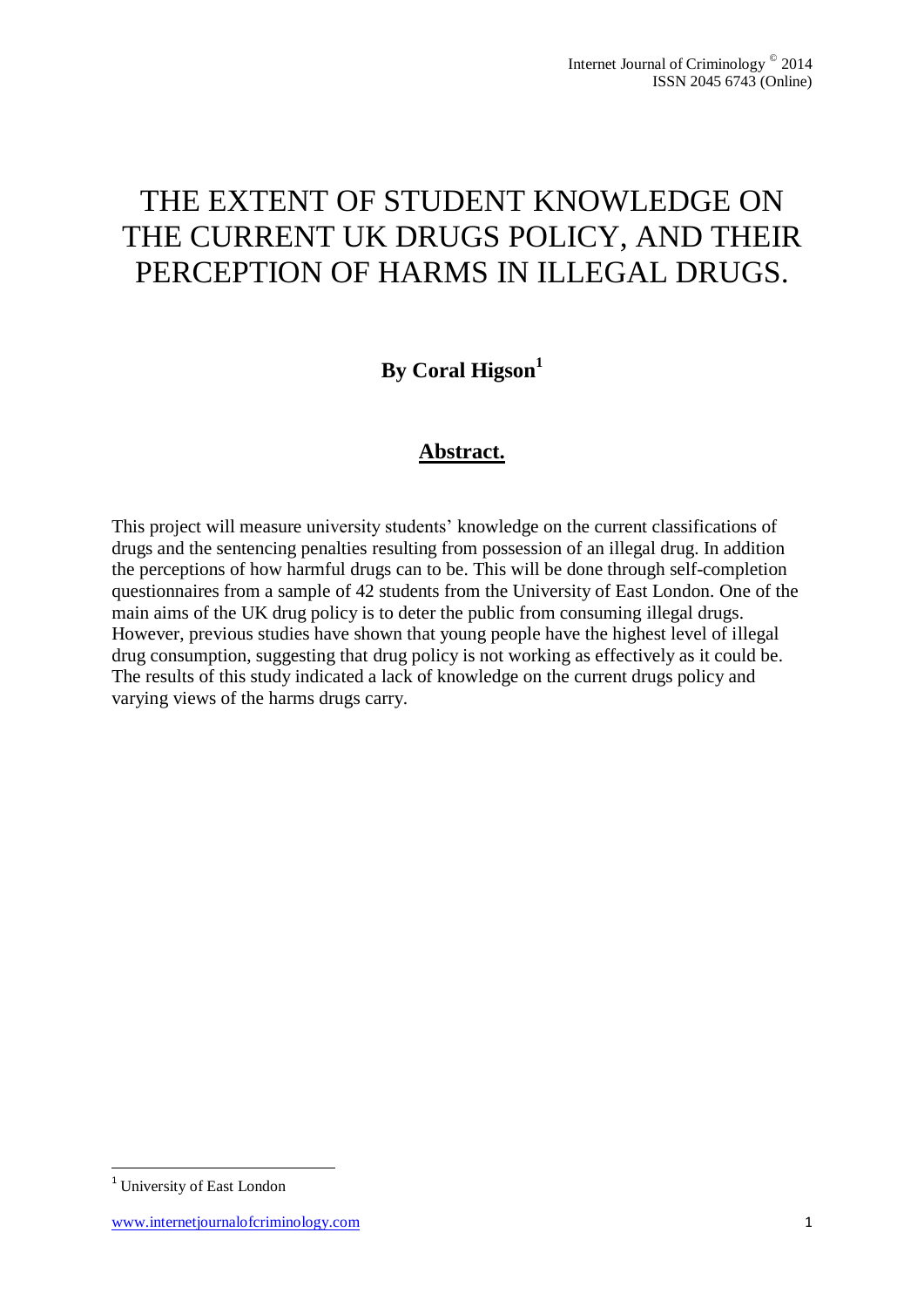## **CONTENTS**

## **PAGE**

Word Count: 9718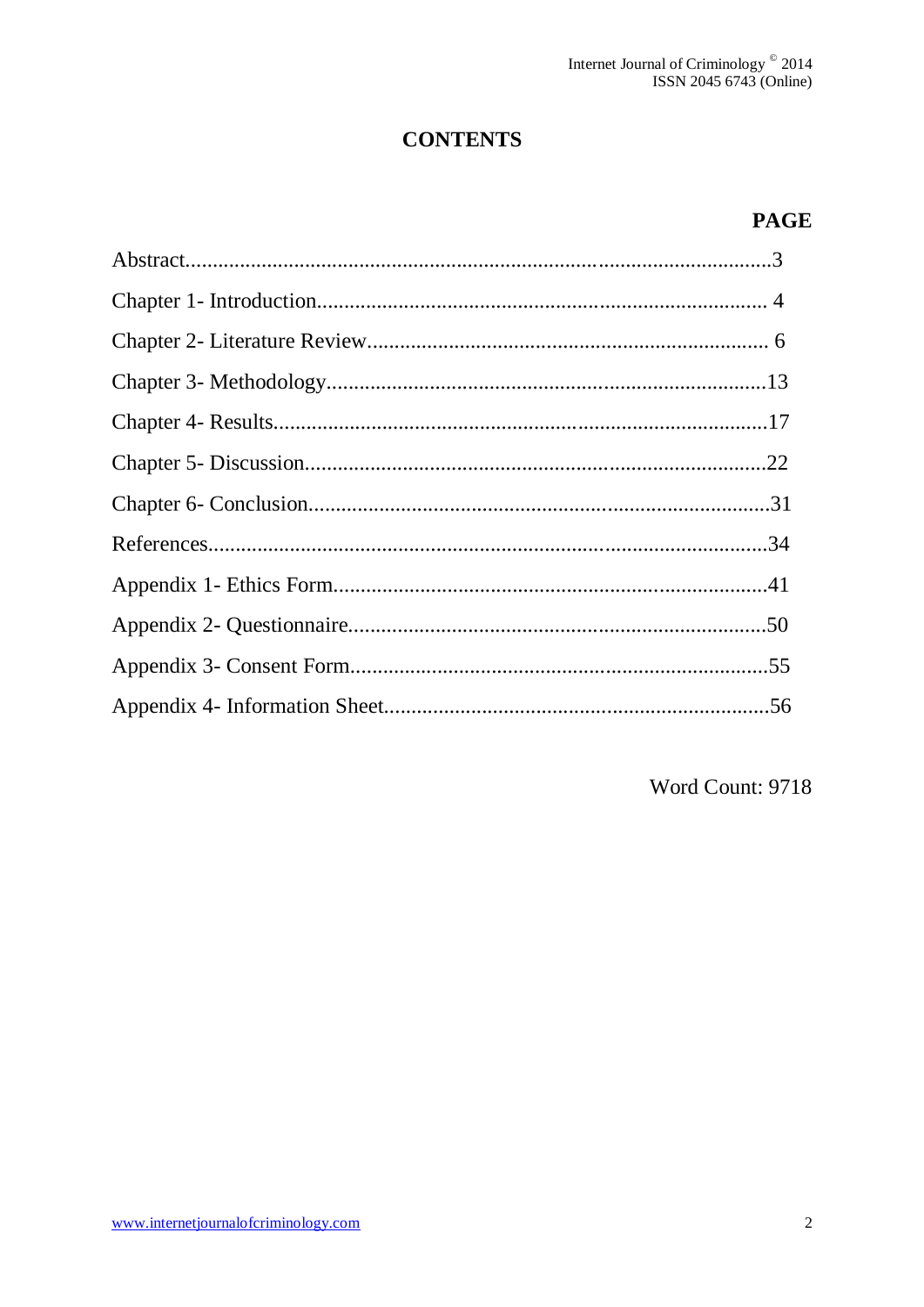## **Introduction**

The wide-spread use of illegal drugs and its commonplace in many parts of the world have led them to become 'one of our greatest contemporary concerns' (Newburn, 2007: 474). Despite the best efforts of government, public health advocates, policymakers and concerned citizens, the use of drugs is still prevalent (Babor *et al*., 2010). This project is concerned with 'illegal drugs', which are those, prohibited under current drugs legislation, the *Misuse of Drug Act 1971*. In the UK, drug policies are implemented to safeguard society and lessen drug use. The government's drug strategy, *Every Child Matters*, aims to prevent young people from taking drugs (HM Government, 2004). It is based on firm beliefs that there are links between drug use and crime (Bennett and Holloway, 2005) therefore; a main effort is to disrupt these links. For the use of this project, the term *drug policy* will only refer to the work of the Government, although policy stretches to many other non-governmental organisations.

When examining previous research in this area, it is evident there has been much debate in the area of illegal drugs in society (e.g. Nutt *et al*., 2010; Amsterdam *et al*., 2010). This project will focus on the arguments in society about the current classification system, as the classification of drugs in terms of their harms is inevitably controversial. The UK drug policy has been described as a failure (Rosmarin *et al*., 2012), which has developed a 'critical division in the world of drug policy'(Roberts *et al*., 2005, pg. 3) with those who want complete dissolution of the use and availability of drugs and those who have come to acknowledge that drug misuse will continue.

There has been much research into the increasing consumption patterns of young people; hence this project will focus on young people. It will also assess students' perception on the level harms certain drugs carry, and compare results to similar previous research. Furthermore, the purpose of this study is to highlight areas of the drugs policy that must be widely known and abided by, as the basis for any drugs policy is to deter people from consuming classified drugs. It is important for the public to be knowledgeable on drugs so they are able to support drug policies based on correct information (Keene, 1997). However, previous research suggests that the public feel custodial sentences for possession of an illegal drug are not necessarily productive (Jacobson *et al*., 2011). People in society have not stopped using drugs since the introduction of the Misuse of Drugs Act 1971. So for many, the punishment of drug users, especially young people, is seen to only criminalise them, which may actually cause more harms in that individual's life than consumption itself (Grover and Paylor, 2010).

The aim of this project is to assess the effectiveness of drugs law and policies in the UK by focusing on university students' knowledge on the classification of drugs; knowledge on sentencing associated with possession of an illegal drug; which court an individual can be sentenced in; and perceptions on the level of harms associated with drugs. These questions will produce interesting data derived from a section of society which is deemed by the public and media as 'reckless' drug users (The Guardian, 2012). In order to explore these aims this will be achieved by distributing questionnaires to students at the University of East London, and will therefore reach the desired target sample and also explore the existing literature in relation to young people and drugs.

This project consists of six chapters; chapter two will examine official statistics and, also consider previous research and literature exploring the drug consumption patterns of young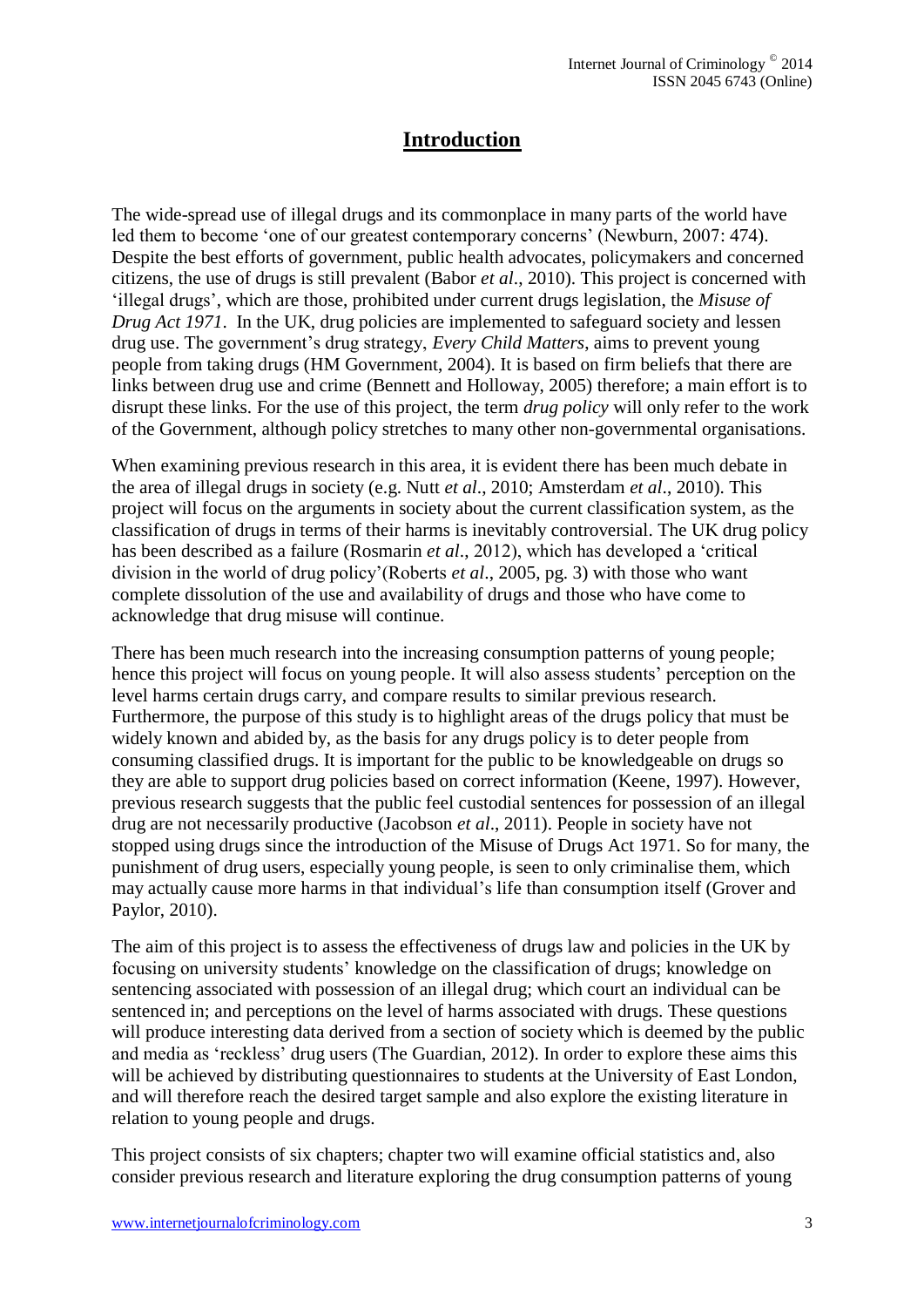people in the UK. Chapter 3 will discuss how the primary research shall be conducted and look at approaches to conducting research. Chapter 4 will lay out the findings of the study. Chapter 5 will discuss the main results of the study and compare its findings with previous research to suggest novel approaches in relation to drug policy in the UK. Finally, chapter 6 will conclude the research aims. Overall findings from this study show that university students lack general knowledge and information about the current UK drugs policy and there perception of harm differed significantly from that of the government classification system.

## **Literature Review: Consumption Patterns in Young People.**

This chapter will focus on the recreational use of drugs by young people; it will briefly discuss past generations and where we are today. It will focus on the general consumption patterns of illegal drug use in young people, by closer examining university students drug consumption within the UK. There have been many studies conducted in the UK about the level of drug consumption among university students (Newbury-Birch, 2001; Strote, 2002; Webb et al., 1996, 1997).A main aim of drug policies is to reduce alcohol and drug consumption, especially in young people (Department of Health, 1991). However, drug and alcohol consumption have increased in university students since the 1950s and the same trend has been observed in young people, compared to the consumption patterns of the general population (Measham and South, 2012; Royal College of Physicians, 1995).

Young people have long been blamed for numerous wrong doings in society and became the subject of the creation of 'moral panics' (Cohen, 1973). In the 1950s new found freedom and affluence among young people. Post-war, full employment and new 'classless societies', from this the 'teddy boys' were formed and their drug of choice was alcohol, followed by the mod's with amphetamines and Rastafarians with cannabis use (Muncie, 2009). In the 1960s, the term 'hippie' was coined, after lifestyle developments were based on the use of marijuana and particularly lysergic acid diethylamide (LSD or 'Acid'). Widespread use led to LSD becoming illegal in September 1966, and there was obvious signs of increased usage of marijuana, as rates of convictions for possession of marijuana went from 235 in 1960 to 11,111 in 1973 (Muncie, 2009, pg. 204). In the summer of the 1980's a new drug emerged from a research laboratory in California, methyldioxymethamphetamine (MDMA), this drug found itself on the nightlife scenes of Texas, Chicago and New York ( Jay, 2012). Mid 1980s in the UK, rave culture emerged, dancing at mass all-night events and the use of the Class A substance, Ecstasy (Muncie, 2009). During the late 1980s, warehouse parties and massgatherings became subject to the controls of the police and the criminal justice system. This drew wide-spread media attention, mainly adult attention, and formed the foundations of the 1994 Criminal Justice and Public Order Act, stopping gatherings of people listening to loud music (Brown, 2005). This brief history of youth subcultures and the drugs associated with them, highlights drug use among young people is not a new phenomenon in the UK.

The Crime Survey for England and Wales (Home Office) has consistently shown that drug consumption among young people is higher compared to that of adults (Home Office, 2012). One of the Home Offices key results from the recently published 'the extent and trend in illicit drug use among young people aged 16 to24' (Home Office, 2012) reveals that levels of illegal drug use increases the more an individual visits a nightclub or pub on a weekly basis. It shows that 30 percent of 16 to15 year olds had taken drugs if they had visited a nightclub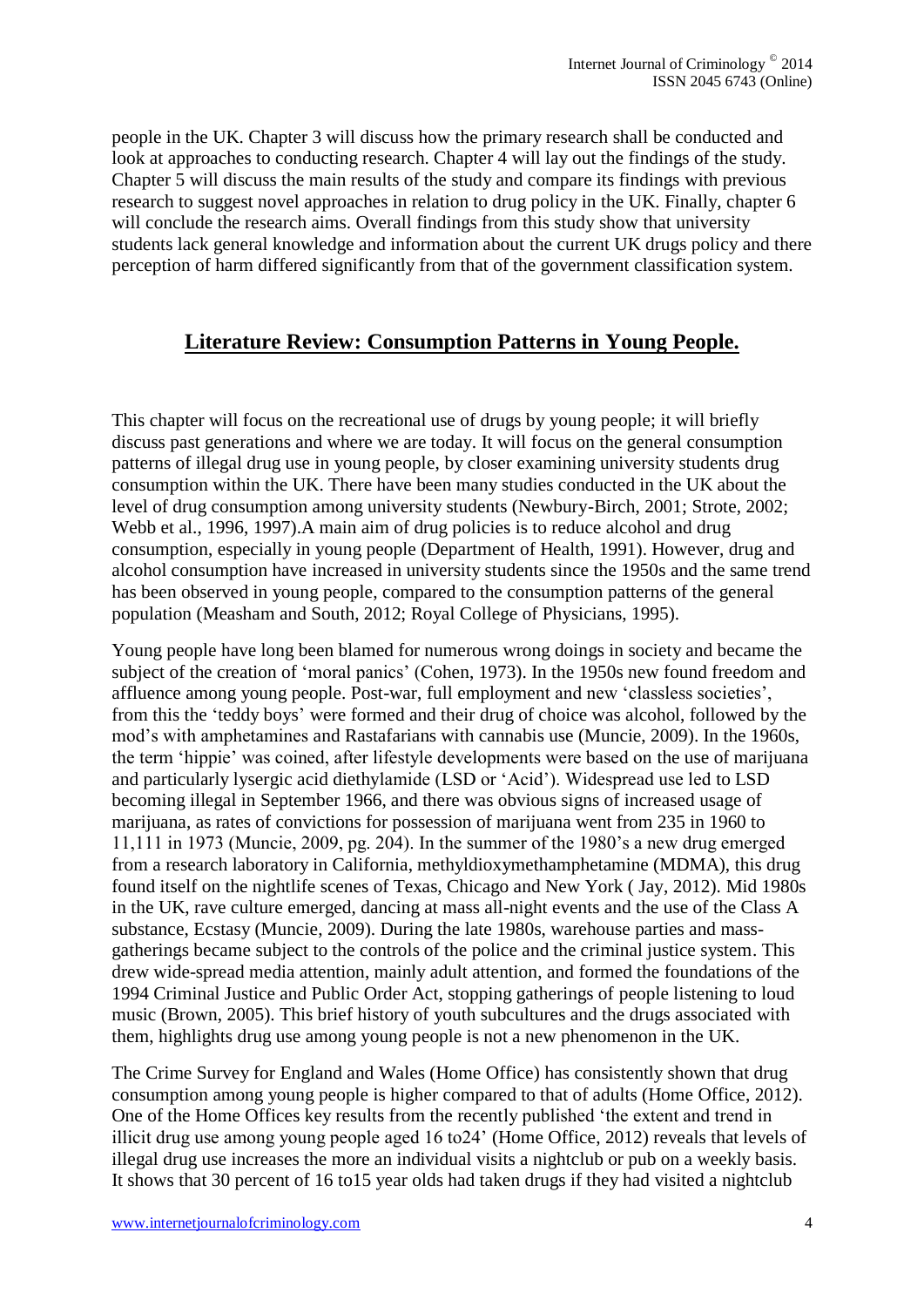or pub four or more times in one month, compared to the 6.5 percent who had not taken drugs and had not visited a pub or nightclub (See Table 1) (Home office, 2012). In addition, it has been shown in previous research that British university students often exceed the recommended sensible drinking limit proposed by the UK Department of Health (Department of Health, 1995). The most popular reason for drinking was pleasure and, many students perceived this phenomenon to be a part of everyday life (Webb *et al*., 1996). Based on the above evidence, this project assumes that there is a correlation between higher levels of alcohol consumption and higher consumption of illegal drugs.

| No. of<br>visits.   | 2008/09 | 2009/10 | 2010/11 | 2011/12 |
|---------------------|---------|---------|---------|---------|
| <b>None</b>         | 6.8     | 6.0     | 6.0     | 6.5     |
| 1 to 3 visits       | 21.4    | 18.7    | 21.1    | 18.7    |
| 4 or more<br>visits | 34.2    | 30.3    | 32.7    | 30.7    |

**TABLE 1-** 16 to 59 year olds reporting use of illicit drugs in the last year by frequency of nightclub visits in the past month. (Percentage).

(Source adapted from Home Office, 2012).

Cannabis has been shown to be the most used illegal drug among university students, and more widely in the general population (Home Office, 2012). Webb *et al.* (1996, 1997) suggest that there is a correlation between cannabis use and alcohol consumption, with surveys confirming that cannabis consumption is widespread amongst university students (Webb *et el.,*1997). As emphasised by Parker *et al*. (1998), drinking and illegal drug taking is part of hedonistic youth culture today. This is reflected in the Home Office findings (See Table 2), which shows that overall a much higher percentage of young people are consuming drugs. Furthermore, attitudes towards cannabis use have been described as 'normalised' and that there has been a degree of cultural accommodation towards illegal drug use (Parker *et al*., 2002). The evidence given by Parker *et al.* (2002) suggests that the 'normalisation' of drugs may explain why drug consumption in young people is on the rise.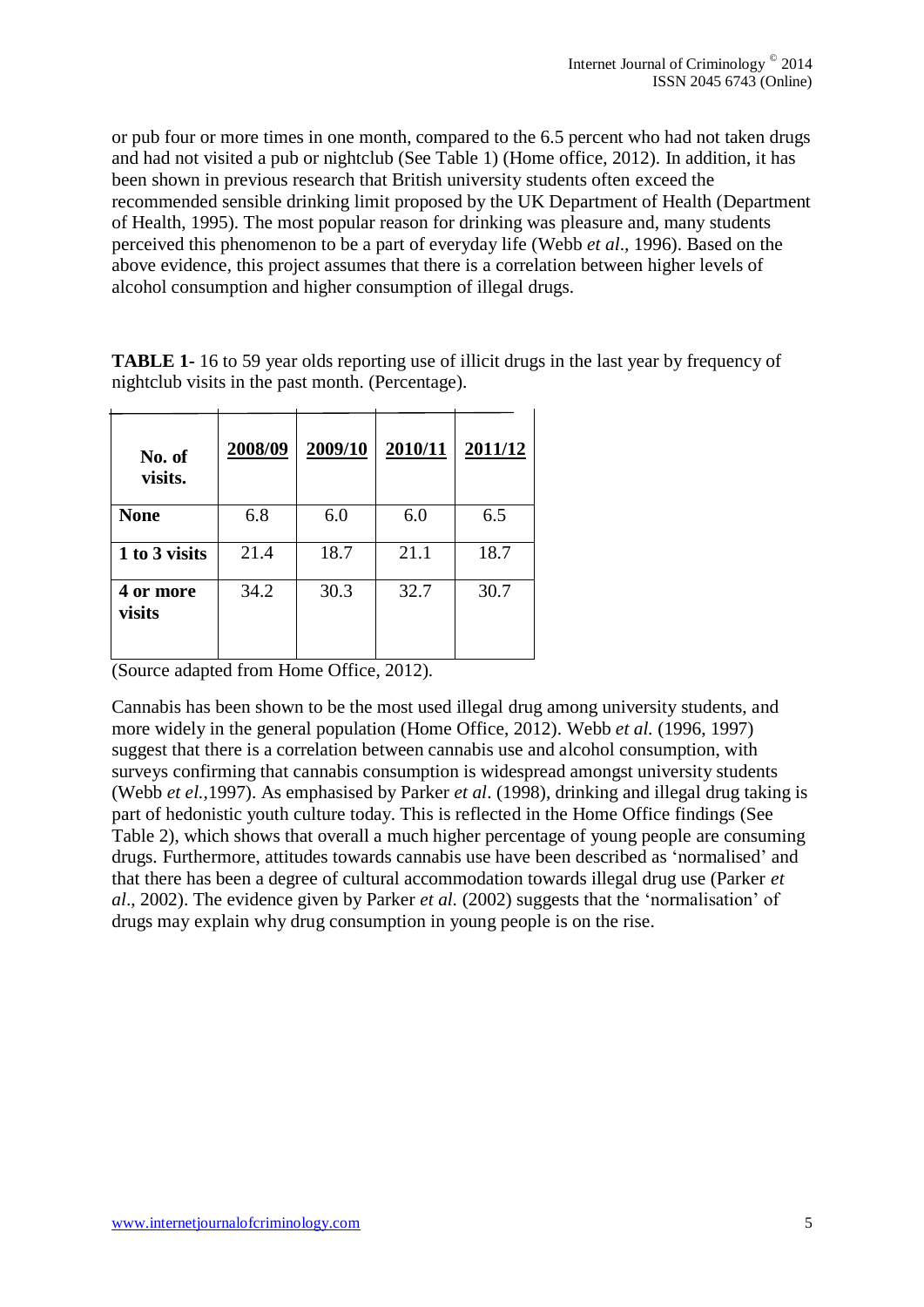| Age<br>ranges. | 1996 | 2008/09 | 2009/10 | 2010/11 | 2011/12 |
|----------------|------|---------|---------|---------|---------|
| $16-19$        | 31.6 | 22.2    | 22.3    | 23.0    | 19.6    |
| $20 - 24$      | 28.2 | 22.9    | 18.1    | 18.4    | 19.0    |
| $25 - 29$      | 18.3 | 16.1    | 13.3    | 13.9    | 14.0    |
| 30-34          | 9.5  | 11.4    | 8.9     | 8.7     | 10.3    |
| 35-44          | 6.0  | 6.1     | 5.5     | 5.4     | 5.6     |
| $45 - 54$      | 1.9  | 3.1     | 2.5     | 2.7     | 3.1     |
| 55-59          | 1.0  | 1.7     | 1.5     | 1.6     | 1.8     |

**TABLE 2-**16 to 59 year olds reporting use of illicit drugs in the last year by age group. (Percentage)

(Source adapted from Home Office, 2012)

Whilst cannabis remains the most commonly used drug among young people, there has been an increase in other illegal drugs over the last decade (Winstock, 2001). A study conducted by Webb *et al*. (1996), in which 3075 students participated in across ten universities, shows that the most commonly reported drugs used were LSD, amphetamines and ecstasy. It found that the most frequent reason for consuming drugs was for pleasure (70%) and, less commonly, out of curiosity (20%). Other studies have shown that the UK has one of the highest levels of ecstasy use (Griffiths *et al*., 1997). A survey conducted by The Guardian newspaper and Mixmag magazine (The Global Drugs Survey) found that 34 percent of their cohort were likely to use MDMA when they went out (See Table 3) (The Guardian/Mixmag, 2012), supporting the two latter studies. Data from another student survey indicates that ecstasy use among students is rising, and that users of ecstasy have a tendency to binge drink, smoke marijuana and are more promiscuous. However unlike Webb's study (1996), this study does not make clear why students take ecstasy and why consumption is increasing (Strote, 2002).

## General consumption patterns in young people.

This section will look at the results of three large scale surveys conducted in the UK regarding consumption patterns of illegal drugs in young people. The three surveys included are; the Crime Survey for England and Wales 2011/12 (CSEW) conducted by the Home Office on an annual basis and completed by a 'national representative sample of 16 to 59 year olds' of the general household population (Home Office, 2011/12). The World Drug Report 2012, conducted by the United Nations Office on Drugs and Crime (UNODC), which is a large scale survey completed by 192 different countries. And the Global Drugs Survey 2012, produced by The Guardian newspaper and Mixmag magazine, which was completed by 15,500 regular drug users, mainly young people with an average age of 28 (The Guardian/Mixmag, 2012). Regular clubbers were described as people who had been clubbing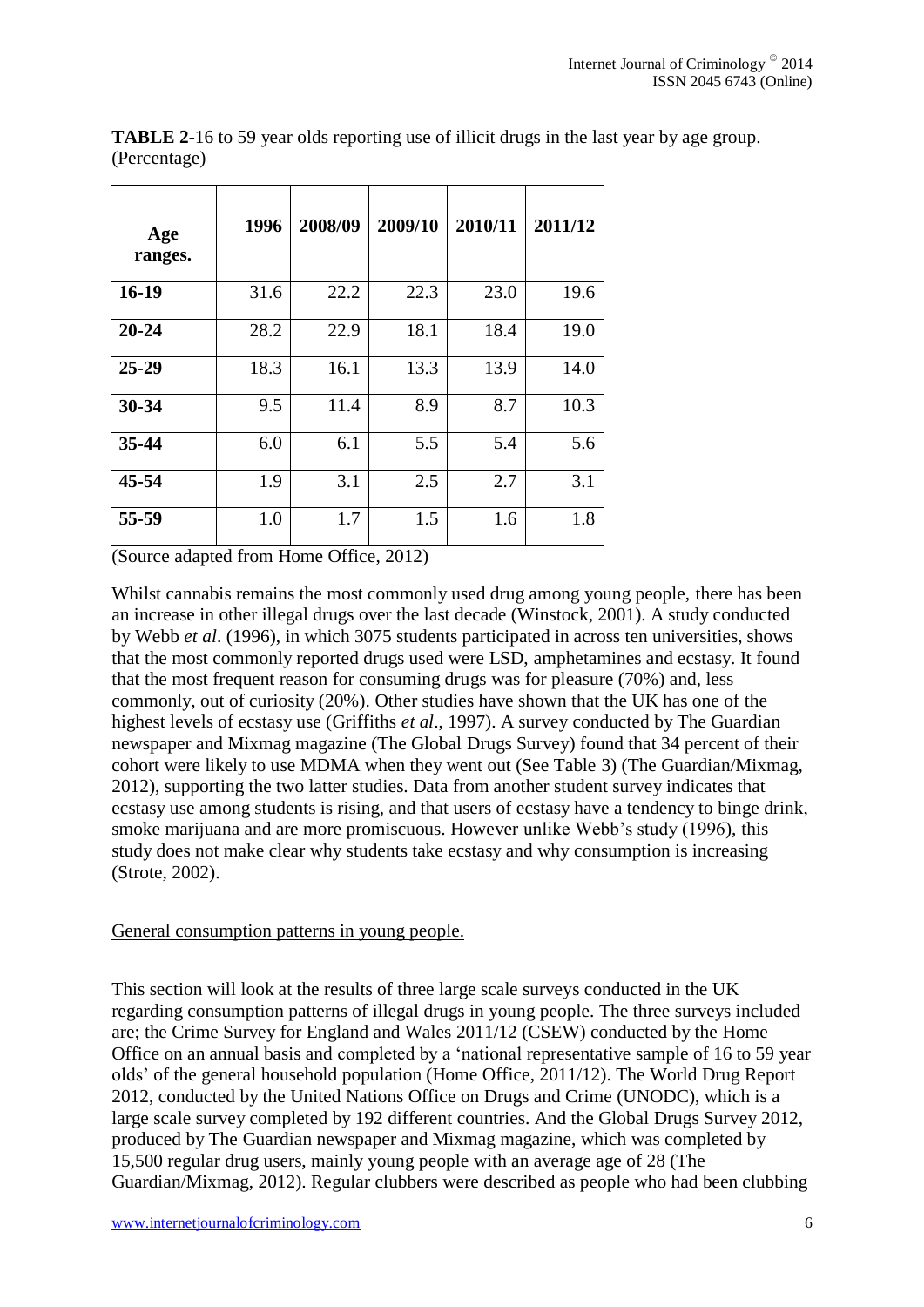at least once within the last month; potentially making this survey bias (The Guardian, 2012). The three surveys should give a good insight into public and media (The Guardian/Mixmag), government (Home Office) and international (UNODC) findings and perceptions about the extent of the drug consumption in young British people.

For the purpose of this discussion, only statistics focusing on annual prevalence shall be used. As assessing figures from the last year, instead of lifetime prevalence or monthly prevalence, is a good indicator to measure the extent of drug use in young people (UNODC, 2012). In the Home Office survey, it is reported that the use of illegal drugs has actually decreased and is at its lowest level since the survey began in 1996, however the survey has consistently shown that drug use among young people is relatively higher compared to that of adults (Home Office, 2012). The CSEW showed that last year within the age group of 16 to 19 drugs consumption was 19.6 percent, and 20 to 24 year olds drug use was 19.0 percent (See Table 2). This trend is mirrored in the Guardian and Mixmag survey, which shows that among regular clubbers there is high percentage that regularly consumes illegal drugs (See Table 3).

|                  | Drugs ever<br>tried | Last 12<br>months | Last 12<br>months* |
|------------------|---------------------|-------------------|--------------------|
| <b>Cannabis</b>  | 91.1                | 68.2              | 69                 |
| <b>MDMA</b>      | 75                  | 53.7              | 77                 |
| Cocaine          | 69.4                | 41.8              | 54                 |
| <b>Ketamine</b>  | 47.8                | 24.5              | 40                 |
| Mephedrone       | 42.7                | 19.5              | 30                 |
| <b>Mushrooms</b> | 53.1                | 13.9              | 13.9               |
| <b>Speed</b>     | 52.9                | 11.8              | 8                  |
| <b>Heroin</b>    | 7                   | 1.1               | 1                  |

**TABLE 3**- The Guardian and Mixmag drugs survey results 2012, UK respondents. (Percentages)

(Source adapted from: The Global Drugs Survey 2012, The Guardian/ Mixmag)

\* Regular clubbers- having been clubbing once in the last month. (The Guardian, 2012)

As discussed above, the use of illegal drugs is seen as 'largely a youth phenomenon in most countries' (UNODC, 2012: 59). The UNODC survey shows that cannabis use among 15 year olds in the UK is at a high with 21.1 percent, especially when compared to other European countries. For example 15 to 16 year olds in Sweden in which annual prevalence use of cannabis is only five percent (See table 4). There is a noticeable difference here, even though the two countries are fairly similar in terms of economic success and liberal welfare states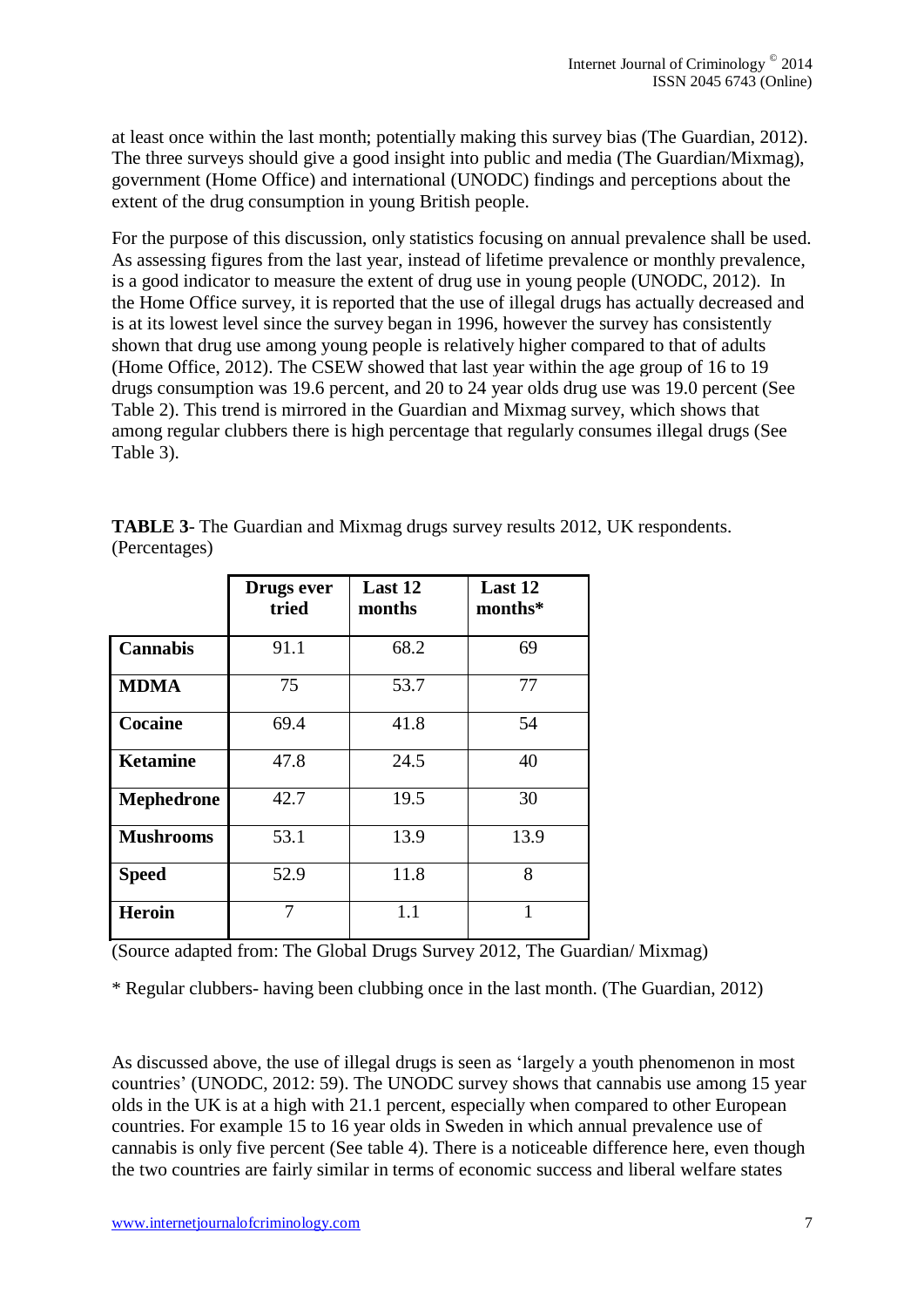(Johansson, 2011). This may suggest that Sweden's drug policy is more effective than the  $UK's$ .

|                         | <b>Country</b> | Age       | Life-time      | Past<br>Year   | Past<br><b>Month</b> |
|-------------------------|----------------|-----------|----------------|----------------|----------------------|
|                         | <b>HIGHEST</b> |           |                |                |                      |
| $\mathbf{1}$            | Czech Republic | 16        | 45.1           | 34.8           | 18.1                 |
| $\boldsymbol{2}$        | Spain          | $14 - 18$ | 33             | 26.4           | 17.2                 |
| $\overline{\mathbf{3}}$ | Liechtenstein  | $12 - 19$ | 16.2           | 24.4           |                      |
| $\overline{\mathbf{4}}$ | Luxembourg     | $11 - 17$ | 27.4           | 22.4           |                      |
| 5                       | United Kingdom | 15        |                | 21.1           |                      |
|                         | <b>LOWEST</b>  |           |                |                |                      |
| $\mathbf{1}$            | Cyprus         | 16        | 5              | $\overline{4}$ | $\overline{3}$       |
| $\overline{2}$          | Sweden         | $15 - 16$ | $\overline{7}$ | 5              |                      |
| $\overline{\mathbf{3}}$ | Norway         | $15 - 16$ | 6              | 6              |                      |
| $\overline{\mathbf{4}}$ | Finland        | $15 - 16$ | 8              | 6              | $\overline{2}$       |
| 5                       | Greece         | $15 - 16$ | 7.2            | 6.3            | 4.1                  |

**TABLE 4**- Prevalence of drug consumption among youths in Europe. (Percentages)

(Source adapted from: The World Drug Report 2012, United Nations Office on Drugs and Crime).

The most important thing to be taken into consideration when examining any type of data-set is that it will have limitations, for example when looking at drug statistics, very much a victimless crime, only a small minority of this sort of crime will be recorded (Newburn, 2007). However, the Home Office states that it is a particularly important survey that provides a more complete picture of crime because it includes crime that has not been reported (Home Office, 2012). It is apparent all three studies are reaching a broad number of the general public in the UK, but all three hold disadvantages as they do not include those who are of no fixed abode. A recommendation by Smith (2007, cited Newburn, 2007) suggested that the likes of the Home Office survey should include certain types of residences like university halls. As the Home Office, UNODC and the Guardian/Mixmag survey do not include places like university halls, there is an important section of the public who are being eliminated from the surveys. Overall, these three sets of statistics show that the level of drug consumption in young people is high.

This chapter has had briefly looked at the extent of the consumption patterns in young people and university students. Previous research has shown that alcohol is the most popular drug that is constantly misused by young people (Advisory Council on the Misuse of Drugs, 2006;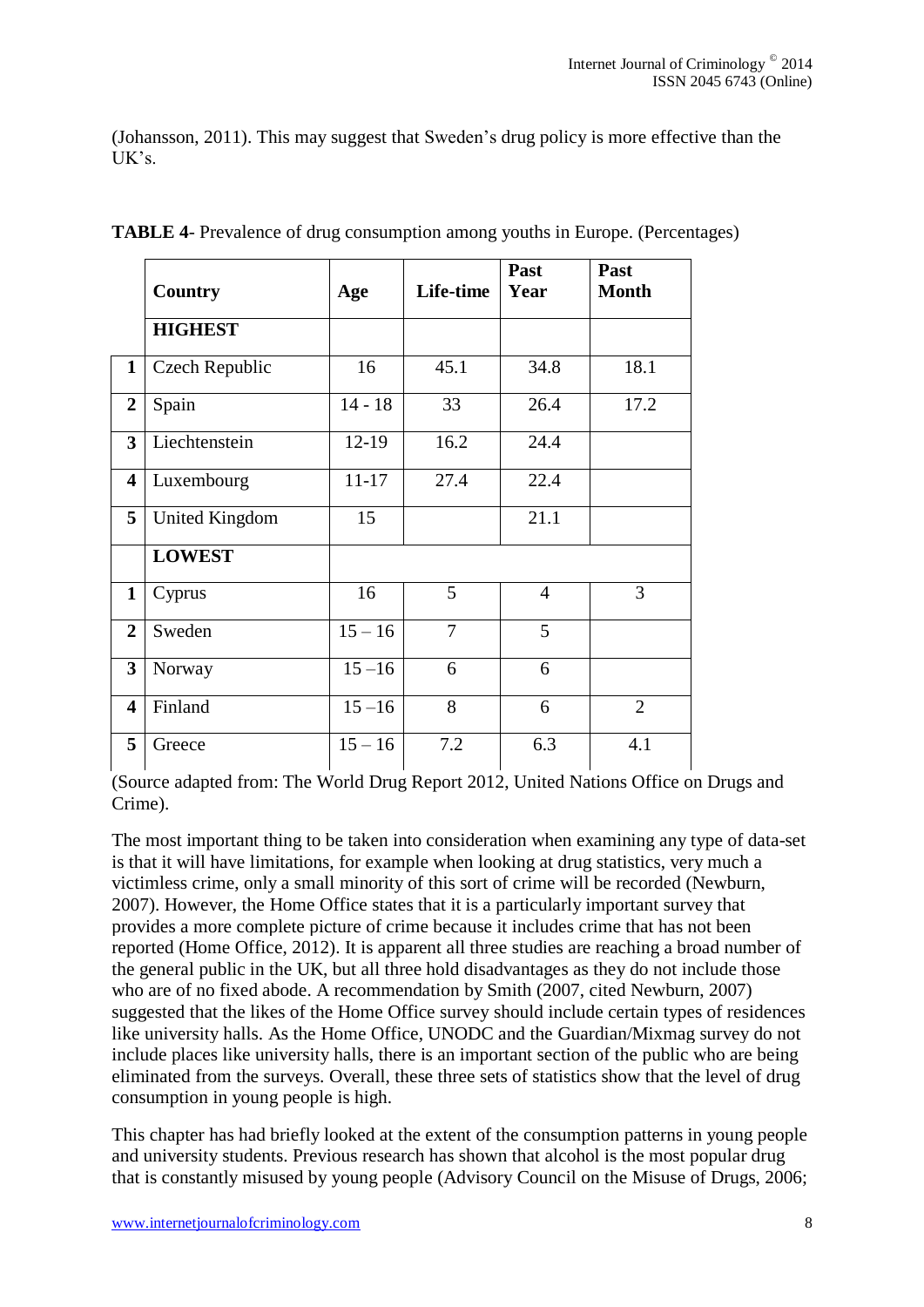Sutherland and Willner, 1998), and evidence has shown that experimenting with illegal drugs at university is considered to be the norm (Larimer *et al*., 2005). This information provides an insight to the possible reasons why young people consume drugs and how frequently they consume drugs; and it can help to understand the correlation between alcohol consumption and increased drug use. The information confirms the purpose and aims of the study, to understand the extent of knowledge university students have on current UK drugs policy and to assess their views on the harms associated with certain drugs. .

## **Methodology**

For the data collection element of the research project, a structured questionnaire was chosen because it offers a relatively cheap method (May, 1997) while providing quick results (Kane, 1985). A self-completion questionnaire, in which the respondent reads each question themselves and enters the replies on the form (Kane, 1985; Bryman, 2008), ensures the researcher's influence over the reaction to the survey is limited (May, 1997). As a result, there is reduced possibility of interviewer bias (Allan and Skinner, 1991).

The nature of a self- completion questionnaire is that respondents answer alone, therefore it is important to ensure that questions are clear and unambiguous (Bryman, 2008). In addition the layout of the questionnaire is equally as important as the wording of the questions (Kane, 1985). This avoids confusing the respondent and also the researcher during data analysis (Allan and Skinner, 1991). Self-completion questionnaires also allow greater convenience for the researcher, because he/she can distribute the questionnaire allowing them to be immediately handed back when the respondent is finished, so there is capacity to achieve a 100 per cent response rate (Allan and Skinner, 1991). The questionnaire asks questions involving knowledge, therefore care has been taken to ensure the choice of answers given are exclusive and exhaustive (Allan and Skinner, 1985).

## Sampling

The participants were selected using non-probability convenience sampling, as it 'is one that is simply available to the researcher by virtue of its accessibility' (Bryman, 2008, pg. 183). Using this sampling method, the researcher is able to target students at University of East London (UEL), a sample relevant to the project topic. The questionnaires were handed out by the researcher and by using convenience sampling the researcher is able to ask anyone who happens to be present and available at the time (Kane, 1985). The choice to distribute by hand, rather than online surveys, ensures the researcher can be in control of how many are completed within a given time frame. One of the major issues with using online surveys is the lack of urgency or importance for the participant to complete and return the questionnaire promptly, which can result in a low response rate and a slow collection process. Another problem associated with online surveys is that they are not a cost effective choice as there are normally monthly charges to conduct and disperse. The choice of sampling method generated 42 participants.

When choosing a sample it is essential for it to be representative of the population (Frankfort-Nachmias and Nachmias, 1992). A random sample would allow every student and every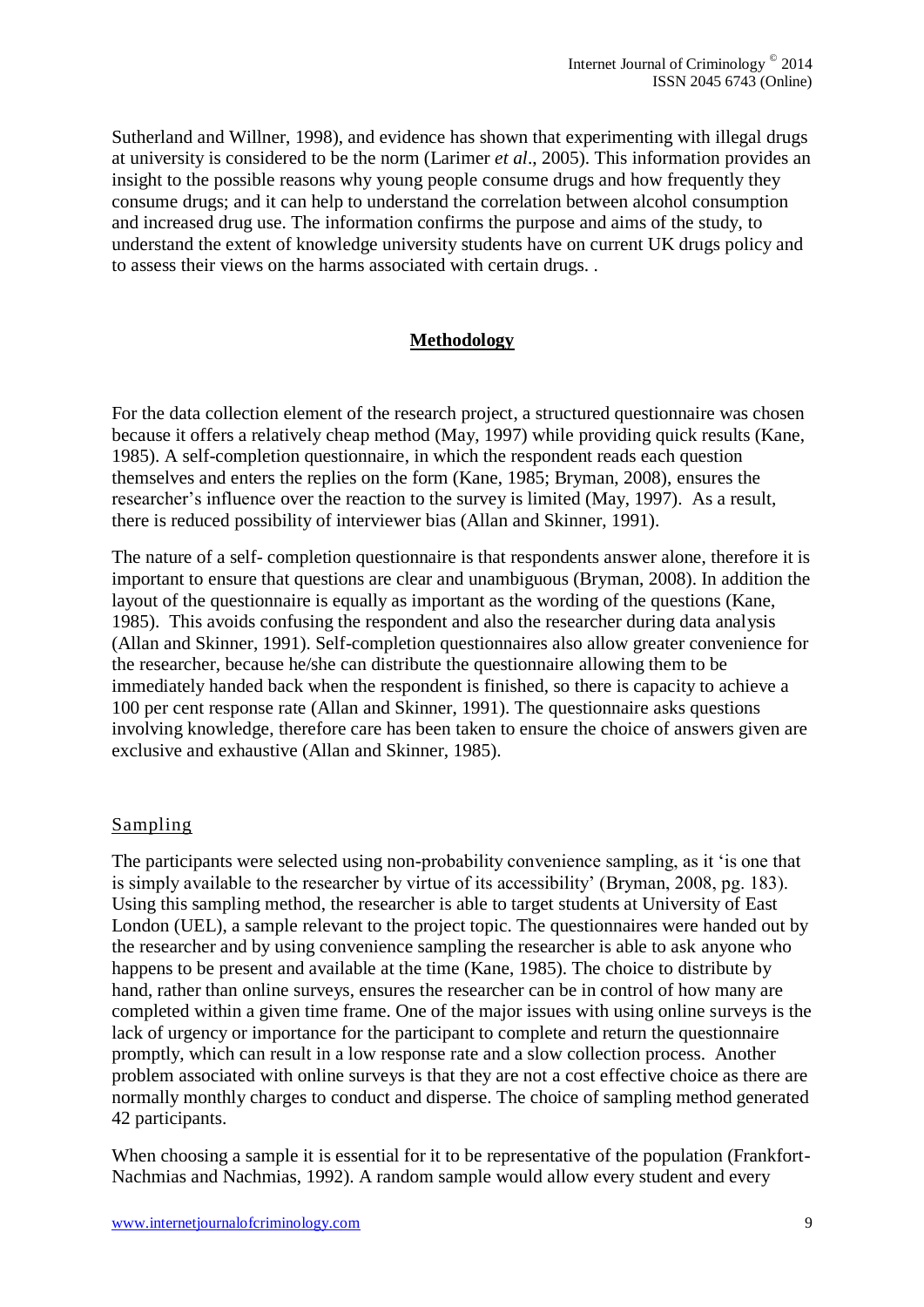university to have an equal opportunity to partake in the survey; eliminating bias in the selection process and reducing any sampling error (Bryman, 2008). However, with time and money constraints this sampling method would have been difficult to facilitate. It will be hard to generalise the results of this survey as not every student and British university took part. Nevertheless, the aim of this research is to look at a small-scale population of UEL students, and to establish the extent of their knowledge on the UK drugs policy, this requirement is satisfied by the method implemented.

## Research Design

The questionnaire was carefully designed, as many factors can influence a participant's decision to fully participate in the survey potentially leading to lower-response rates. The layout of a questionnaire can be just as important as the wording (Kane, 1985) such the objective was to have a clear presentation to avoid confusion. Concise and simple wording was used to avoid confusion for the participants, but also for ease when analysing the data (Allan and Skinner, 1991). The initial length of the questionnaire was a problem, as it became apparent that there were too many questions. However, the questionnaire was piloted on five students and because of the clear layout and concise wording of the questions; they all managed to complete it within 5-7 minutes.

Closed-ended questions are used because they are easy and quick to answer (Frankfort-Nachmias and Nachmias, 1992) and the respondent is not required to spend time writing out answers, meaning analysis can be carried out easily and promptly without any confusion. As closed-ended questions can limit the number of possible answers, all but one of the answers is exhaustive (May, 1997). The questionnaire has omitted a 'don't know' option to engage the participant rather than allowing them to take a convenient option. A single open-ended question is present at the end of the questionnaire in order to allow the participant to elaborate; in the event questions were skipped or the participant was unsure of any of the questions being asked. This limits the possibility of the participant feeling annoyed at possibly not knowing a particular answer (Allan and Skinner, 1991). The questionnaire includes a likert-scale so 'not to rely upon one question as an indicator' (May, 1997, pg 96) and ultimately to effectively assess the attitudes of participants perception of levels of harms towards different drugs. A control question was included in the questionnaire, the purpose of this being to simply see if the participants would choose that answer even though it is not part of the UK drugs legislation.

## Ethical Considerations

When conducting primary research 'ethical issues cannot be ignored' (Bryman, 2008, pg 113), it is important to safeguard participants and report the findings both truthfully and accurately (Noaks and Wincup, 2004). Before carrying out any research, ethical considerations, determined by The British Society of Criminology (BSC) and the University Research Ethics Committee (UREC), must be considered. Ethical issues considered in this project include informed consent, by which to obtain credible results the consent must be voluntary, and informed (Frankfort-Nachmias and Nachmias, 1992). A second consideration is the right of the participants to withdraw at any time, allowing any information to be removed from the study (Hagan, 2005). The confidentiality and privacy of the participant is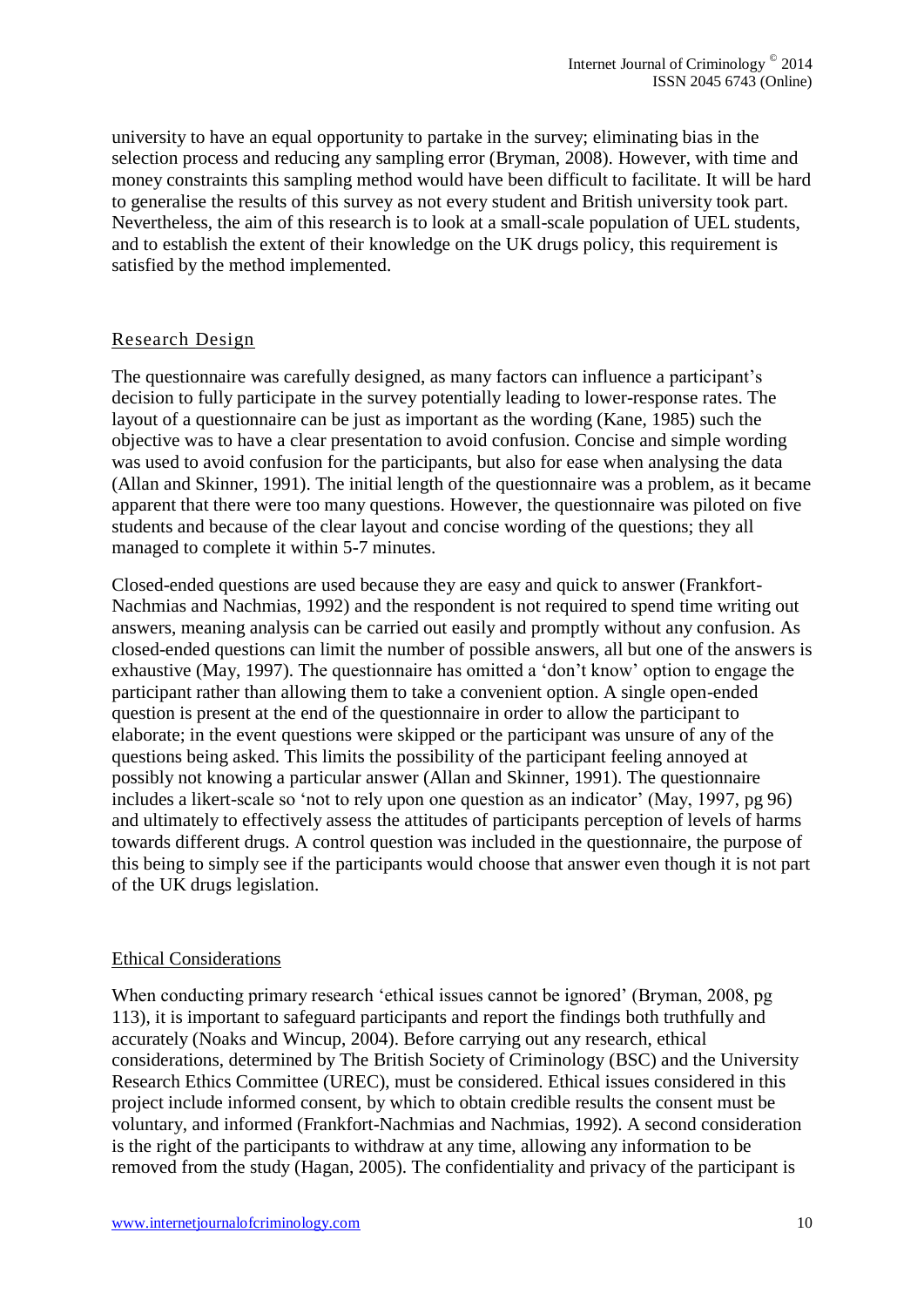an important factor as 'the right to privacy is a tenant that many of us hold dear' (Bryman, 2008, pg. 123). Ignorance to these issues would render the research methods deceitful and untruthful, affecting the overall value of the research.

Before the study commenced, an ethics form (Appendix 1) was submitted before the UREC, to ensure the nature and aims of the research were credible. In this study the participants were fully informed about the true nature of the aims of the research prior to participation in the questionnaire. Participants were given a consent form (Appendix 2) to read and sign ensuring full consent to participation in the study. The questionnaire was made completely anonymous and confidential by not requesting names or contact details of the participants. Considering the rights of the participant to withdraw at any time it was stated in the consent form that they have the right to withdraw at any time. Contact information for the university wellbeing team was provided on an extra information sheet (Appendix 4) along with the questionnaire, TALKTOFRANK details were given and if any further questions arose regarding drugs, the website address for DrugScope, the Sentencing Council and Parliament UK were also given. Those under the age of 18 are not legally allowed to provide consent (Tisdall, 2009), however as the research targeted a student population there was no ethical issues raised in regards to age as all students at the University of East London are over 18. Therefore, all ethical guidelines given by The British Society of Criminology and the University of East London's University Research Ethics Committee were satisfied before issuing any questionnaires to participants.

## **Results**

This chapter will look at the findings of the primary research conducted; overall there was 42 respondents from the University of East London aged 18 to 24. The sample was compromised of 62 percent female, and 38 percent male. This chapter will describe the responses for the classifications of the nine mentioned drugs, and the responses for maximum and minimum sentences that an individual may receive when caught in possession of a drug. It will also describe the answers given for which court an individual can be sentenced in and shall also look at the respondents' perception of how harmful they believe the nine mentioned drugs to be.

### Class of drugs.

The first question asked the participant to state what the classification of the nine mentioned drugs. Throughout the questionnaire, that question was repeated but the name of the drug changed each time.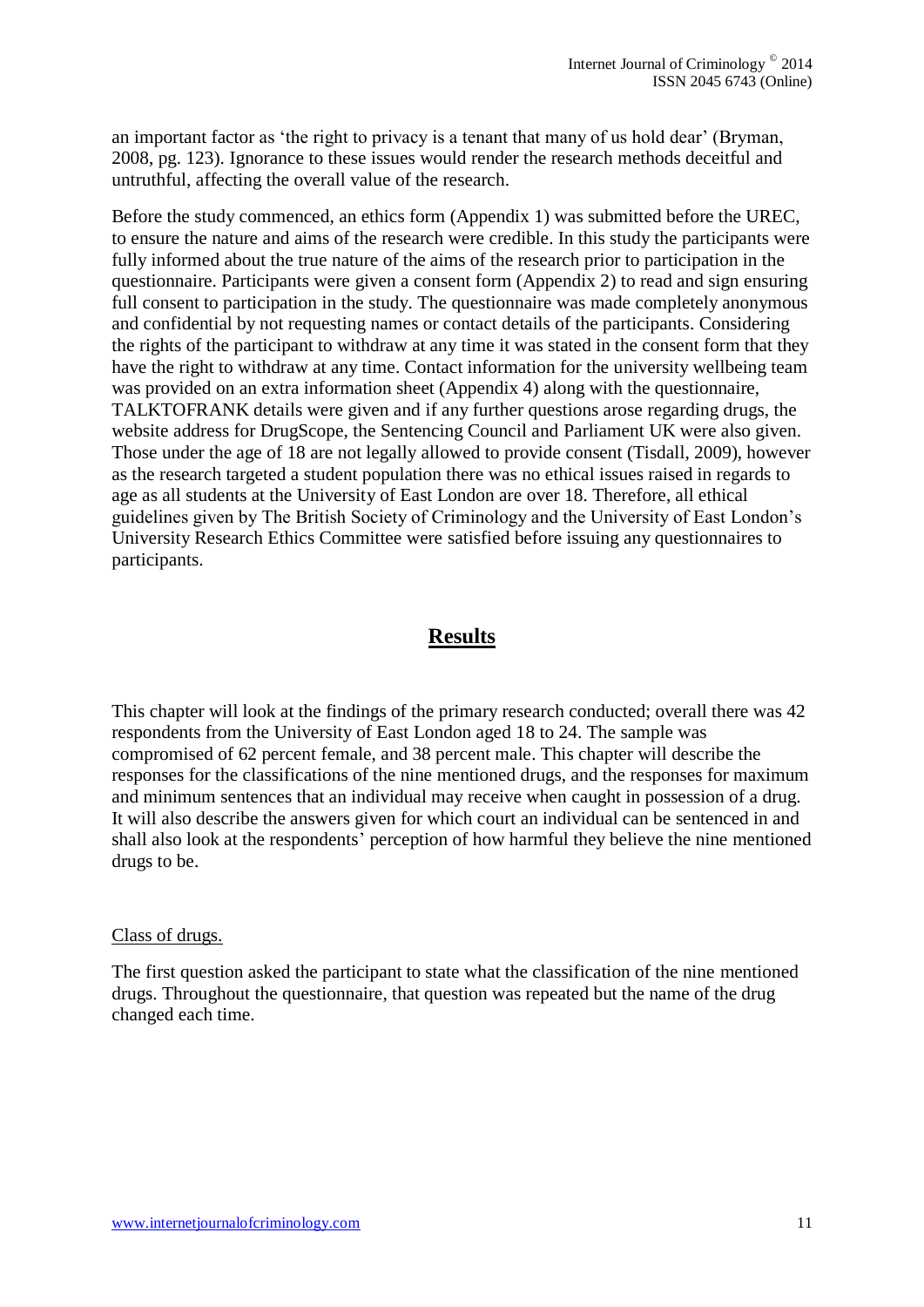|                |                |         |         |         |                | Correct |
|----------------|----------------|---------|---------|---------|----------------|---------|
|                | Class A        | Class B | Class C | Class D | Legal          | Answer  |
| 1. Cannabis    | 7              | 50      | 43      |         |                | Class B |
| 2. Ecstasy     | 86             | 14      |         |         |                | Class A |
| 3. Ketamine    | 17             | 45      | 36      |         | $\overline{2}$ | Class C |
| 4. Cocaine     | 100            |         |         |         |                | Class A |
| 5. Mushrooms   | 31             | 31      | 38      |         |                | Class A |
| 6. Heroin      | 100            |         |         |         |                | Class A |
| 7. Mephedrone  | 10             | 33      | 40      |         | 17             | Class B |
| 8. Khat        | $\overline{2}$ | 20      | 29      |         | 49             | Legal   |
| 9. Amphetamine | 33             | 40      | 19      |         |                | Class B |

**FIGURE 1**- Results for classification; Questions 1, 4, 7, 10, 13, 16, 19, 22 and 25. (Percentages).

Figure 1 shows that all of the respondents (100%) chose the correct answer for heroin and cocaine. Nearly half chose Class B (50% correctly) and Class C (43% incorrectly) for cannabis. Interestingly, 17 percent of the respondents still believe mepehdrone to be legal. Most of the respondents correctly classified ecstasy as class A, but 14 percent classed it incorrectly as a Class B. Roughly half of the respondents (51%) believed khat to be illegal, despite it being the only legal drug placed in the questionnaire. The majority of participants chose the incorrect answers for magic mushrooms (64% incorrect) and amphetamine (59% incorrect). Ketamine showed a similar trend with only 35 percent classifying it correctly and 2 percent believing ketamine to be legal.

Sentencing



**FIGURE 2**- Results for minimum sentence; Questions 2, 5, 8, 11, 14, 17, 20, 23 and 26.

In figure 2, the questionnaire asked participants what they believed to be the minimum sentence an individual may receive if caught in possession of an illegal drug. Figure 2, shows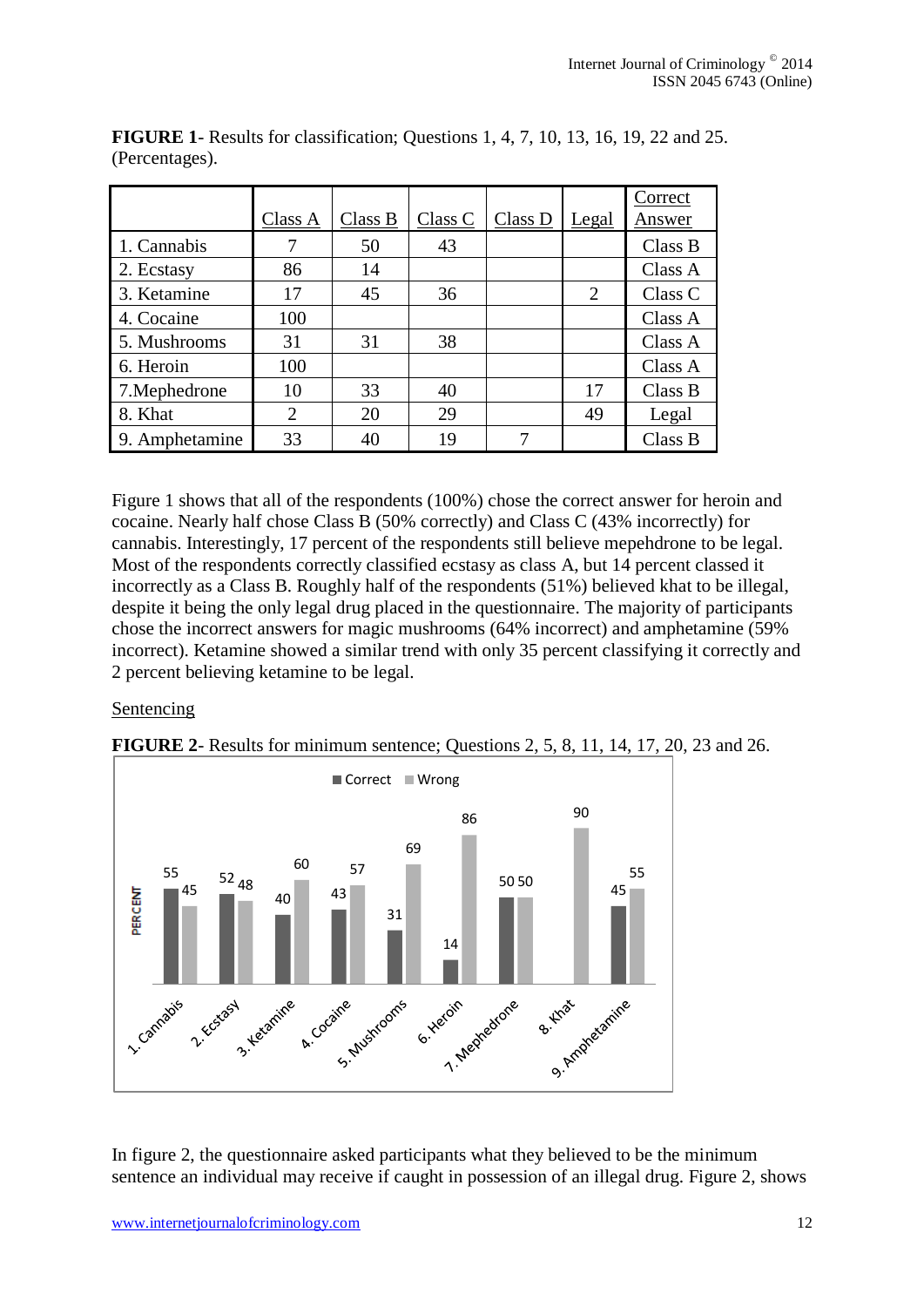that most participants chose the correct sentence for cannabis (55%) and ecstasy (52%). For mephedrone the answers were split directly (50% correct and 50% incorrect). In addition, the answers for amphetamine were similar with 45 percent of participants answering correctly and 55 percent answering incorrectly. The majority of participants answered khat (90%) and heroin (86%) incorrectly. Participants chose the incorrect answer more frequently for ketamine (60%), cocaine (57%) and magic mushrooms (69%).



**FIGURE 3**- Results for maximum sentence; Questions 3, 6, 9, 12, 15, 18, 21, 24 and 27.

Participants were asked what they believed was the maximum sentence resulting from possession of one of the nine listed drugs. Figure 3 shows that the majority of participants answered incorrectly, with an average of 74 percent incorrect answers across all drugs. Most of the respondents answered the maximum sentence for khat incorrectly (83%), followed by ketamine (78%), cocaine (78%) and magic mushrooms (78%). The rest of the incorrect answers given were as follows; ecstasy (76%), mephedrone (72%), heroin (71%), cannabis (69%) and the amphetamine (60%).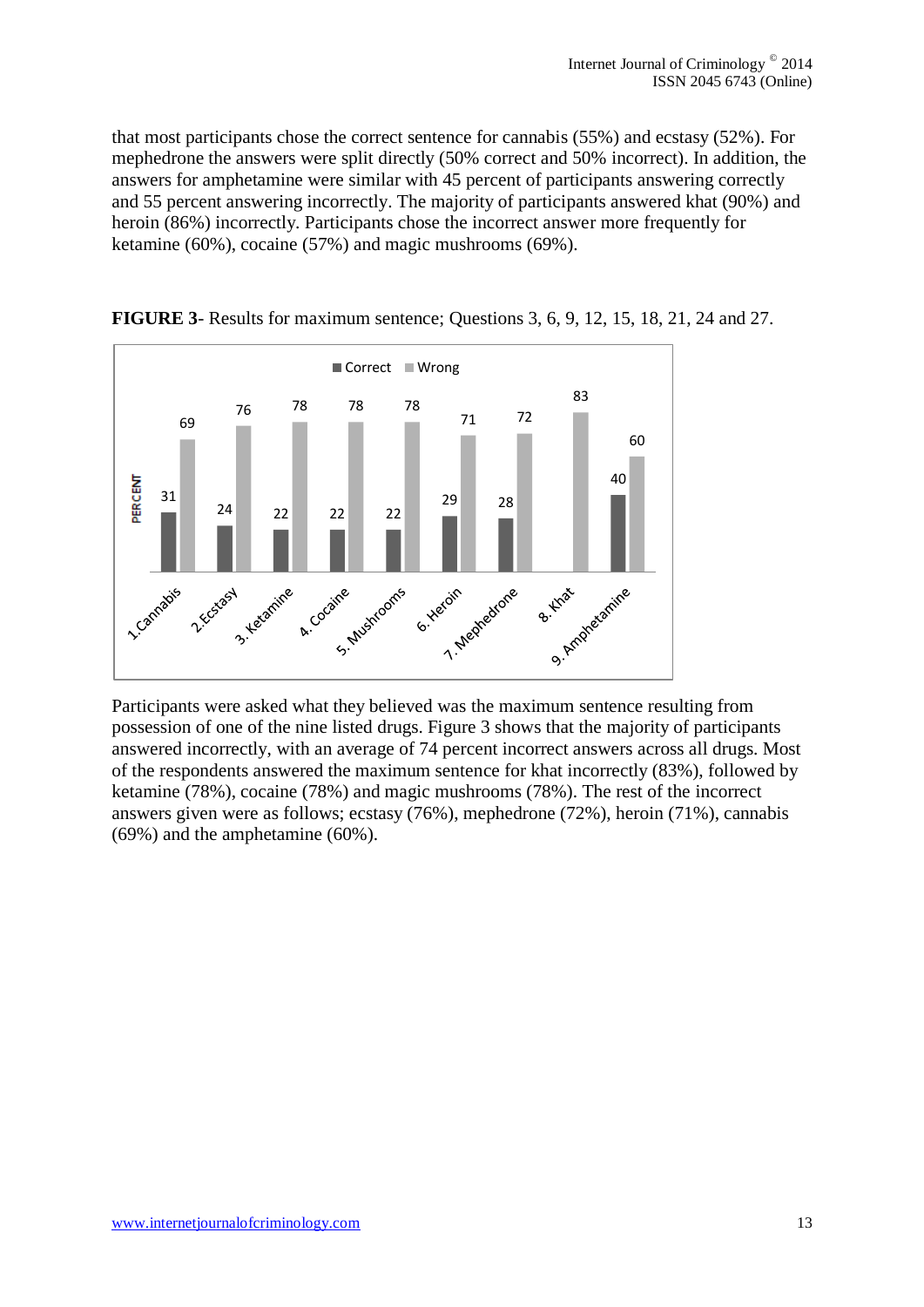## **Courts**



**FIGURE 4-** Results for which court; Question 28.

Figure 4 shows that over half (64%) of respondents knew that it was possible to face trial in both a Crown Court and a Magistrates court for possession of a controlled substance. Only 10 percent believed that you can be tried in a Crown Court, which can issue harsher penalties than the Magistrates Court, only a small amount of people (26%) believed an individual could be dealt with in a Magistrates Court.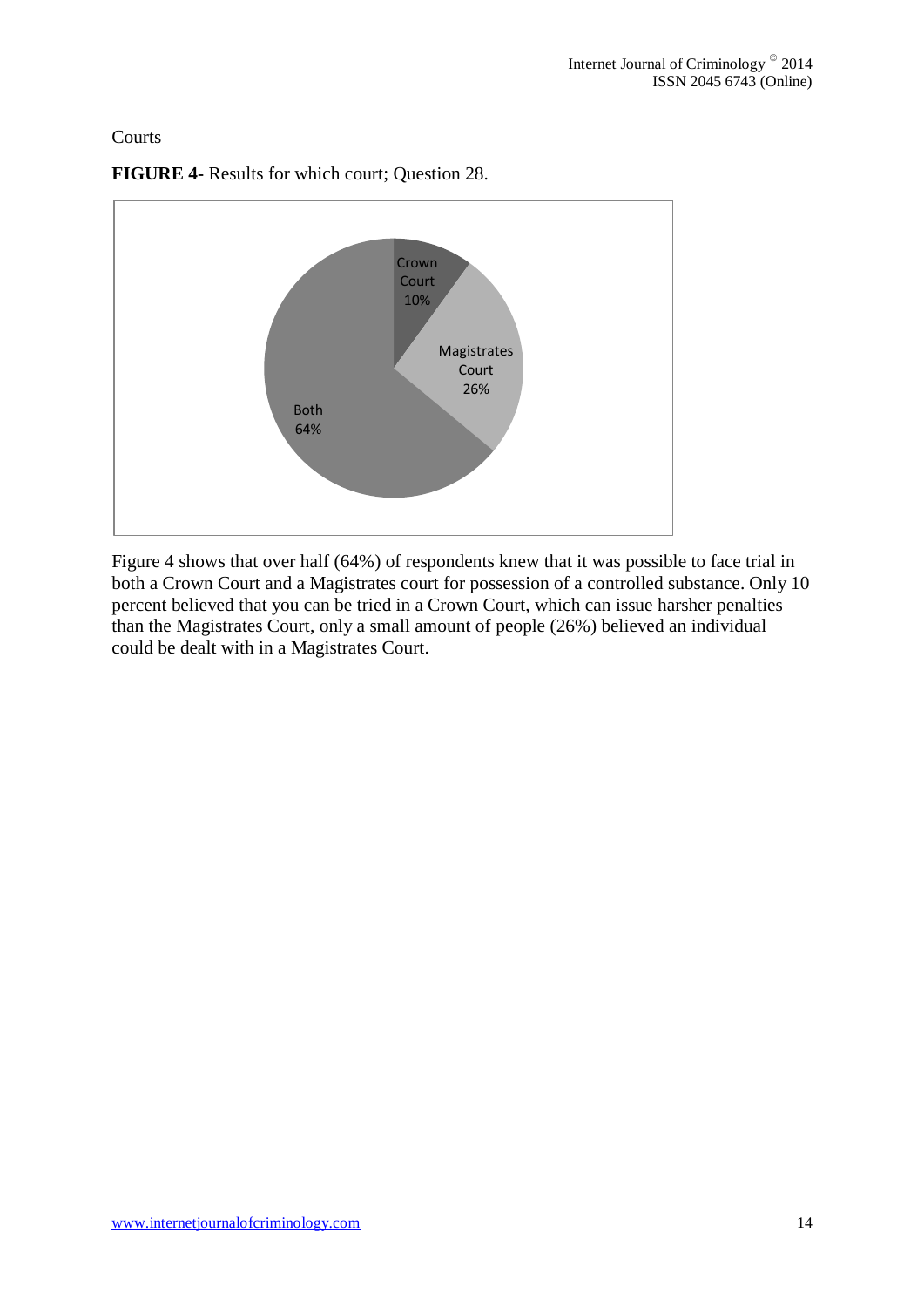## Harms



**FIGURE 5**- Results for perceived harms; Question 29.

We asked participants what they perceived to be the most harmful drug, one being the least harmful and five being the most harmful. Figure 5 clearly shows that the majority of participants perceived heroin to be the most harmful (94%), followed by cocaine (38%), ketamine (24%) and amphetamine (14%). Nearly half of respondents' perceived cannabis to be the least harmful (45%), and cannabis was the only drug that was not perceived to be most harmful drug. Respondents' perceived khat (44%) to be the second least harmful drug, which was the only legal drug included in the questionnaire, followed by mushrooms (35%) and then MDMA (31%). The implications of the results described in this chapter will be discussed in the next.

## **Discussion**

This chapter will examine the results of the present study and compare them with previous research findings. It will examine how 'harmful' the participants perceived the nine mentioned drugs to be and also what class they believed the nine mentioned drugs to be. In light of these results it shall discuss issues of how the current drugs system is based on the considered 'harms' of drugs. It will also take a brief look and see if there is any correlation between the knowledge that students have on sentencing powers for certain drugs and how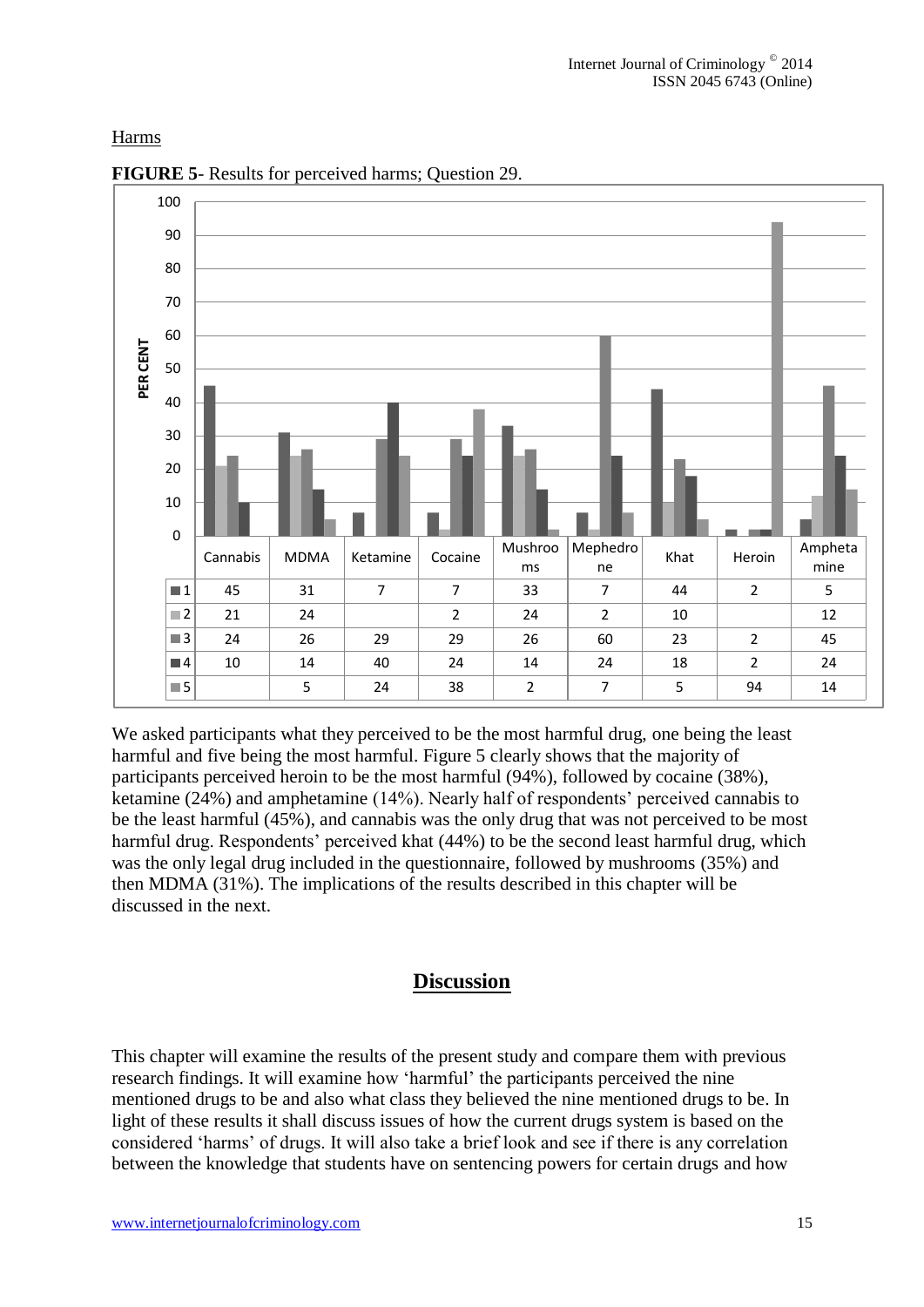harmful they believe that drug to be. It will then go on to explore previous research that has suggested how improvement in drugs law education at universities could be helpful for young people.

## Harms and Classifications.

The present study provides some interesting results when participants are asked what they perceive to be the most 'harmful' and the least 'harmful' drugs. The top two most harmful drugs ranked heroin (95%) and cocaine (38%), which is not surprising as these two drugs carry much stigma in society (Lloyd, 2010). Aside from cocaine and heroin, ketamine was ranked as one of the most 'harmful' drugs; 20 percent voted it the most harmful, and 40 percent believed it to be harmful but not the most harmful. Reports on ketamine use have grown in the UK over the past decade (Dalgarno and Shewan, 1996), with it being widely used alongside other major 'party' drugs; ecstasy, MDMA and amphetamines (Dillon *et al*., 2003). The other set of results derived from the harm scale show that the participants perceive; cannabis (45%), followed by khat (44%), mushrooms (33%) and ecstasy (31%) to be the least 'harmful'.

When we examine the results and look at the existing literature and research it reveals that cannabis has come under much scrutiny, and there has been many debates over its potential harms. Cannabis is associated with much less risk and harm than other substances because many outcomes like overdose deaths and infectious disease are not seen as affiliated with its use (Hall and Pacula, 2003). However many experts would argue that cannabis is a 'gate-way drug' to the use of 'harder' drugs (Vans Ours, 2003). But recently, the state of Colorado and Washington in America, like many other parts of the world, decriminalised the possession of cannabis for recreational use (BBC, 2012). The UK is far from decriminalising cannabis, but a poll done by the Transform Drugs Policy Foundation (2013) shows that out of a sample of 946 British people aged over 18, 53 percent wanted cannabis to be legalised or decriminalised. This suggests the public view cannabis to be less harmful than government policy infers, a point which will be discussed further on in this project. Not surprisingly khat was perceived to be one of the least 'harmful' drugs, as it is the only legal drug included in the questionnaire. Interestingly, khat has been compared to the likes of cocaine and described as addictive and dangerous, even though it is legal and easily bought from everyday convenience shops in the UK (Kalix, 2006; Klein *et al*., 2009). However, cannabis was perceived to be less harmful than khat, the reason why respondents may have believed it to be more harmful or illegal is because it was placed in-between other commonly used and known illegal drugs (Bryan *et al*., 2002).

Mushrooms and ecstasy were also perceived to be one of the least 'harmful' drugs to a person. This finding echoes the conclusion of previous research (Nutt *et al*., 2010), which assessed the harmfulness of drugs by taking into consideration the physical, psychological and social harms to the user and also the physical, psychological and social harms to others. Another similar study also assessed the actual harms of illegal drugs (Amsterdam *et al*., 2010), and the study supported the results of this present study, which also shows mushrooms to be not very harmful. However the present study differs, as it only takes into consideration the perceived harmfulness given by participants on an individual basis.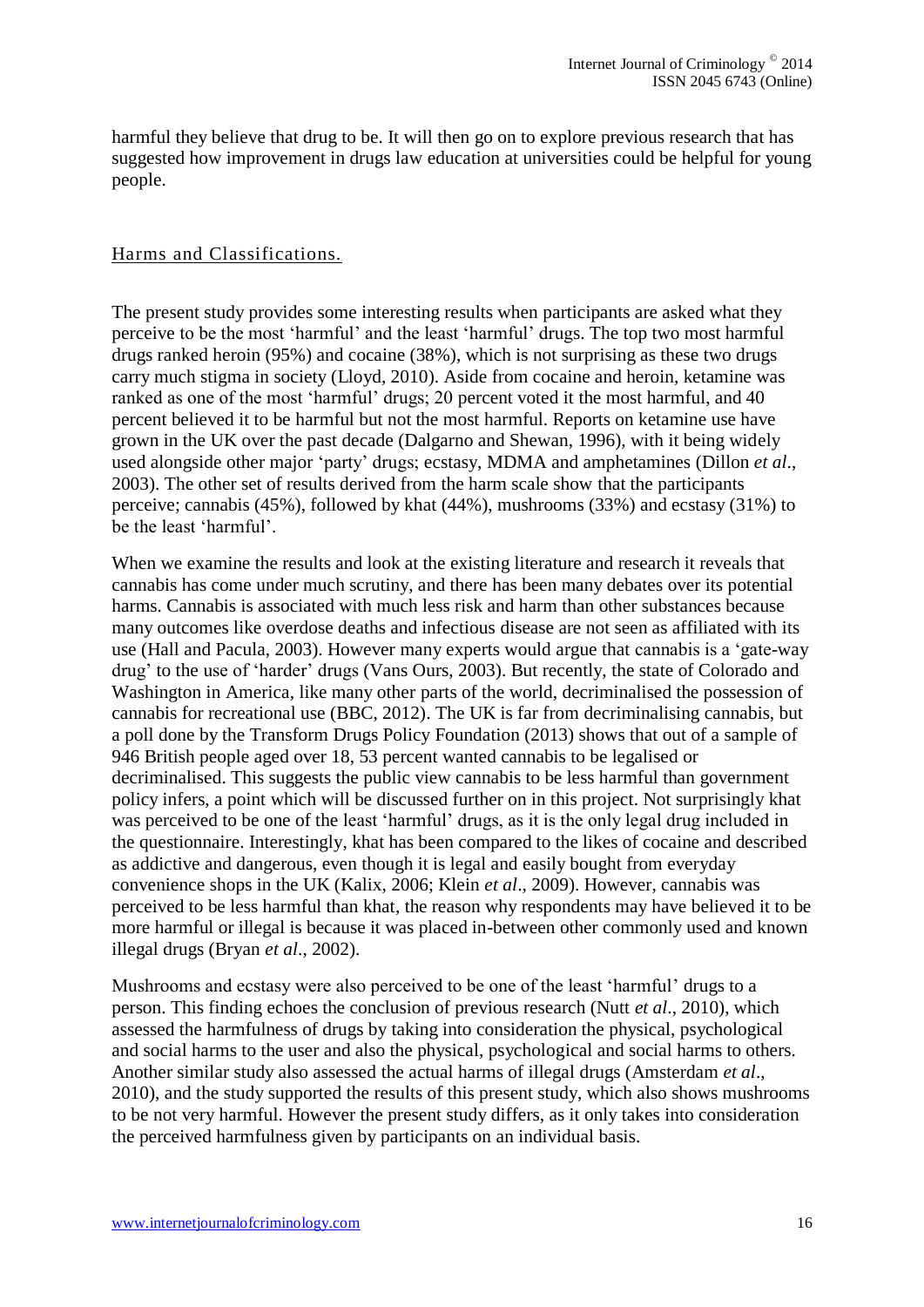In addition to the above results, the study also looked at the classification of illegal drugs. The participants were asked which class the nine mentioned drugs are, and were given the choice of three possible answers, changed depending on the drug (See Appendix 2). Heroin and cocaine were unanimously voted as Class A, which was correct, as discussed previously this is probably because of the stigma attached and the well known risks these drugs carry (Lloyd, 2010; Hall and Pacula, 2003). When asked what class cannabis is, the results showed some confusion with nearly half choosing Class B and half choosing Class C (Class B, 50% and Class C, 43%). This came as no surprise as in 2004 there was a reclassification of cannabis from Class B to Class C. In 2007, the Home Secretary suggested it to be moved back to Class B, then later in 2009 the Prime Minister, Gordon Brown, announced to parliament the decision for it to be reclassified as a Class B. This demonstrates a country in confusion over which class cannabis should be, being described as 'swung like a yo-yo' (McKeganey, 2010, pg. 94), which questions the stability of the classification system.

Other results from the classification question also show confusion over the class of drugs. This is shown with drugs such as; ketamine, mushrooms, mephedrone and amphetamine, as there is little difference between the figures. The most equally distributed response came with magic mushrooms; overall 31 percent chose Class A, 31 percent chose Class B and 38 percent chose Class C. Also, when examining the results for mephedrone a lack of knowledge on the classification system was observed. It shows that 17 percent believed mephedrone to be legal, with only 33 percent choosing the correct answer; Class B. Mepedrone was made illegal in April 2010, so this is a possible reason why some of the participants believed it to still be a legal. Overall this question has raised concerns about the current drugs classification in the UK, as the results have shown the participants are unsure what categories the nine mentioned drugs are in.

When reflecting on these two sets of results, it raises question that have been highlighted in previous literature and research. The current division of illegal drugs into the three tier classification system is based on their perceived harmfulness (Newburn, 2007). The classification system is represented in the UK by the *Misuse of Drugs Act 1971*, which is there to protect and prevent use of illegal drugs in society. However, legislation does not define how 'harm' is to be assessed and does not give any criteria of harm or dangerousness by which the drugs can be measured (Reuter and Stevens, 2007). Unfortunately, these points have made an important piece of legislation observed as an 'ill-defined concept' (UKPDC, 2013: 7).

Although this study is based on perceived harms and previous research is based on actual harms the results of this study support previous research (e.g. Nutt *et al*., 2010; Amsterdam *et al*., 2010), which suggest that mushrooms are not a harmful drug, so should not be classified Class A. Class A drugs are 'considered to be the most likely to cause harm' (Home Office, 2012), and mushrooms are in the same category as highly addictive substances such a heroin and crack cocaine, which suggests they are highly dangerous. This raises the argument as to why this particular drug, alongside LSD and ecstasy, which was perceived by respondents to be not particularly harmful, is alongside addictive substances like heroin and cocaine in Class A.

However, as discussed, the current classification system in the UK is based on harms, after examining the results it shows that there is some presumed support for the classification system. This is shown as cocaine and heroin is perceived to be the most harmful drug by the participants, which supports the *Misuse of Drugs Act 1971*. These results are mirrored in a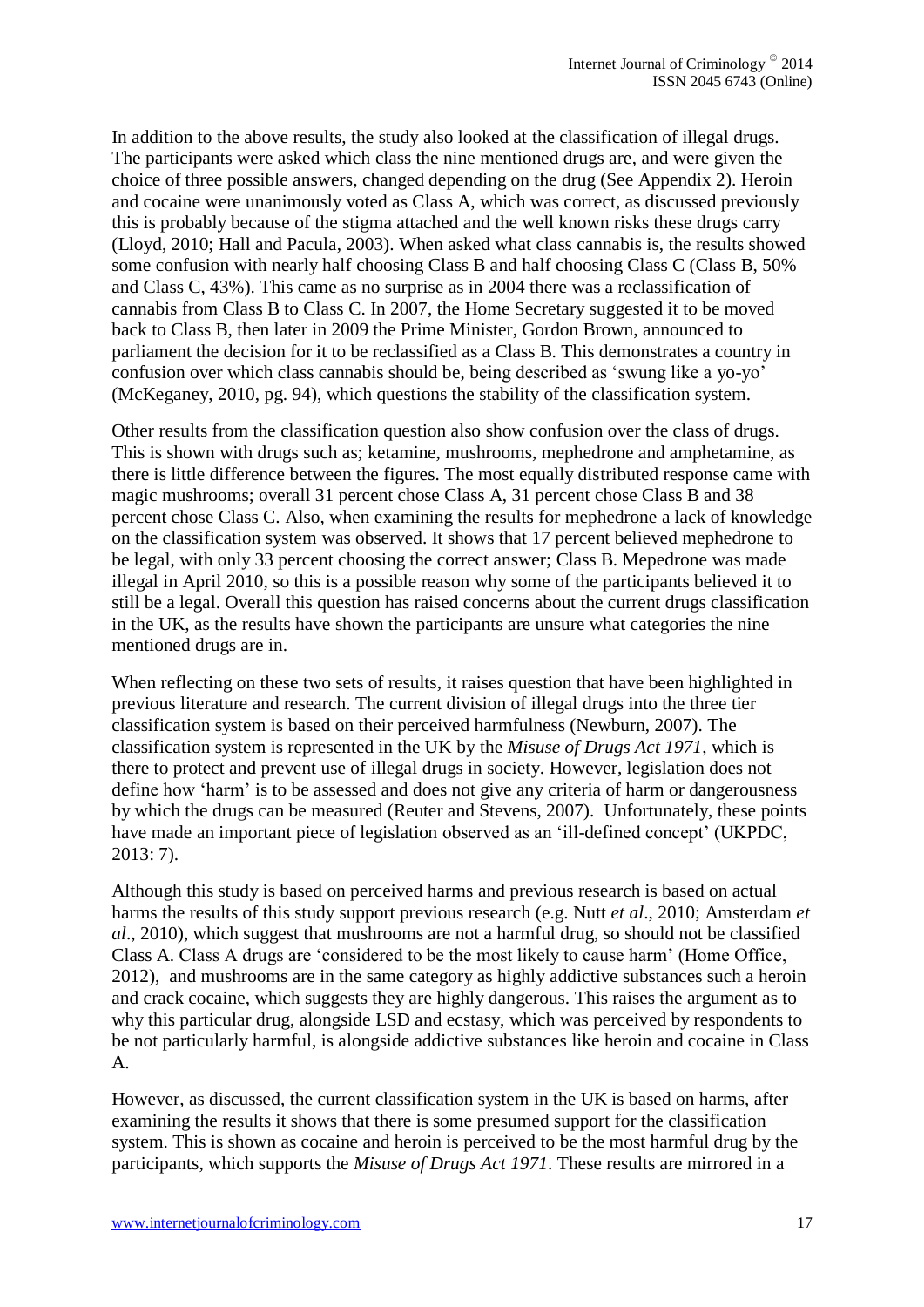similar study in which 80 percent of respondents placed cocaine as 'dangerous' or 'harmful' (Erickson, 1982). However, on the basis of the above discussion, the respondents perceived ketamine to be a 'harmful' drug to a person; ketamine is currently classified as Class C. The current classification system suggests cannabis and mushrooms to be less harmful that ketamine, which is the opposite of the respondents' views on those particular drugs.

The three tiered classification system carries different penalties for each class; therefore the severity of punishment is based on the potential harms of the drug. If we take into account the discussed lack of knowledge students possess on the classification system and their perception of harms drugs carry, how can the *Misuse of Drugs Act* accomplish as a deterrent and a protective piece of legislation? The results of this study suggest the classification system is seeing individuals being processed through the criminal justice system unfairly, as 'harm' is influenced by variations from cultures and societies and is subjective and normative concept (Babor *et al*., 2010), so therefore varies from person to person and place to place.

Overall the findings of the present set of questions show students have a lack of knowledge and understanding on the drugs classification system. It highlights a hindrance of the current classification of drugs in the UK, in which the use of a deterrent affect has not been successful. It is presumed that by placing a particular drug in a higher Class it will produce a deterrent effect; however there has been little evidence and research that suggest it is working (House of Commons Science and Technology Committee, 2006). As discussed in chapter 2, young people, and especially university students, consume more illegal drugs than the general population of their age group. Therefore this project highlights that because students do not know the classification and possible legal sanctions they could face, how can they make an informed choice about consuming and being in possession of a drug which could land them a criminal record potentially jeopardising their future.

Reuter and Stevens (2007) highlight that the current drugs policy is not irrelevant, as which could be the message conveyed from this project. This project is not suggesting an abolition of the system or the decriminalisation of drugs, it is merely bringing to the forefront that there will never be such thing as a drug-free Britain. It must be highlighted that the British government are not neglecting drugs in society; it is just not addressing the minor problems which could save the futures of many young people.

Reflecting on this, the Transform Drug Policy Foundation has observed that the classification system seems to be a minor importance to the police, so it is probably not fit for purpose (House of Commons Science and Technology Committee, 2006). This supports the view that the reclassification of drugs should be taken into consideration by the government; and it was also supported by the chair of Police Foundation's independent inquiry who suggested that there should be a reclassification of cannabis to Class B to Class C, to make it a nonarrestable offence, and the reclassification of ecstasy and LSD from Class A to Class B, which was also supported by the Home Affairs Select Committee (2002).

Unfortunately, over published unclear facts and judgements on drugs cloud the minds of the public and media, which develop concepts that all drugs are dangerous, and initially impairs the ability for people and the government to develop intelligible policy responses and beliefs on certain drugs (Babor *et al,* 2010). Because of unclear facts and statistics it leads many of the public to believe that if the government were to reclassify certain drugs it would result in increased consumption. However, if we take a look at Portugal's decision to decriminalisation all drugs in July 2001, it shows there has been a positive effect on the drug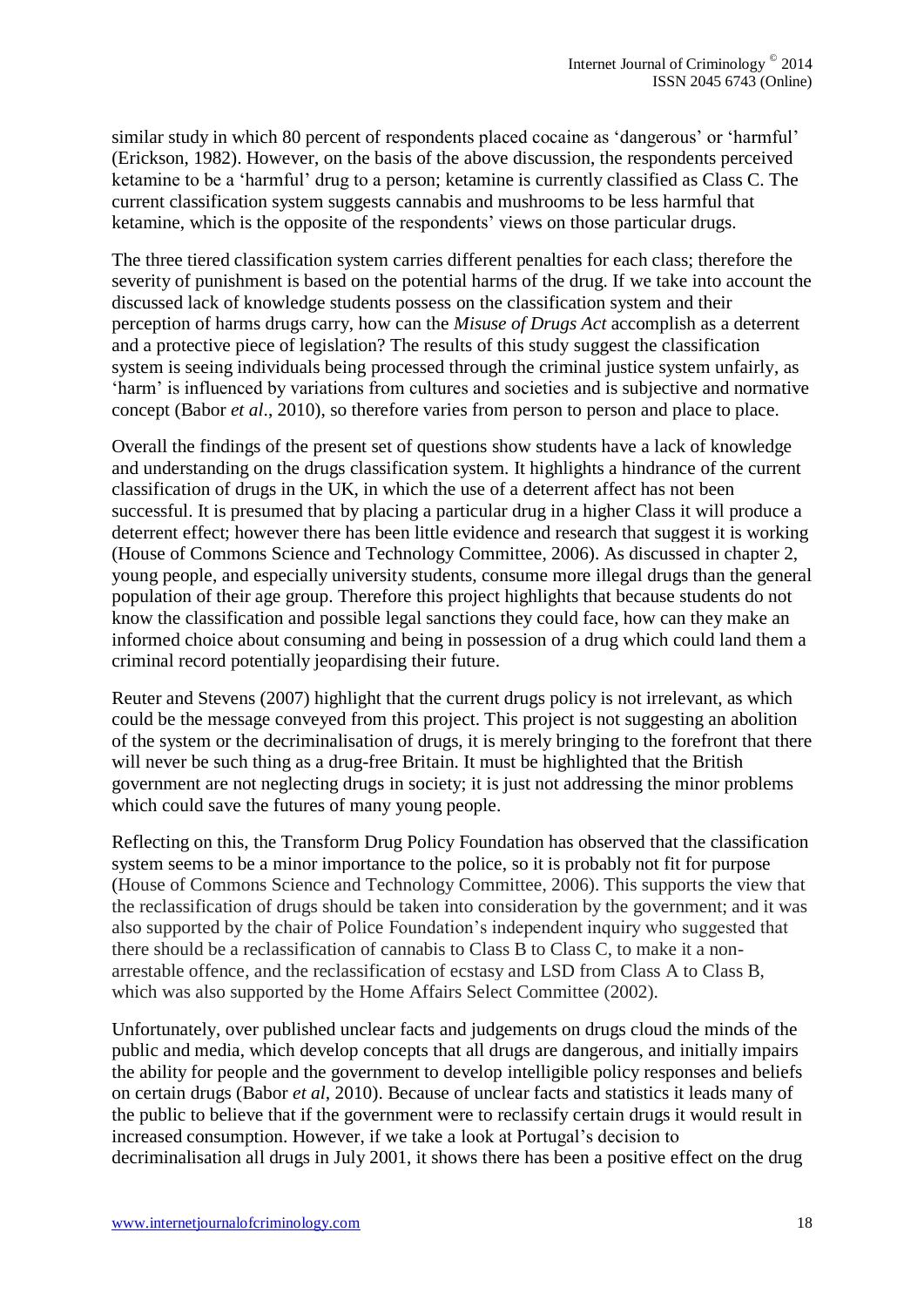consumption patterns within its society, which demonstrates that consumption did not increase (Hughes and Stevens, 2007, 2010; Greenwald, 2009; Chatwin, 2003, 2011).

The potential issues raised by this are the dangers of stigmatisation and the criminalisation of mainly law-abiding people, and the possible discrimination aimed at employees (Grover and Paylor, 2010). A criminal record can limit employment options for individuals, particularly in current times of austerity (Pager, 2003). As mentioned previously, the classification of a drug will reflect the severity of the punishment, and the results of this study clearly show a lack of knowledge and understanding about the classification system, sentencing and perception of harms certain drugs carry.

This is just one avenue that has been discussed and explored in context to reformation of UK drug policy. The results of this study have produced information that points towards a more understandable and common sense, scientific approach that should be taken on board in relation to the classification of drugs.

## Sentencing

The questionnaire asked participants what they believe to be the current maximum and minimum sentence when caught in possession of one of the nine mentioned drugs (See Appendix 2). The results indicated a lack of insight in relation to the possible penalties that an individual could receive for possession of a controlled substance. However, it has to be assumed, that the question asked is probably not common knowledge for people who have not come into contact with the criminal justice system. Therefore, the results show a mixture of answers given by the participants, for example heroin and cocaine were the two drugs that nearly all of the respondents classified correctly as Class A. This was shown by the answers participants chose; 48 per cent chose six months for the minimum question and 69 per cent chose 15 years custody. It is shown in Figure 2 and 3 show that the majority of respondents got the answer wrong.

Cannabis has continuously been shown to be the most popular drug among students (Larimer *et al*., 2005), and as discussed previously, over the last decade cannabis has been subject to governmental changes. The results of this study in relation to cannabis show that the majority of the respondents were more likely to choose the lower choice of sentencing out of the options given to them to select from. The results of this confirm previous research (Parker *et al*., 1998), which implies a 'normalisation' in society towards softer drugs such as cannabis. Previous research has been conducted on public attitudes towards the sentencing guidelines (Jacobson *et al*., 2011) for drug offences, and the results of the study showed that the public do not favour custodial sentences for drug possession (Jacobson *et al*., 2011). Furthermore the latter study supports the findings of the present study, as it supports the presumption that the drugs which were perceived to be least harmful by participants such as cannabis, khat and mushrooms (See Figure 5), all received the lowest possible sentence of choices given to them in the minimum and maximum sentence questions (See Appendix 2).

The above discussion presumes that the present findings show an interesting correlation between two questions, the drugs which were perceived to be the most harmful by participants received the harsher penalties for possession; and *vice-versa*, the drugs which were perceived to be the least harmful by participants received less severe penalties for possession (See Figure 2 and Figure 3). The results of the present study, support previous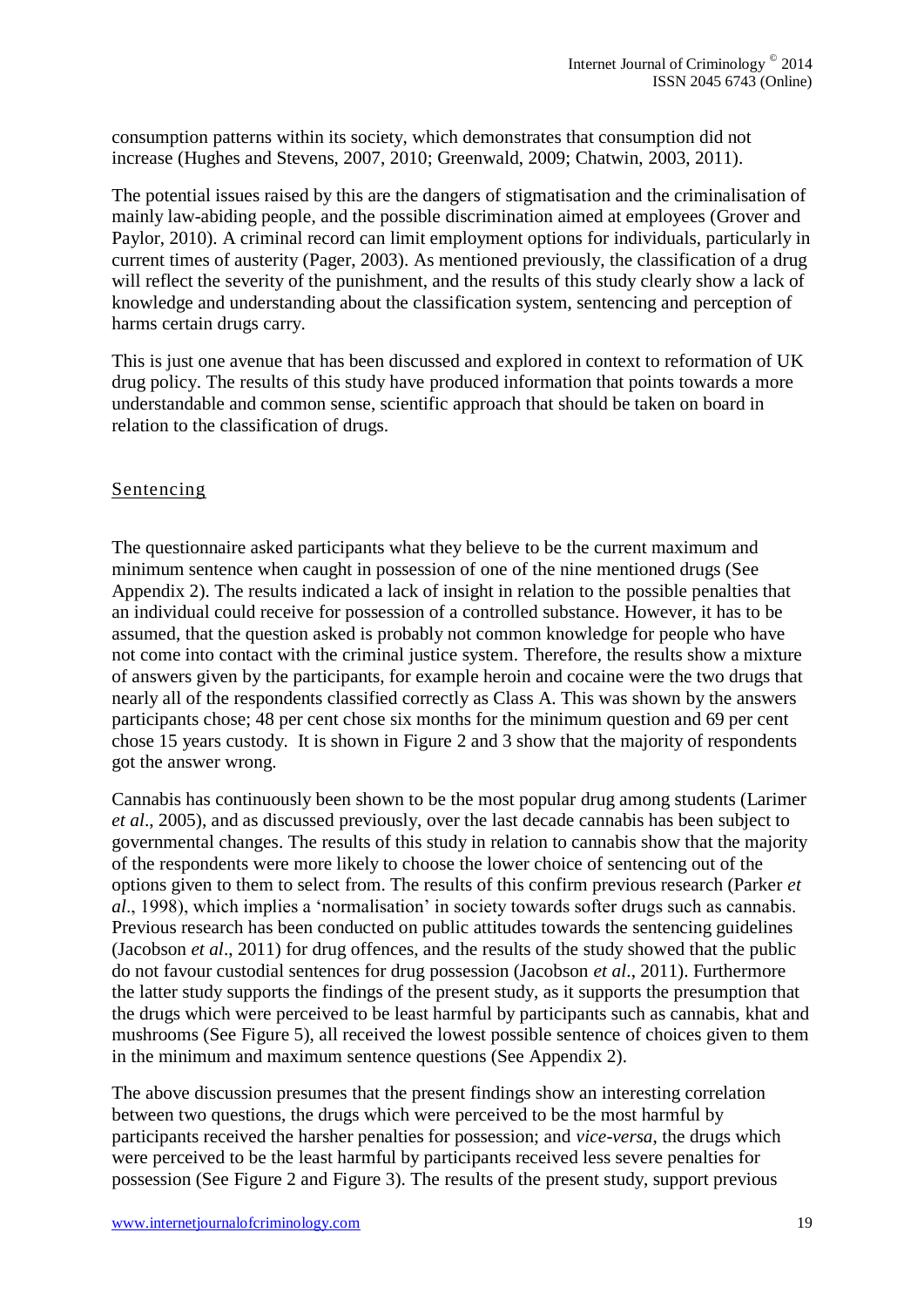research (Bryan *et al*., 2002), in which it showed those aged 18 to 29 were less likely to agree that illegal drugs were harmful to health than those in older categories. Overall these particular findings suggest that people, who perceive drugs to be more detrimental to one's health, feel the sentencing for possessing that drug should be higher. For example, the findings show that heroin is perceived to be the most harmful drug to a person, and out of the choices available to the participants, they felt heroin deserved the highest custodial sentence, this was also shown with cocaine, ketamine and amphetamine (Figure 3).

Finally, participants were asked at which court you could get sentenced if caught in possession of a controlled substance. Over half of the respondents answered correctly (64%), and only 10 percent thought you could be dealt with in a Crown Court which can issue higher penalties. The offence of possession of a controlled substance is a triable either way offence.

The above discussion leans towards a possible recommendation for a radical change in the UK. In addition to this it also indicates that there could be improved chances to introduce drugs law education on the further harms of drugs into universities. However, UK universities either do not provide drug education or they deliver it in a very low-key manner (Advisory Council for the Misuse of Drugs, 2006). This chapter has had a look at previous research which implies a reconsideration of the reclassification of drugs in the UK, it shall now continue to discuss the usefulness of drug education in universities.

As the results of this study indicate a poor understanding of the UK's drug policy, an approach to introduce better drugs law education on further harms at universities will be explored. Drugs law education is not a statutory requirement and the effort to introduce it to universities relies on the individual institution itself (Polymerou, 2007). Previous research, and also highlighted in Chapter 2, show the use of illegal drugs in the UK is much more common amongst young people aged 16 to 24 (Roe and Man, 2006), and that it seems that students use illegal drugs more, when compared to their age group of the general population (Polymerou, 2007), which continues to support the use of participants aged 18 to 24 sampled in this present study.

There is little information to what higher education institutions are doing with regards to drug education and awareness campaigns, and if they are implementing it, how effective their efforts are (Aveyard, 1999). However, one campaign called 'Study Safely' which ran across London for those aged over 18, issued booklets and posters on drugs and ways to avoid the dangers (Drugscope, 2004). Evaluations of this campaign found that students showed high levels of awareness and thought the booklet was informative and provided information that proved useful in avoiding harm or unwanted experiences (Polymerou, 2007; Drugscpoe, 2004). Providing education and facts on drugs gives individuals the essential tools to make an informed choice about the risk that they could face when they use drugs; at a certain dose, and a certain frequency and the way it is administered (Rolles, 2009). Very simple lessons can be taught about drugs, for example how gammabutyrolactone (GBL) when mixed with alcohol can be lethal (Talk to Frank). As discussed in Chapter 2, high consumption of alcohol in students has become the norm and is an accepted part of how students socialise (Gill, 2000). Considering this information, it is apparent that universities are in a very good position to promote the law on drug-related harms to students (Dunne and Somerset, 2004). Results from previous studies also support that further health education about drugs should be included at universities (Webb *et al*., 1996, 1997). However, if universities were to integrate drugs education into their institutions there is a possibility that students may not make the choice to attend out of hour's education and some of the public may see this as scheme for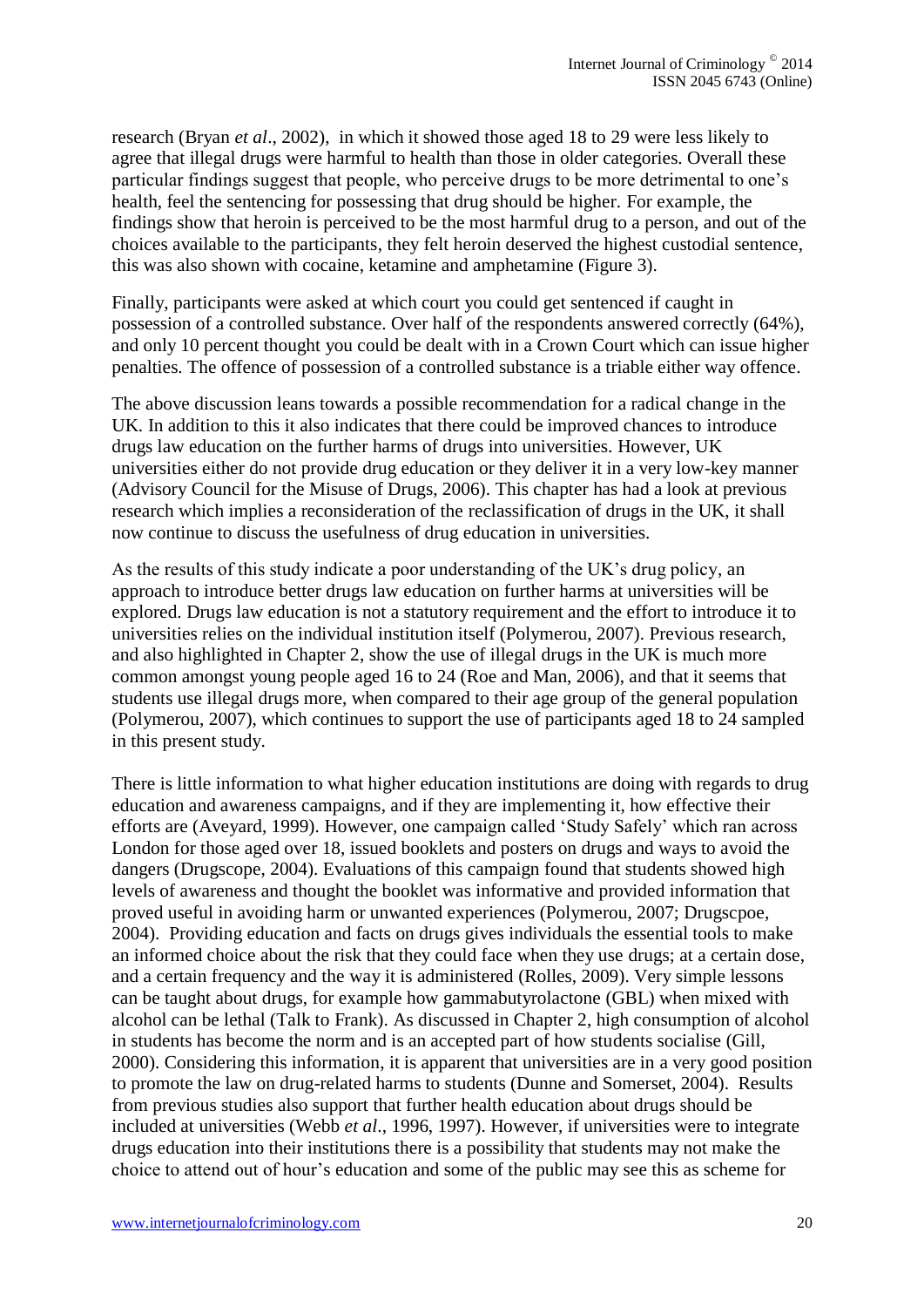young people to get round the drug laws. In light of this, it would still not be a lost cause as students would have the choice to attend, and reaching those who attend is better than giving information to nobody.

Overall the present study shows that university students are ill informed and also have little knowledge on the current classification system and sentencing powers. It also confirms that the majority of students included in this sample have conflicting views on the perceived harms of drugs compare to that of the current classification system. However, if we look at the responses received for maximum and minimum sentences and compare it with the overall ranking of harms, it suggests that the attitudes of the participants towards highly addictive drugs, like heroin and cocaine, are similar to that of the governments. However, participants felt that ketamine was more dangerous than the government has classed it. This chapter has explored avenues that could benefit students, and potentially protect them from the harms of misusing drugs.

## Limitations and Research Implications.

The results of this study need to be handled with care, mainly because the sample size used was small and there were more female respondents (62%) than males (38%). Because of the small sample size, this study cannot be generalised to the wider population of the public. The questionnaire did not include all possible drugs; therefore the findings of this research could be extended if other types of drugs. Limitations may also have occurred when the questionnaire asked which court an individual can be sentenced in, as confusion may have arisen because a deciding factor on which court a person can be sentenced in can depend on the amount of drugs the person was carrying, and where the person was caught when in possession of the illegal drugs. A further study may want to include a wider age range and break the study down to compare younger and older views and student and non-student knowledge on drugs, as only university students were asked. Also if a further study was to be conducted, including the public would produce more exciting and varied findings.

## **Conclusion.**

Overall the aims of this study attempted to address the gaps in the area to understand the extent of how much knowledge university students have on the current UK drugs policy and their perception of the harms drugs carry. The use of primary research helped to address this aim, by handing out self-completion questionnaires it enable this project to draw on information gathered and discuss the aims highlighted above. As discussed in the literature many previous studies were concerned with the level of drugs consumed by students, so this study helped open up the notion of how much knowledge students possess on the current classification of drugs, the sentences an individual can face when caught in possession of a controlled substance, the courts where a person can be sentence and students perceptions on the harms certain drugs carry. As discussed in chapter 2, students are more likely to consume drugs compare to others their age in the general population, which supports the studies choice of using students.

As demonstrated in the results the respondents showed a clear lack of knowledge when it came to knowing what classification the mentioned drugs were, the most confusion was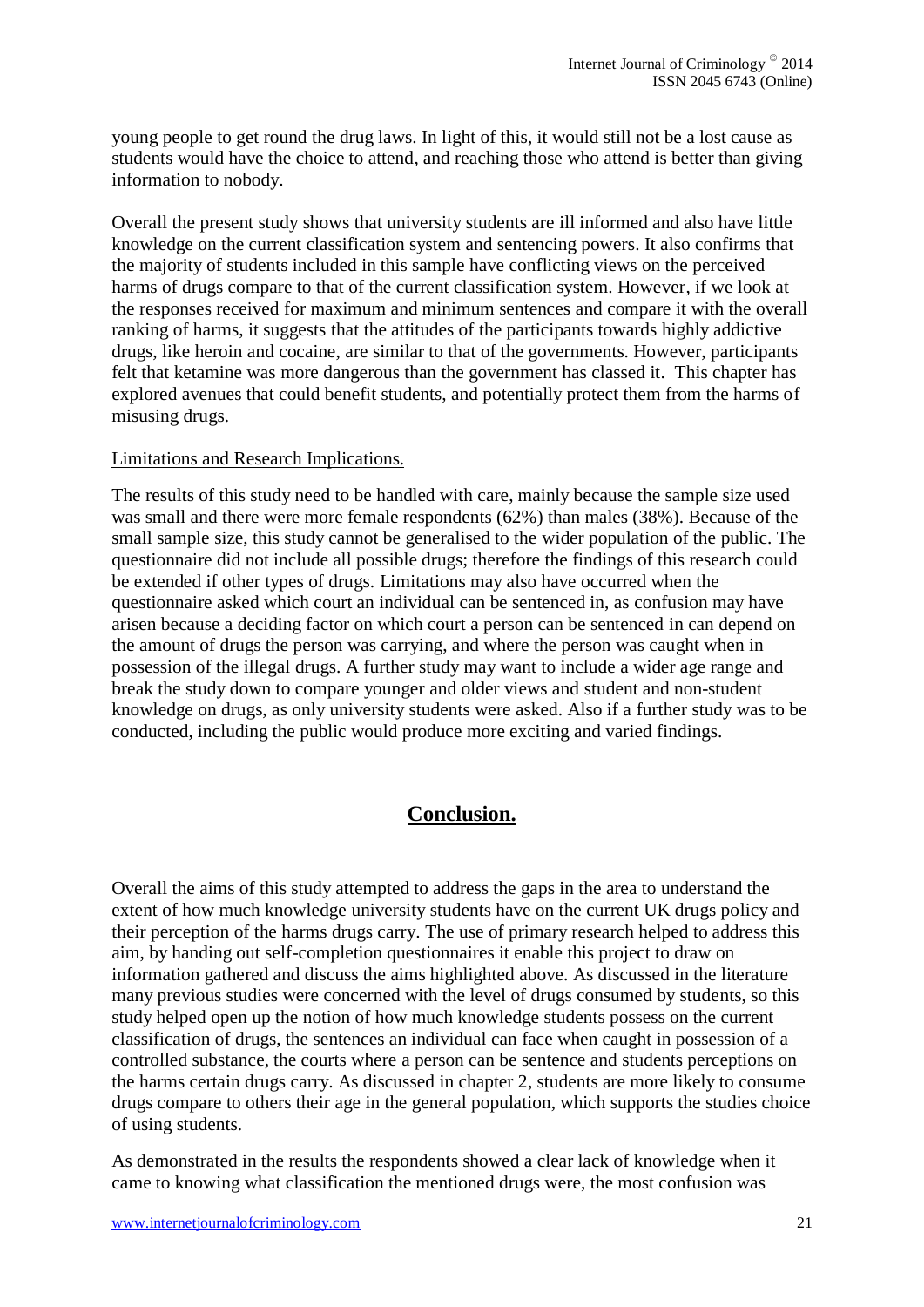shown in cannabis and as discussed in chapter 5 was most probably due to the changes from Class B to Class C, then back to Class C (McKeganey, 2010). The findings also explored the participants' views on the perceived harmfulness of a drug. It showed that in relation to the current classification system which is based on 'harms', the respondents thought certain drugs were less harmful than they are currently classified as. However it did confirm that the current classification, for example heroin and cocaine were agreed upon by the participants. It also showed that participants are uneducated about what sentence a person could face when caught in possession of a controlled substance, and also briefly looked at the lack of knowledge participants possess for knowing which court a person can be sentenced in.

To explore this area with greater detail and to produce results that could be generalised to the wider population it would be beneficial to include people of an older age, who are not university students and to carry out research on a longitudinal basis with a much larger sample. Due to time and money constraints this project could not carry out such a study. Despite the results of this study not being able to be generalised to the wider population, it shows that university students perceive the harmfulness of drugs to be lower than that of the current classification system. It has also helped to understand that the people who are consuming drugs more frequently than the general population do not know enough about the potential future damage and implications it can cause them if caught in possession of a controlled substance.

In addition to the findings of this present study, the project discussed recommendations that additional drugs law education could help students become more equipped with information to make well informed choices about the drugs they may wish to consume. The results establish that participants do not have much knowledge when it comes to the UK drugs policy, and as found in existing research, education on drugs is not prevalent in universities. It highlights that drugs law education could be beneficial to students in avoiding the risks taking drugs can carry.

As illustrated in chapter 5, avenues were explored to reform the reclassification of the current ABC system (*Misuse of Drugs Act 1971*). Justification behind this was because the majority of the respondents perceived the harms of certain drugs to be lesser than the government has classed them, with the exception of heroin and cocaine. As discussed, the current classification system is based on the harms drugs carry and punishment is proportionate to the harms of the drugs, therefore by changing the class of certain substance it would help reduce the risk of young people facing a criminal record. Although there is little evidence to suggest that drug policies influence drug users (Reuter and Stevens, 2007), with the reclassification of the current system it could have the potential to lower the rates of young being processed through the criminal justice system.

The results of this study have demonstrated that the respondents have little knowledge about which class the nine mentioned drugs are, with most of the answers producing a split in the results, with the exception of heroin and cocaine, in which all of the respondents answered the question correctly. The results of the second area of questioning showed us that the participants also have little knowledge on the possible maximum and minimum sentences an individual can face when in possession of a controlled substance, in which the participants produce more incorrect answers than correct. The third area of questioning about the courts also showed a divide in answers with just over half of the participant (64%) answering correctly. Finally, the questionnaire looked at the perceived harmfulness of the nine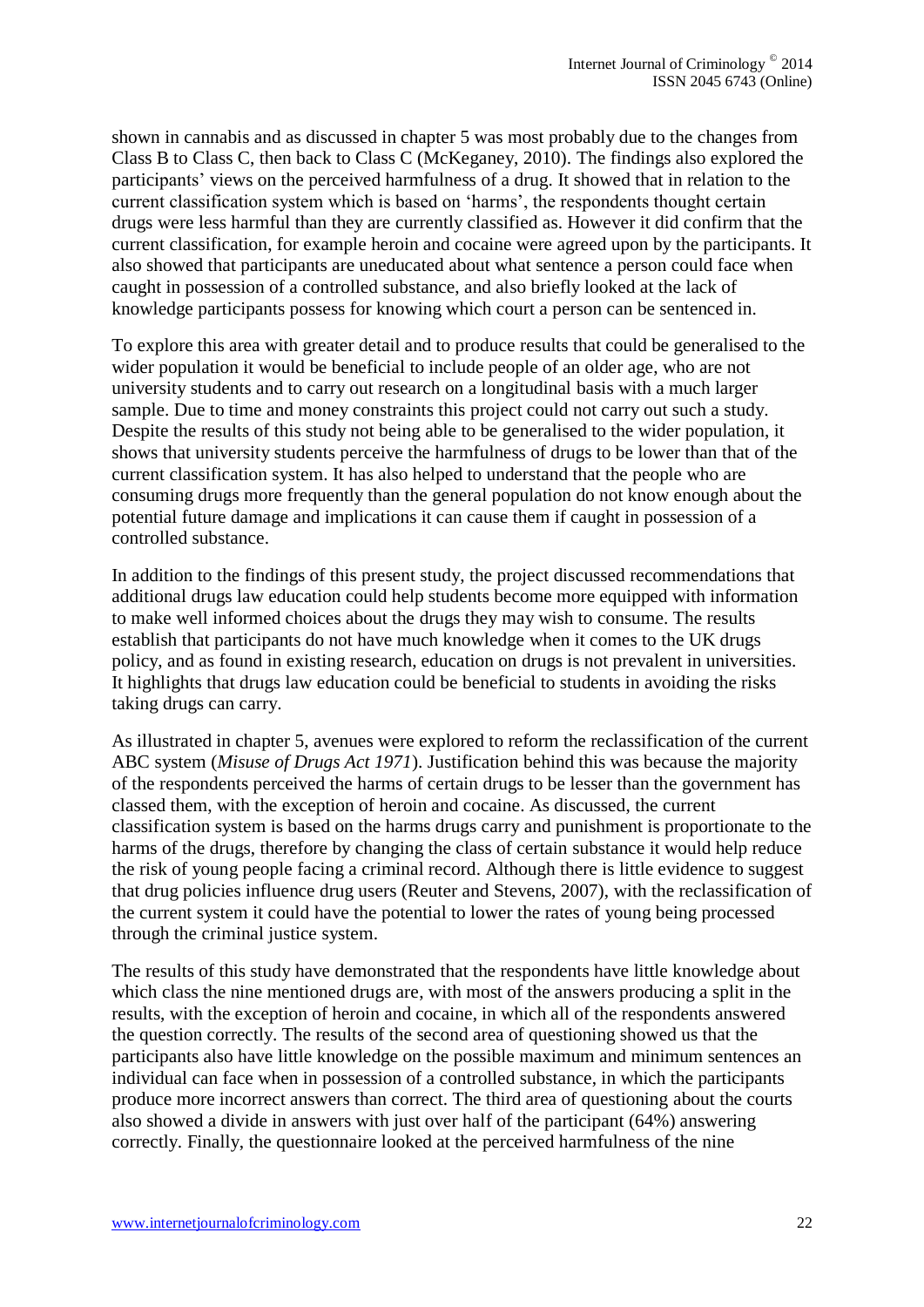mentioned drugs rated by the participants. The results showed that overall the respondents perceived most Class A drugs as not very harmful, with the exception of heroin and cocaine.

Overall the results of this study have achieved the aims of the project and have understood that the student population is under educated on the current UK drug policy. Therefore the purpose of this project has helped to suggest that a review of Britain's approach to drugs, and the introduction of drugs education in universities could help students make a better informed choice about the drugs they may consume and limit the potential damage to their future careers and health. To conclude this is supported in previous research that shows 67 percent of the British public want a review of Britain's approach to drugs (UKPDC, 2013).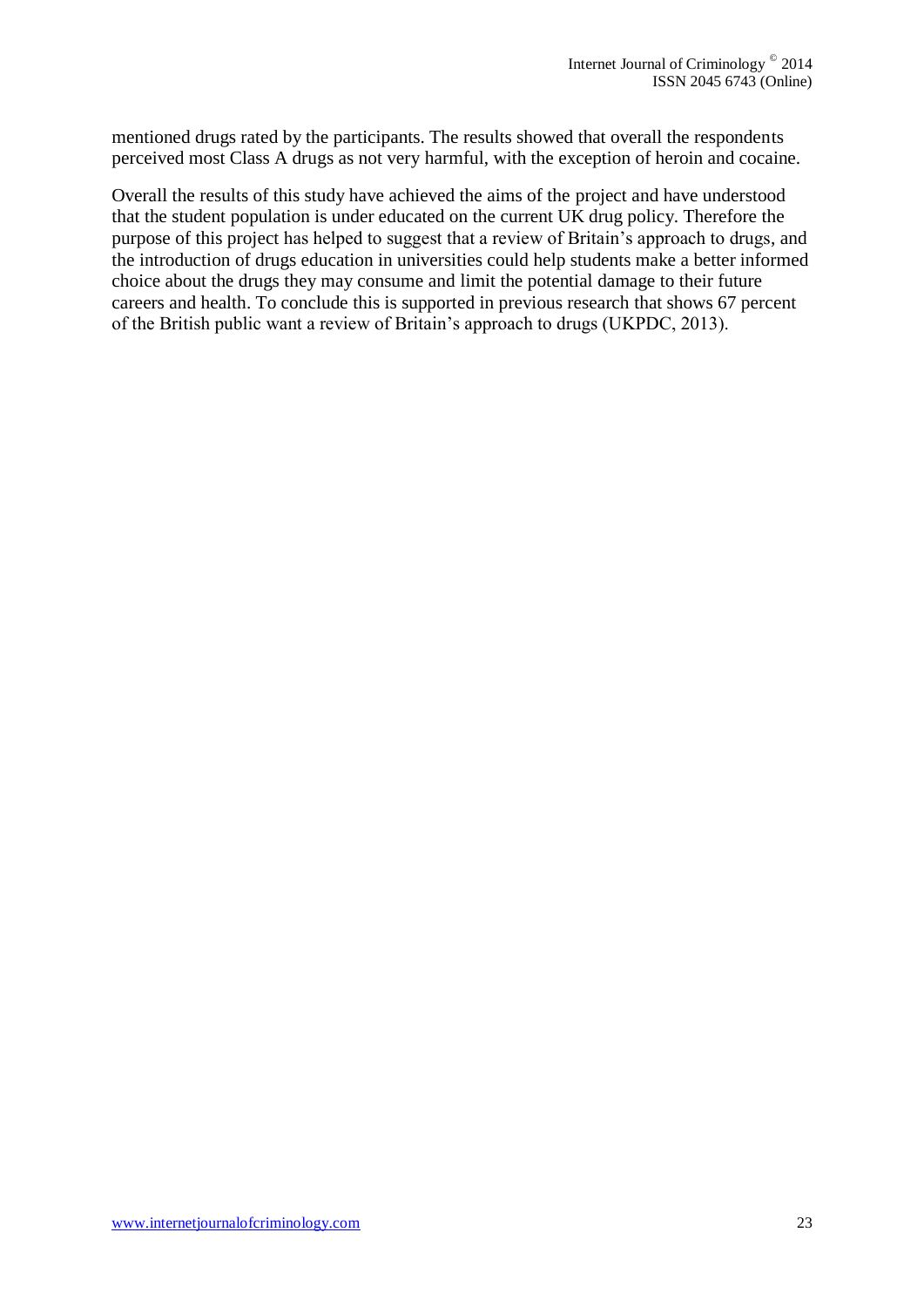## **References**

Advisory Council on the Misuse of Drugs (2006). *Pathways to Problems; Hazardous use of tobacco, alcohol and other drugs by young people in the UK and its implications for policy.*  London: Home Office.

Allan, G., and Skinner, C. (1991). *Handbook for Research Students in the Social Science:.* London. Falmer Press.

Amsterdam, J., Opperhuizen, A., Koeter, M and Brink, W. (2010) 'Ranking the Harm of Alcohol, Tobacco and Illicit Drugs for the Individual and the Population'. *European Addiction Research*, (16), pp. 202- 207. [Online]. Available at: <http://www.karger.com/Article/Pdf/317249> (Accessed: 15 February 2013)

Aveyard, H. (1999). 'Illicit drug use: information-giving strategies requested by students in higher education'. *Health Education Journal*, 58, 239-248. [Online]. Available at: [http://hej.sagepub.com/](http://hej.sagepub.com/content/58/3/239.short) (Accessed: 20 March 2013)

Babor, T., Caulkins, J., Edwards, G., Fischer, B., Foxcroft, D., Humphreys, K., Obot, I., Rehm, J., Reuter, P., Room, R., Rosscow, I and Strang, J. (2010) *Drug Policy and the Public Good.* Oxford: Oxford University Press.

BBC News (2012) *Marijuana decriminalised in Washington state.* Available at[: http://www.bbc.co.uk/news/world-us-canada 20621210](http://www.bbc.co.uk/news/world-us-canada%2020621210) (Accessed: 4 February 2013).

Beckley Foundation (2012).*Global Initiative for Drug Policy Reform.* Available: http://reformdrugpolicy.com/beckley-main-content/new-approaches/future-directions-fordrug-policy-reform/portugal/. (Accessed: 25 Feb 2012)

Bennett, T., and Holloway, K. (2005) *Understanding drugs, alcohol and crime.* England: Open University Press.

British Society for Criminology (2008) Available at: <http://www.britsoccrim.org/codeofethics.htm> (Accessed: 10 November 2012)

Brown S. (2005) *Understanding Youth and Crime. Listening to youth?* New York: Two Penn Plaza.

Bryan, A., Moral, R., Farrell, E and O'Brien, M. (2002) *Drug- Related Knowledge, Attitudes and Beliefs in Ireland. Report of a nation-wide survey.* Dublin: The Health Research Board.

Bryman, A. (2008). *Social Research Methods*. 3<sup>rd</sup> Ed. Oxford: Oxford University Press.

Chatwin, C. (2011). *Drug Policy Harmonization and the European Union.* Palgrave Macmillan.

Chatwin, C. (2003). 'Drug policy developments within the European union. the destabilizing effects of Dutch and Swedish drug policies'. *British Journal of Criminology*, 43(3), pp. 567- 582.

Cohen, S. (1972). *Moral panics and folk devils*. London: MacGibbon & Kee.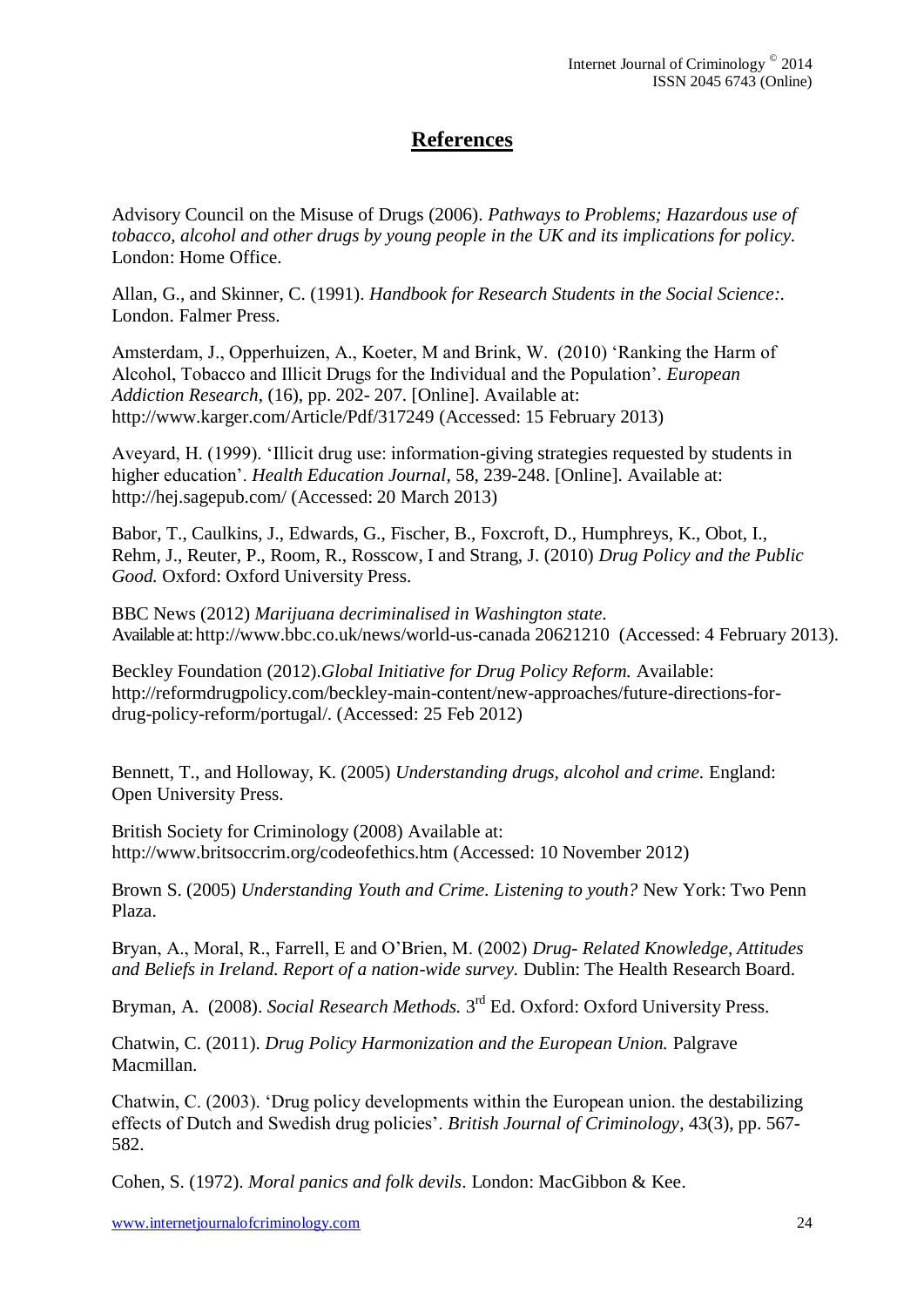Coldwell W. (2012). *Why have student drug users become so reckless?.* Available: http://www.guardian.co.uk/education/mortarboard/2012/apr/03/student-drug-users-becomereckless. (Accessed: 20th April 2013)

Dalgarno, P.J and Shewan, D. (1996) 'Illicit uses of ketamine in Scotland'*. Journal of Psychoactive Drugs*, 28 (2), pp. 191-199.[Online] Available: <http://www.sciencedirect.com/science/article/pii/S0376871602002430> (Accessed: 14 March 2013)

Dillon, P., Copeland, J and Jansen, K. 'Patterns of use and harms associated with nonmedical ketamine use.' *Drug and Alcohol Dependence*, 69(1), pp. 23–28 [Online]. Available at: <http://www.sciencedirect.com/science/article/pii/S0376871602002430> (Accessed: 14 March 2013)

Dunne, C. and Somerset, M. (2004). 'Health promotion in university: what do students want?' *Health Education,* 104(6), pp. 360-370.

DrugScope & Alcohol Concern (2004). 'Drugs: guidance for further education institutions'. London: DrugScope

Erickson, P.G. (1982) 'Illicit Drug Use, Peer Attitudes, and Perceptions of Harmful Effects among Convicted Cannabis Offenders'. *Addiction Research Foundation*, 17(1), pp. 141- 154.

Feilding, A. Founder and Director of the Berkley Foundation. Interviewed by Dr. David Luke. *Drug and Alcohol Today*, 8(4), December 2008. Pavilion Journals: Brighton.

Frankfort-Nachmias, C. and Nachmias, D. (1992) *Research Methods in the Social Sciences.*  3<sup>rd</sup> Ed. Great Britain: Edward Arnold.

Gill, J. S. (2002). 'Reported levels of alcohol consumption and binge drinking within the UK undergraduate student population over the last 25 years'. *Alcohol and Alcoholism*, 37(2), pp. 109-120.

Great Britain. Department of Health, (1992) *Health of the nation: a strategy for health in England*. London: HM Stationery Office

Great Britain. Department of Health, (1995) *Sensible drinking: the report of an inter departmental working group.* London: HM Stationary Office.

Great Britain. HM Government (2004). *Every Child Matters – Change for Children: Young People and Drugs.* Norwich: The Stationery Office.

Great Britain. Home Affairs Committee Publication (2002) *Home Affairs- Third Report.*  London: Committee Publications. Volume III (HC 318-III).

Greenwald, G. (2009) *Drug decriminalization in Portugal: lessons for creating fair and successful drug policies.* Washington, DC: CATO Institute.

Griffiths, P and Vingoe, L. (eds.), (1997) 'The use of Amphetamines, Ecstasy and LSD in the European Community: a review of data on consumption patterns and current epidemiological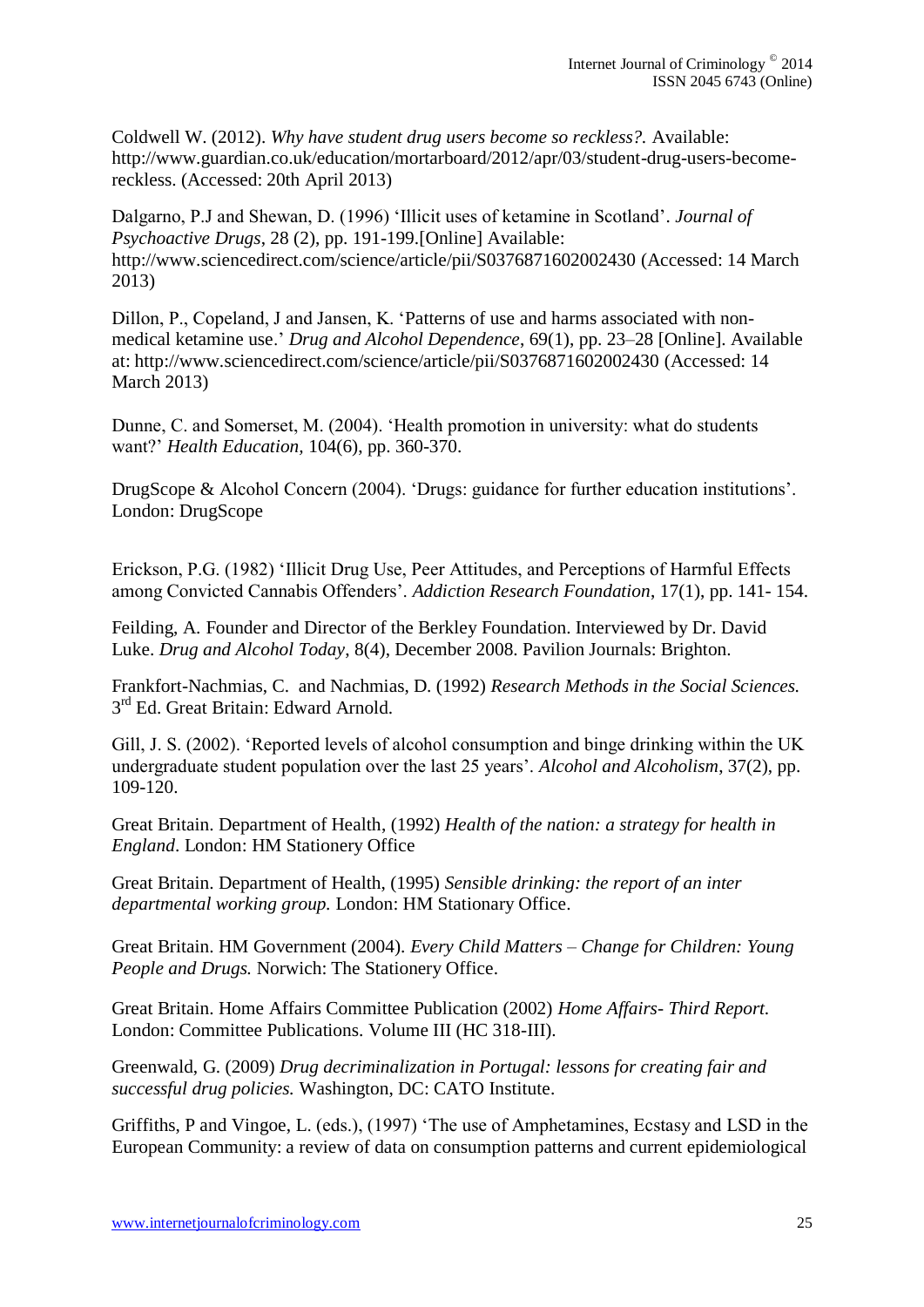literature. Synthesis and Overview'. *European Monitoring Centre for Drugs and Drug Addiction.* London: National Addiction Centre.

Grover, C and Paylor, I. (2010). 'No one written off? Welfare, work and problem drug use'*. Drugs- Education Prevention and Policy*, 17(4), pp. 315-332.

Hagan, F. E. (2005) *Essentials of research methods in criminal justice and criminology.*  United States of America: Pearson Education, Inc.

Hall, W and Pacula, R. L. (2003). *Cannabis use and dependence: public health and public policy*. Cambridge university press.

HOME OFFICE (2012) *Illicit drug use by demographics tables. Drug Misuse Declared: Findings from the 2011/12 Crime Survey for England and Wales.* London: Home Office.

House of Commons Science and Technology Committee. (2006). 'Drug classification: Making a hash of it'. *Stationery Office*.

Hughes, C and Stevens, A. (2007). *The effects of decriminalization of drug use in Portugal, Briefing Paper Fourteen.* The Beckley Foundation: Drug Policy Programme.

Hughes, C and Stevens, A. (2010). What can we learn from the Portuguese decriminalization of illicit drugs?. *British Journal of Criminology*, *50*(6), 999-1022.

Jacobson, J., Kirby, A and Hough, M. (2011) *Public attitudes to the sentencing of drug offence*. Sentencing Council. Institute for Criminal Policy Research.

Jay, M (2012) *High Society: Mind-Altering Drugs in History and Culture.* United Kingdom; Thames and Hudson Ltd.

Johansson P (2011). 'The Swedish Drug Policy Experience: Past to Present'*. The Journal of Global Drug Policy and Practice*. 5(3), pp.1-6

Kalix P. (1987) 'Khat: Scientific knowledge and policy issues'*. British Journal of Addiction*, 82(1), pp. 47-53.

Kane, E. (1985). *Doing Your Own Research: How to do basic descriptive research in the social sciences and humanities.* Great Britain and United States: Marion Boyars Publishers.

Keene, J. (1997). *Drug misuse: Prevention, harm minimization and treatment*. Nelson Thornes.

Klein, A., Beckerleg, S and Hailu, D. (2009) 'Regulating khat- Dilemmas and opportunities for the international drug control system'. *International Journal of Drug Policy*, 20(6), pp. 509- 513.

Larimer, M., Kilmer, J., & Lee, C. (2005). 'College Student Drug Prevention: A Review of Individually- Oriented Prevention Strategies'. *Journal of Drug Issues*, 35(2), 431-456.

Lloyd C. (2010) *Sinning and Sinned Against: The stigmatisation of problem drug users.* The UK Drugs Policy Commission (UKDPC). London.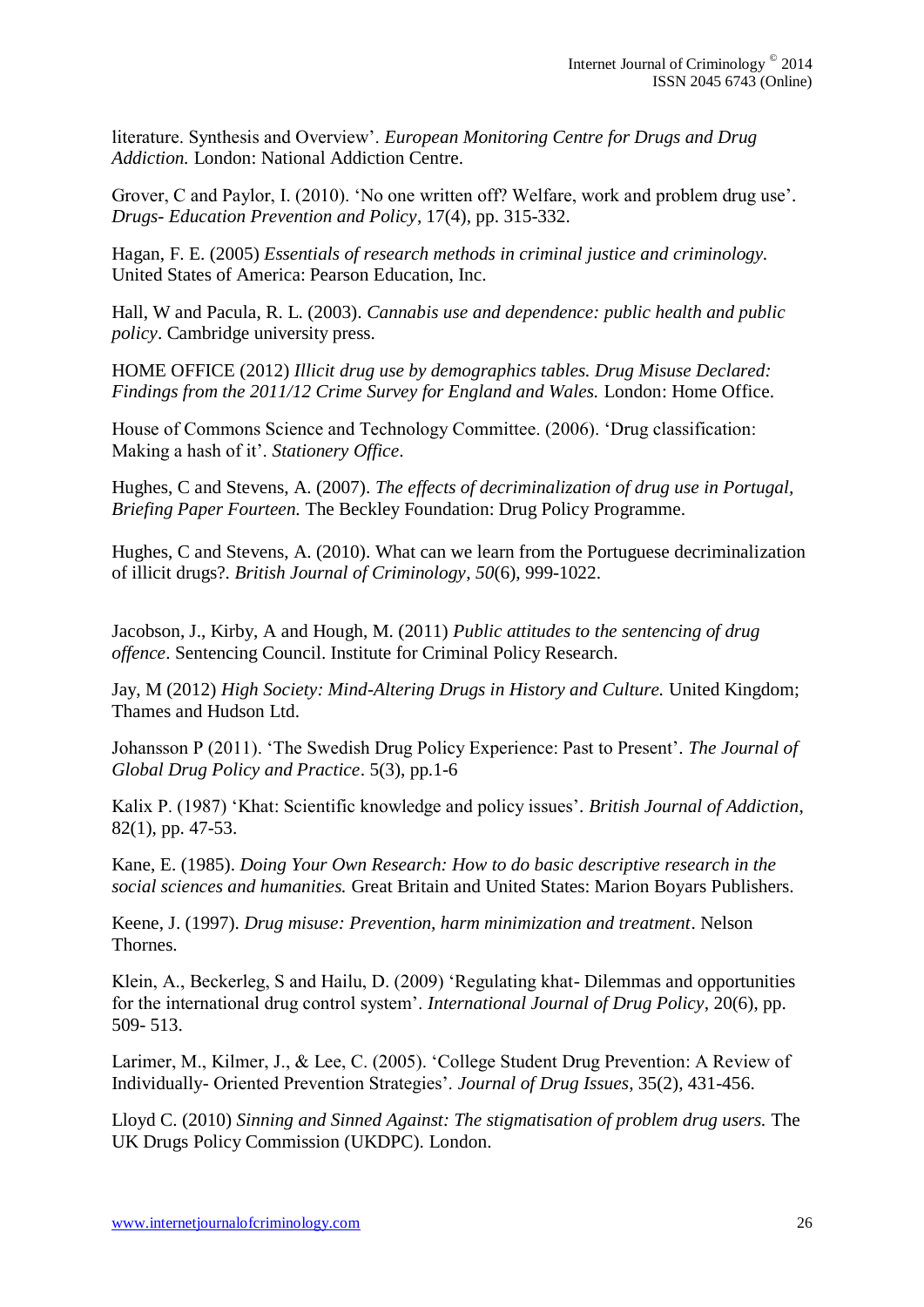May, T. (1997). *Social Research: Issues Methods and Process*.2<sup>nd</sup> Ed. Buckingham: Open University Press.

McKeganey, N. (2010). *Controversies in drugs policy and practice*. Palgrave Macmillan.

Measham, F and South , N (2012) 'Drugs, Alcohol, and Crime', in Maguire, M., Morgan, R and Reiner, R (ed). *The Oxford Handbook of Criminology.* United Kingdom: Oxford University Press, pp. 686- 710.

Misuse of Drugs Act 1971. Available: [http://www.legislation.gov.uk/ukpga/1971/38/contents.](http://www.legislation.gov.uk/ukpga/1971/38/contents) (Accessed: 5 March 2013)

Muncie, J. (2009). *Youth and crime*. SAGE Publications Limited.

Newburn, T. (2007) *Criminology.* Cullompton: Willan

Newbury-Birch, D., Walshaw, D and Kamali, F. (2001) 'Drink and drugs: from medical students to doctors'. *Drug and Alcohol Dependence*, 64(3), pp.265–270

Noaks, L and Wincup, E. (2004) *Criminological Research: Understanding Qualitative Research Methods*. London: Sage

Nutt D.J, King L.A and Phillips L.D. (2010) 'Drugs harms in the UK: a muticriteria decision analysis'. *Lancet.* 376, pp. 1558-65.

Pager, D (2003). 'The mark of a criminal record'*. America Journal of Sociology*, 108(5), pp. 937-975.

Parker, H., Aldridge, J and Measham, F (1998) *Illegal Leisure: The normalization of adolescent recreational drug use.* London: Routledge,

Parker, H., Williams, L., Aldridge, J. (2002) 'The Normalization of 'Sensible' Recreational Drug Use: Further Evidence from the North West England Longitudinal Study'*. Sociology*. 36 (4), pp. 941-964.

Polymerou, A. (2007) *Alcohol and Drug Prevention in Colleges and Universities*. Mentor UK.

Reuter, P., & Stevens, A. (2007). An analysis of UK drug policy.

Roberts, M., Bewley- Taylor, D and Trace, M. (2005) *Facing the Future: The Challenge for National & International Drug Policy.* The Beckley Foundation Drug Policy Programme.

Roe, S. & Man, L. (2006). *Drug Misuse Declared: Findings from the 2005/06 British Crime Survey (England and Wales).* Available at: http://www.homeoffice.gov.uk/rds/pdfs06/hosb1506.pdf (Accessed: 3 February 2013)

Rolles, S. (2009) *After the War on Drugs: Blueprint for regulation, Executive Summary.*  Bristol: Transform Drug Policy Foundation.

Rosmarin, A and Eastwood, N (2012) *A Quiet Revolution: Drug Decriminalisation Policies in Practice Across the Globe.* Available at: [www.release.org.uk/publications/drug](http://www.release.org.uk/publications/drug-decriminalisation-policies-in-practice-across-the-globe)[decriminalisation-policies-in-practice-across-the-globe.](http://www.release.org.uk/publications/drug-decriminalisation-policies-in-practice-across-the-globe) London: Release (Accessed 9 July 2012).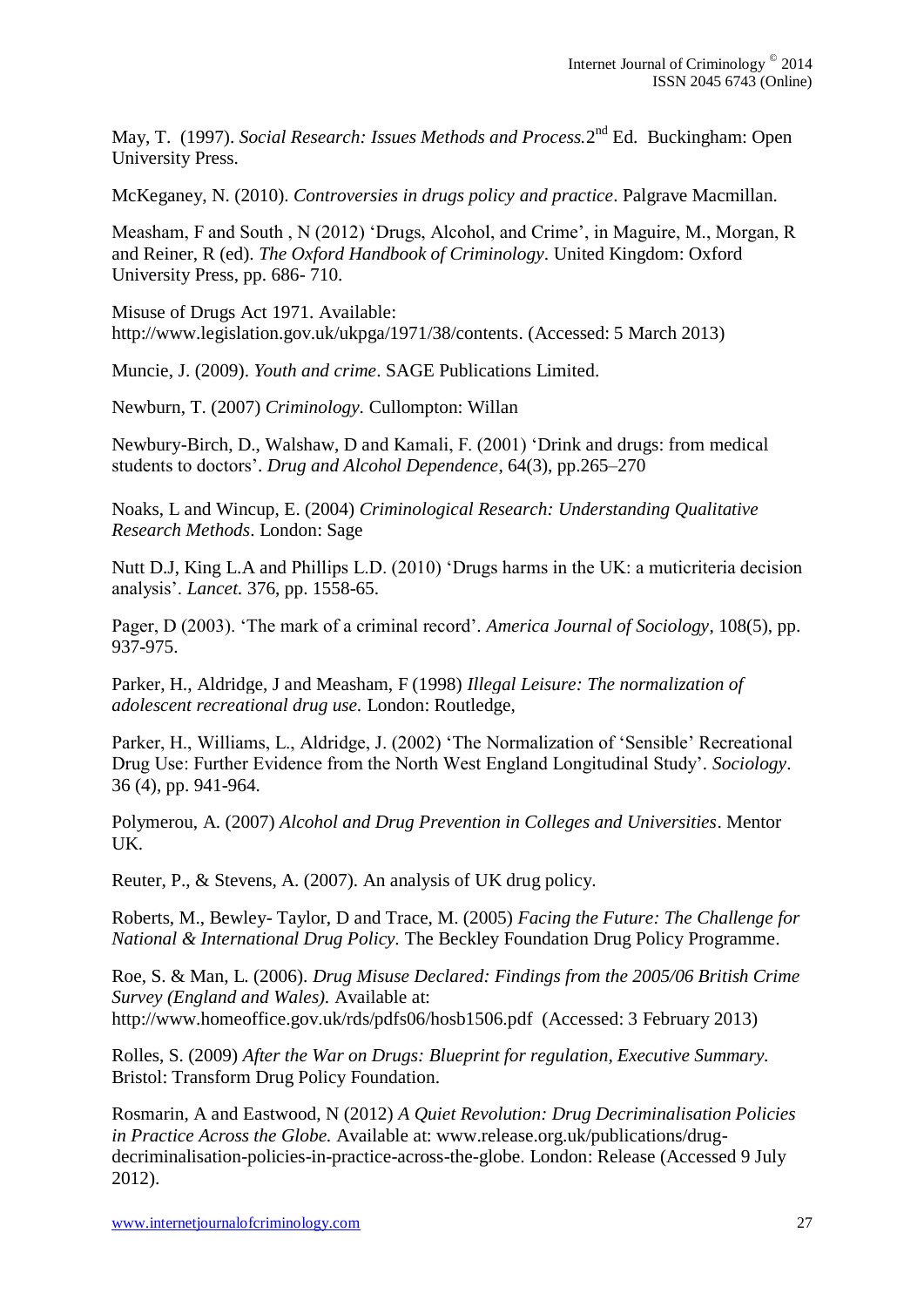Royal College of Physicians. (1995) *Alcohol and the heart in perspective: sensible limits reaffirmed.* Summary of the report of a working group of the Royal College of Physicians, Psychiatrists and General Practitioners. Physicians London, 29, pp. 266–271

Strote, J., Lee, JE and Wechsler, H (2002) 'Increasing MDMA use among college students: results of a national survey' *Journal of Adolescent Health*, 30(1), pp. 64–72

Sutherland, I and Willner, P. (1998). Patterns of alcohol, cigarette and illicit drug use in English adolescents. *Addiction*, *93*(8), 1199-1208.

Talk to Frank (2012) Available at:<http://www.talktofrank.com/> (Accessed: 3 February 2013)

Tisdall, E.K.M., Davis, J.M. and Gallagher, M. (2009). *Researching with Children and Young People: Research Design, Methods and Analysis.* London: Sage.

Transform Drug Policy Foundation. (2013) *Public Attitudes to Drug Policy.* Available at: [http://www.ipsos-mori.com/researchpublications/researcharchive/3134/Public-attitudes-to](http://www.ipsos-mori.com/researchpublications/researcharchive/3134/Public-attitudes-to-drugs-policy.aspx)[drugs-policy.aspx.](http://www.ipsos-mori.com/researchpublications/researcharchive/3134/Public-attitudes-to-drugs-policy.aspx) (Accessed: 20 March 2013)

UK Drug Policy Commission. (2011) Response to the Sentencing Council Drug Offences Guideline consultation.

United Nations Office on Drugs and Crime (2012).*World Drug Report 2012*. United Nations: New York.

Van Ours, J. C. (2003). 'Is cannabis a stepping-stone for cocaine?' *Journal of Health Economics*, *22*(4), 539-554.

Webb, E., Psychol, BA., Ashton, CH., Kelly, P and Kamali, F. (1996) 'Alcohol and drug use in UK university students' *The Lancet*, 348(9032),pp. 922–925

Webb, E., Ashton, H., Kelly, P and Kamali, F (1997) Patterns of alcohol consumption, smoking and illicit drug use in British university students: interfaculty comparisons, *Drug and Alcohol Dependence*, 47(2), pp. 145–153

Winstock, A., Griffiths, P and Stewart, D (2001) 'Drugs and the dance music scene: a survey of current drug use patterns among a sample of dance music enthusiasts in the UK' *Drug and Alcohol Dependence*, 64(1), pp. 9–17

Winsotck A. (2012). *The Global Drugs Survey 2012.* Available: www.globaldrugsurvey.com/mixmag2012. (Accessed: 29 January 2013)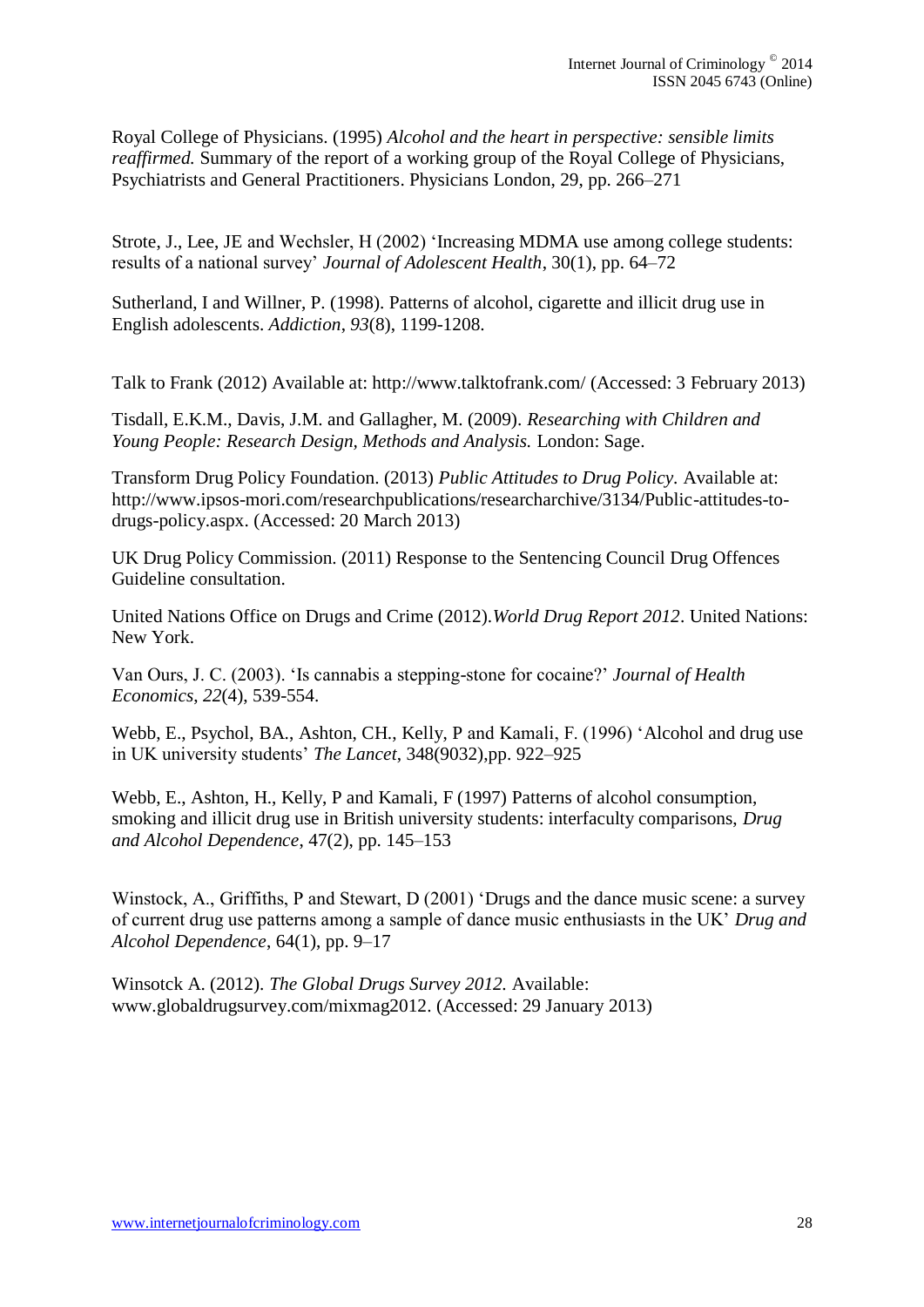## **APPENDIX 1**

### **UNIVERSITY OF EAST LONDON**

#### **APPLICATION FOR THE APPROVAL OF A RESEARCH PROGRAMME INVOLVING HUMAN**

#### **PARTICIPANTS**

**Please read the Notes for Guidance before completing this form. If necessary, please continue your answers on a separate sheet of paper: indicate clearly which question the continuation sheet relates to and ensure that it is securely fastened to the report form.**

**1. Title of the programme:**

 **Title of research project (if different from above):**

Should the United Kingdom rethink the current drugs policy for possession?

 **Name of researcher (s) (including title):** Ms Coral Higson

 **Nature of researcher (delete as appropriate):** Project

**If "others" please give full details:** 

 **Student number:** u1006478

 **Email:** coral78@hotmail.co.uk

**2. Name of person responsible for the programme (Principal Investigator):** Coral Higson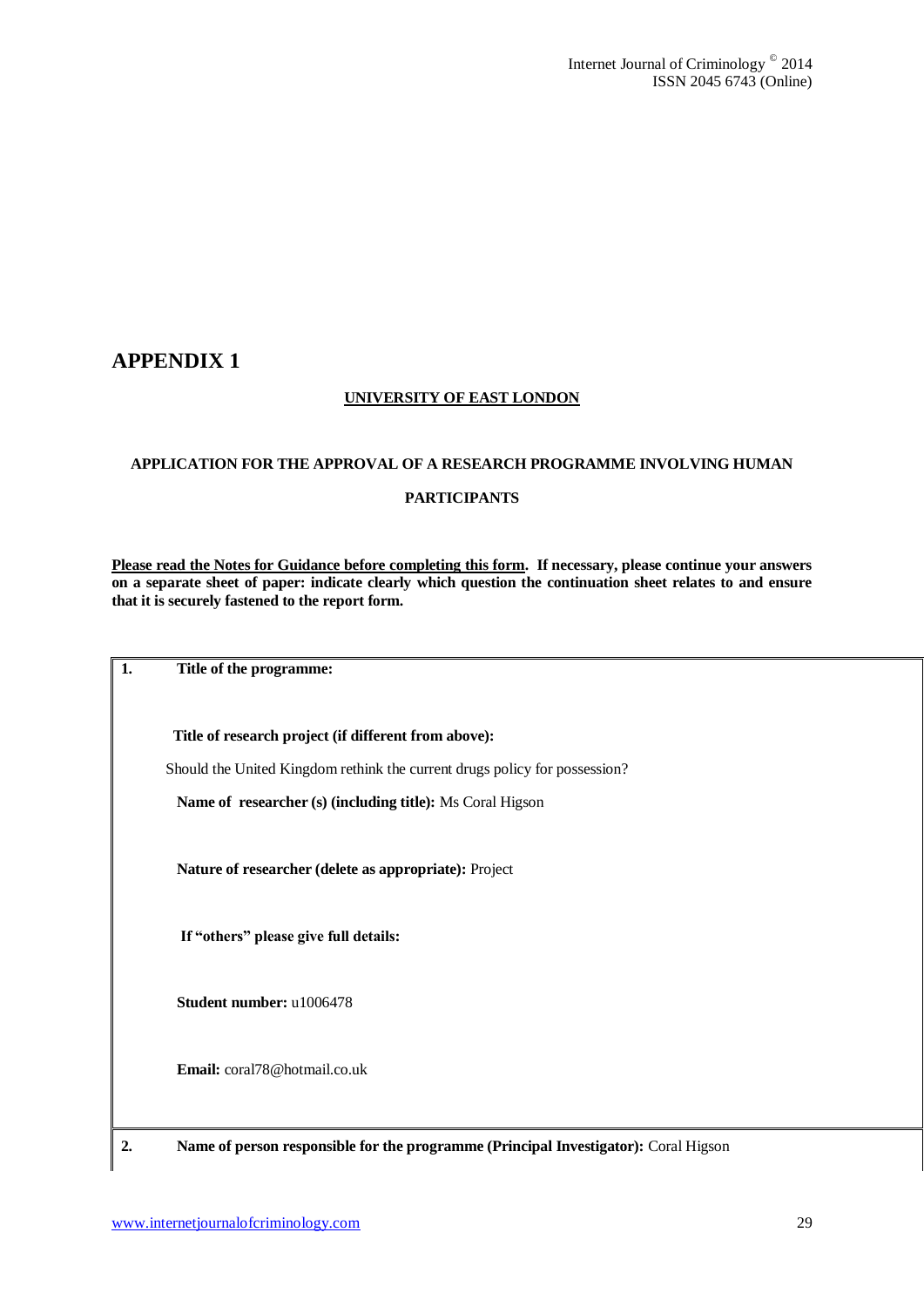|    | <b>Status: Student</b>                                                                                                                                                                                                                                                                                                                                                                                                                               |
|----|------------------------------------------------------------------------------------------------------------------------------------------------------------------------------------------------------------------------------------------------------------------------------------------------------------------------------------------------------------------------------------------------------------------------------------------------------|
|    | Name of supervisor (if different from above) : James Windle                                                                                                                                                                                                                                                                                                                                                                                          |
|    | <b>Status:</b> Lecturer in Criminology                                                                                                                                                                                                                                                                                                                                                                                                               |
| 3. | Department/Unit: Law and Social Sciences<br>School: University of East London                                                                                                                                                                                                                                                                                                                                                                        |
|    |                                                                                                                                                                                                                                                                                                                                                                                                                                                      |
| 4. | Level of the programme (delete as Appropriate): Year 3                                                                                                                                                                                                                                                                                                                                                                                               |
|    |                                                                                                                                                                                                                                                                                                                                                                                                                                                      |
| 5. | Number of:                                                                                                                                                                                                                                                                                                                                                                                                                                           |
|    | (a) researchers (approximately): 1                                                                                                                                                                                                                                                                                                                                                                                                                   |
|    | (b) participants (approximately): 50-60                                                                                                                                                                                                                                                                                                                                                                                                              |
| 6. | Nature of participants (general characteristics, e.g University students, primary school children, etc):                                                                                                                                                                                                                                                                                                                                             |
|    | The age range of participants will 18-24, and shall be current University of East London students. The reason for such a<br>specific choice of age is partly because the British Crime Survey's age range for young people is 16-24, so sticking within those<br>limits will make the research more comparable to other studies. I have chosen not to include 16-17 as this would result in the need<br>to travel further and more ethical approval. |
| 7. | Probable duration of the research:                                                                                                                                                                                                                                                                                                                                                                                                                   |
|    | December 2012<br>from (starting date):<br>to (finishing date): March 2013                                                                                                                                                                                                                                                                                                                                                                            |
|    |                                                                                                                                                                                                                                                                                                                                                                                                                                                      |

**8. Aims of the research including any hypothesis to be tested:**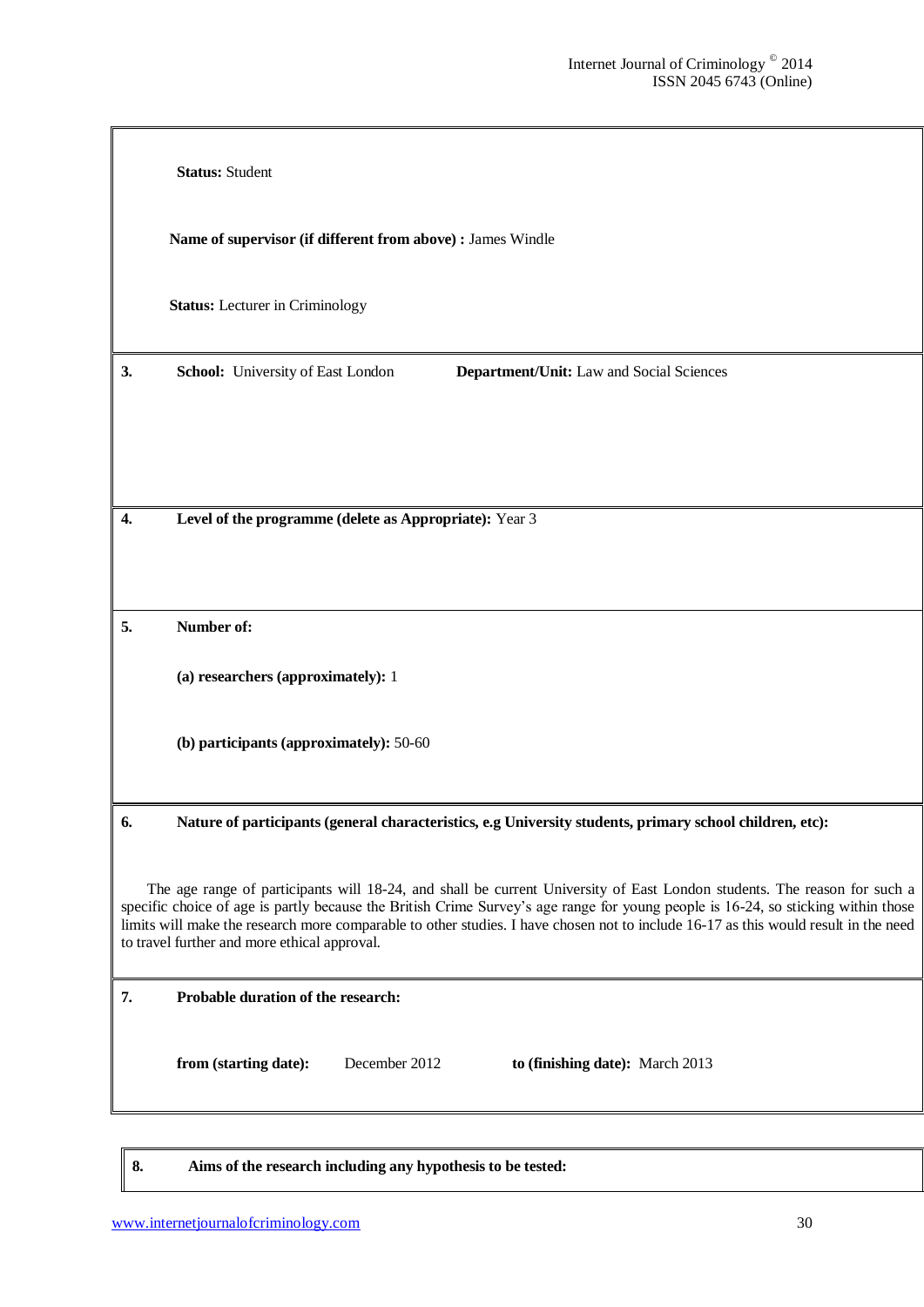The aims of this study will be to;

- Measure the participants understanding about the current drugs laws.
- Measure the participants' factual knowledge about classifications of drugs.
- Measure the participants trust in the current drugs law.

This study is to test the hypothesis, that young people may have a low knowledge of the drugs laws, which will indicate a suggestion that the drugs policy of possession in the UK possibly needs to be updated to a more understandable level for the public.

#### **9. Description of the procedures to be used (give sufficient detail for the Committee to be clear about what**

 **is involved in the research). Please append to the application form copies of any instructional leaflets,**

 **letters, questionnaires, forms or other documents which will be issued to participants:**

This research will be using multiple choice questionnaires as the method of data collection; respondents must read each question themselves and answer the questions themselves (Bryman, 2008). The administration of these questions will be done by handing them out to chosen participants; selection for participants will be done by approaching people and then introducing the questionnaire and the nature of the research. Because there is a desired age-range the individual who shall be approached will be asked their age and if it falls within the desired age, continue to inform them about the questionnaire. The research shall be conducted around the university campuses and shall not be administered off the university grounds. The questionnaires will be handed out to students around Duncan House and to students around the Docklands campus in the AVA building and in the quad area. When handing out questionnaires the researcher will walk around continuously, as to not be standing in one place and getting in any bodies way, so not cause any health and safety problems.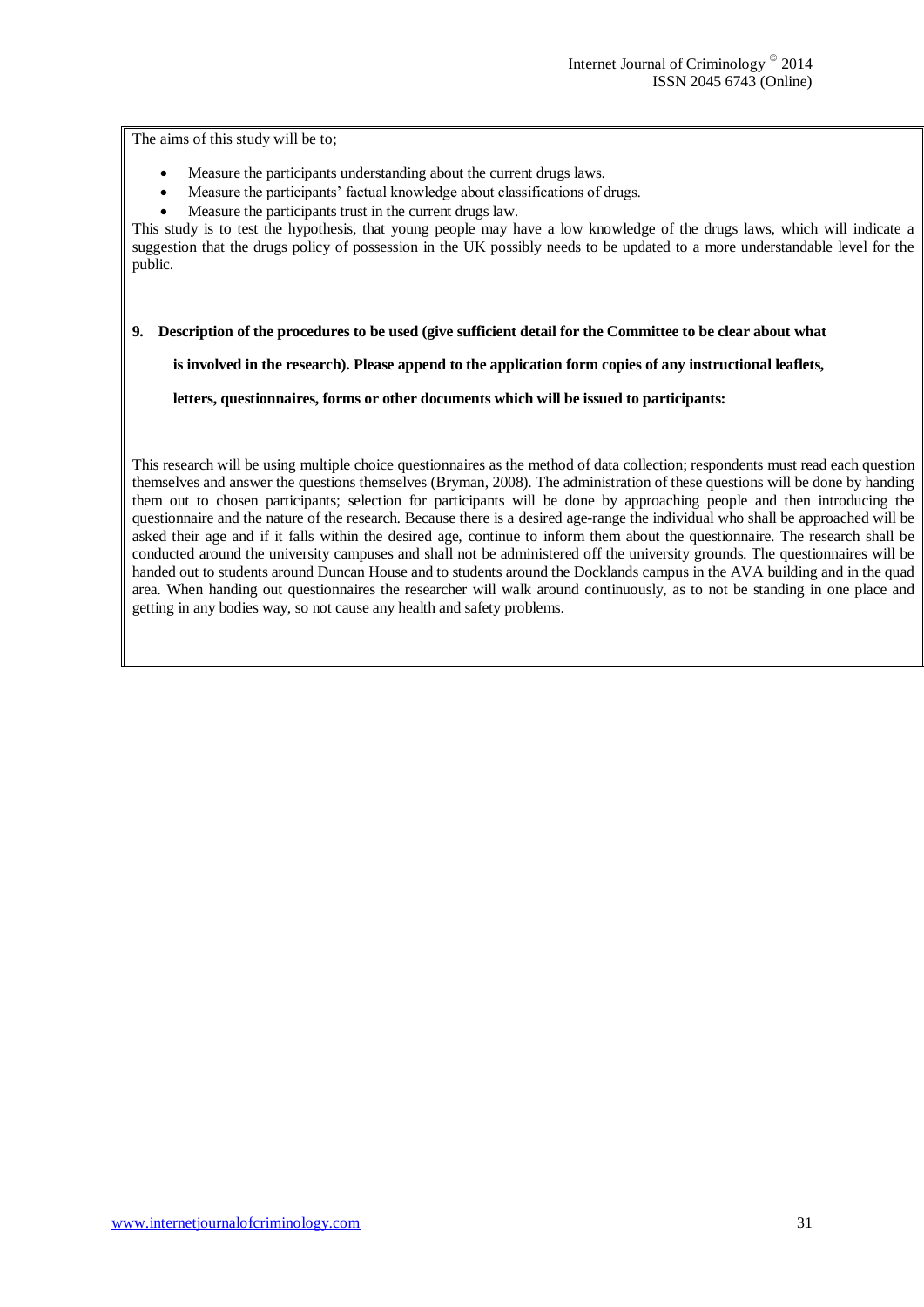| 10. |                 | Are there potential hazards to the participant(s) in these procedures?                                                                                                                                                                                                                                                                                                                                                                                                   | N <sub>o</sub> |
|-----|-----------------|--------------------------------------------------------------------------------------------------------------------------------------------------------------------------------------------------------------------------------------------------------------------------------------------------------------------------------------------------------------------------------------------------------------------------------------------------------------------------|----------------|
|     |                 |                                                                                                                                                                                                                                                                                                                                                                                                                                                                          |                |
|     | If yes:         | (a) what is the nature of the hazard $(s)$ ? Not applicable                                                                                                                                                                                                                                                                                                                                                                                                              |                |
|     |                 | (b) what precautions will be taken?                                                                                                                                                                                                                                                                                                                                                                                                                                      |                |
| 11. |                 | Is medical care or after care necessary?                                                                                                                                                                                                                                                                                                                                                                                                                                 | N <sub>o</sub> |
|     |                 | If yes, what provision has been made for this? Not applicable                                                                                                                                                                                                                                                                                                                                                                                                            |                |
| 12. |                 | May these procedures cause discomfort or distress?                                                                                                                                                                                                                                                                                                                                                                                                                       | N <sub>0</sub> |
|     |                 | If yes, give details including likely duration:                                                                                                                                                                                                                                                                                                                                                                                                                          |                |
|     |                 | The questions asked in the questionnaire are not of an intrusive or potentially upsetting nature, so therefore are unlikely to<br>cause distress. The participants may feel slightly frustrated after completing the questionnaire, as they may want to want<br>to know the true answers of the questions asked. This will be overcome by handing the participants a small piece of paper<br>once they have completed the questions, with links for further information. |                |
| 13. | (a)             | Will there be administration of drugs (including alcohol)?                                                                                                                                                                                                                                                                                                                                                                                                               | N <sub>0</sub> |
|     |                 | If yes, give details: Not applicable                                                                                                                                                                                                                                                                                                                                                                                                                                     |                |
|     | (b)             | Where the procedures involve potential hazards and/or discomfort or distress, please state what previous<br>experience you have had in conducting this type of research:                                                                                                                                                                                                                                                                                                 |                |
|     | Not applicable. |                                                                                                                                                                                                                                                                                                                                                                                                                                                                          |                |
| 14. | (a)             | How will the participants' consent be obtained?                                                                                                                                                                                                                                                                                                                                                                                                                          |                |
|     |                 |                                                                                                                                                                                                                                                                                                                                                                                                                                                                          |                |
|     |                 | On approaching the participants, the researcher shall give a very brief outline of what shall go ahead and then will go on to ask                                                                                                                                                                                                                                                                                                                                        |                |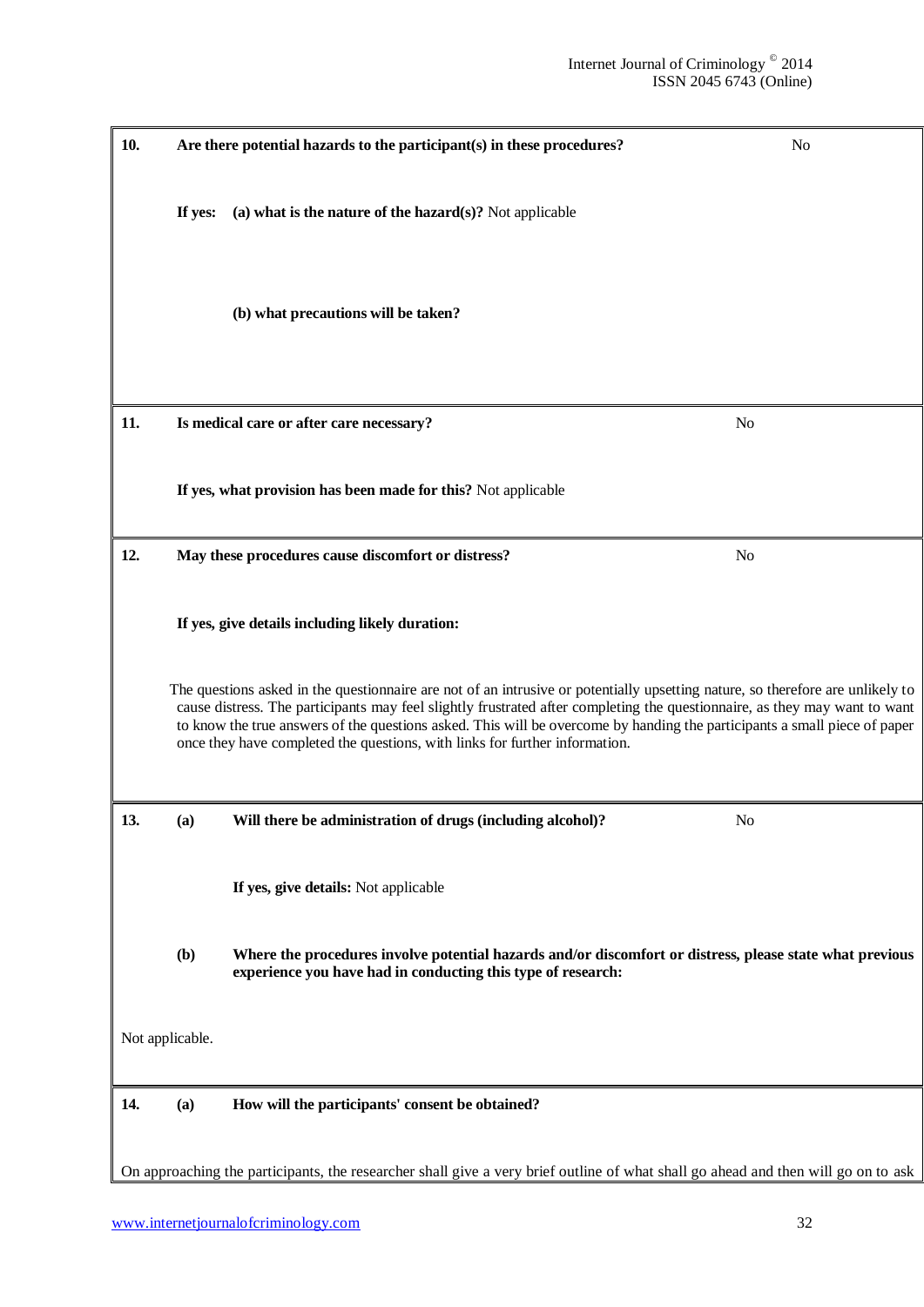the individual's age. If the individual's age falls within the desired age group to complete the questionnaire then they will be asked if they would like to participate in the survey. The participant will be informed that at any time they can stop the research if they wish. Informed consent is a key principle in social research ethics, it implies that prospective research participants should be given as much information as might be needed to make an informed decision about whether or not they wish to participate in the study (Bryman, 2008). Along the top of the questionnaire sheet handed to participants, shall be a paragraph with all the information needed.

#### **(b) What will the participants be told as to the nature of the research?**

The participants will be told that the nature of the study is to find out how much knowledge and understanding they have on the UK drugs policy for possession.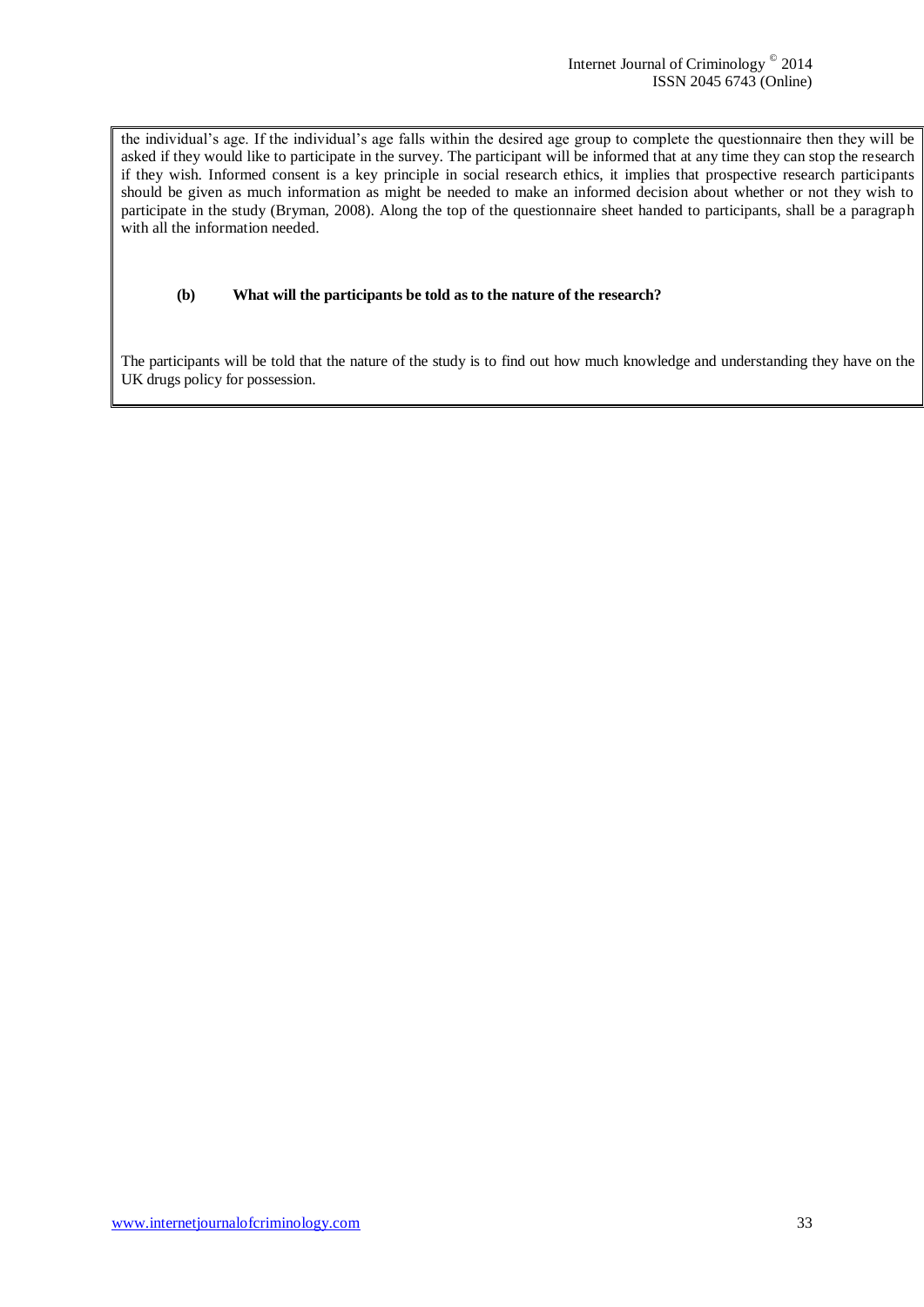| 15. | (a)                                | Will the participants be paid?                                                                                                                                                                                                | N <sub>o</sub> |
|-----|------------------------------------|-------------------------------------------------------------------------------------------------------------------------------------------------------------------------------------------------------------------------------|----------------|
|     | (b)<br>$\left( \mathbf{c} \right)$ | If yes, please give the amount:<br>If yes, please give full details of the reason for the payment and how the amount given in 16 (b) above has<br>been calculated (i.e. what expenses and time lost is it intended to cover): |                |
| 16. |                                    | Are the services of the University Health Service likely to be required during or after the research? No                                                                                                                      |                |
|     |                                    | If yes, give details: Not applicable                                                                                                                                                                                          |                |
| 17. | (a)                                | Where will the research take place?                                                                                                                                                                                           |                |
|     |                                    | The research will take place around the university campuses, mainly around the Duncan House campus and at the Docklands<br>campus in the AVA building and the outside areas.                                                  |                |
|     | (b)                                | What equipment (if any) will be used?                                                                                                                                                                                         |                |
|     | (c)                                | If equipment is being used is there any risk of accident or injury?                                                                                                                                                           |                |
|     |                                    | If yes, what precautions are being taken to ensure that should any untoward event happen<br>adequate aid can be given:                                                                                                        |                |
|     |                                    |                                                                                                                                                                                                                               |                |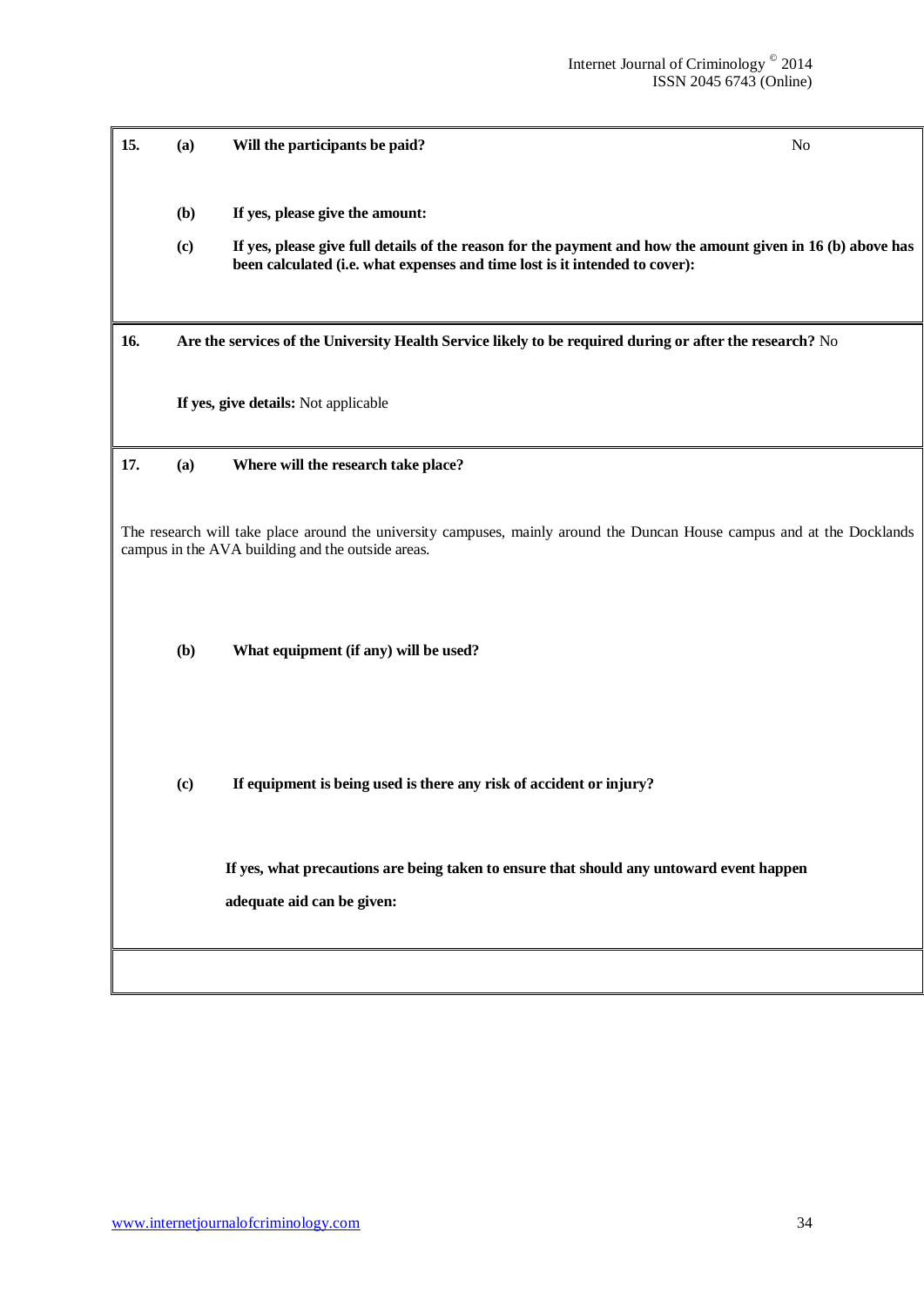| 18. |                                                                                                                                                                                                          |     | Are personal data to be obtained from any of the participants?                                                                                                                                                                                                                                       | Yes |  |  |
|-----|----------------------------------------------------------------------------------------------------------------------------------------------------------------------------------------------------------|-----|------------------------------------------------------------------------------------------------------------------------------------------------------------------------------------------------------------------------------------------------------------------------------------------------------|-----|--|--|
|     | If yes,                                                                                                                                                                                                  | (a) | give details: Age, gender, course they are studying and where they are from.                                                                                                                                                                                                                         |     |  |  |
|     |                                                                                                                                                                                                          | (b) | state what steps will be taken to protect the confidentiality of the data?                                                                                                                                                                                                                           |     |  |  |
|     |                                                                                                                                                                                                          |     | I will fully reassure the participants they will have full anonymity, and it is completely confidential. Because there is no<br>upsetting or personal questions asked it will be easy to assure them of consent.                                                                                     |     |  |  |
|     |                                                                                                                                                                                                          | (c) | state what will happen to the data once the research has been completed and the results written-<br>up. If the data is to be destroyed how will this be done? How will you ensure that the data will<br>be disposed of in such a way that there is no risk of its confidentiality being compromised? |     |  |  |
| 19. |                                                                                                                                                                                                          |     | Will any part of the research take place in premises outside the University? No                                                                                                                                                                                                                      |     |  |  |
|     |                                                                                                                                                                                                          |     | Will any members of the research team be external to the University? No                                                                                                                                                                                                                              |     |  |  |
|     | If yes, to either of the questions above please give full details of the extent to which the participating institution<br>will indemnify the researchers against the consequences of any untoward event: |     |                                                                                                                                                                                                                                                                                                      |     |  |  |
| 20. |                                                                                                                                                                                                          |     | Are there any other matters or details which you consider relevant to the consideration of this proposal?<br>If so, please elaborate below:                                                                                                                                                          |     |  |  |
| No. |                                                                                                                                                                                                          |     |                                                                                                                                                                                                                                                                                                      |     |  |  |
| 21. |                                                                                                                                                                                                          |     | If your programme involves contact with children or vulnerable adults, either direct or indirect (including<br>observational), please confirm that you have the relevant clearance from the Criminal Records Bureau<br>prior to the commencement of the study.                                       |     |  |  |
|     | Not applicable.                                                                                                                                                                                          |     |                                                                                                                                                                                                                                                                                                      |     |  |  |
|     |                                                                                                                                                                                                          |     |                                                                                                                                                                                                                                                                                                      |     |  |  |

## **22. DECLARATION**

**I undertake to abide by accepted ethical principles and appropriate code(s) of practice in carrying out this programme.**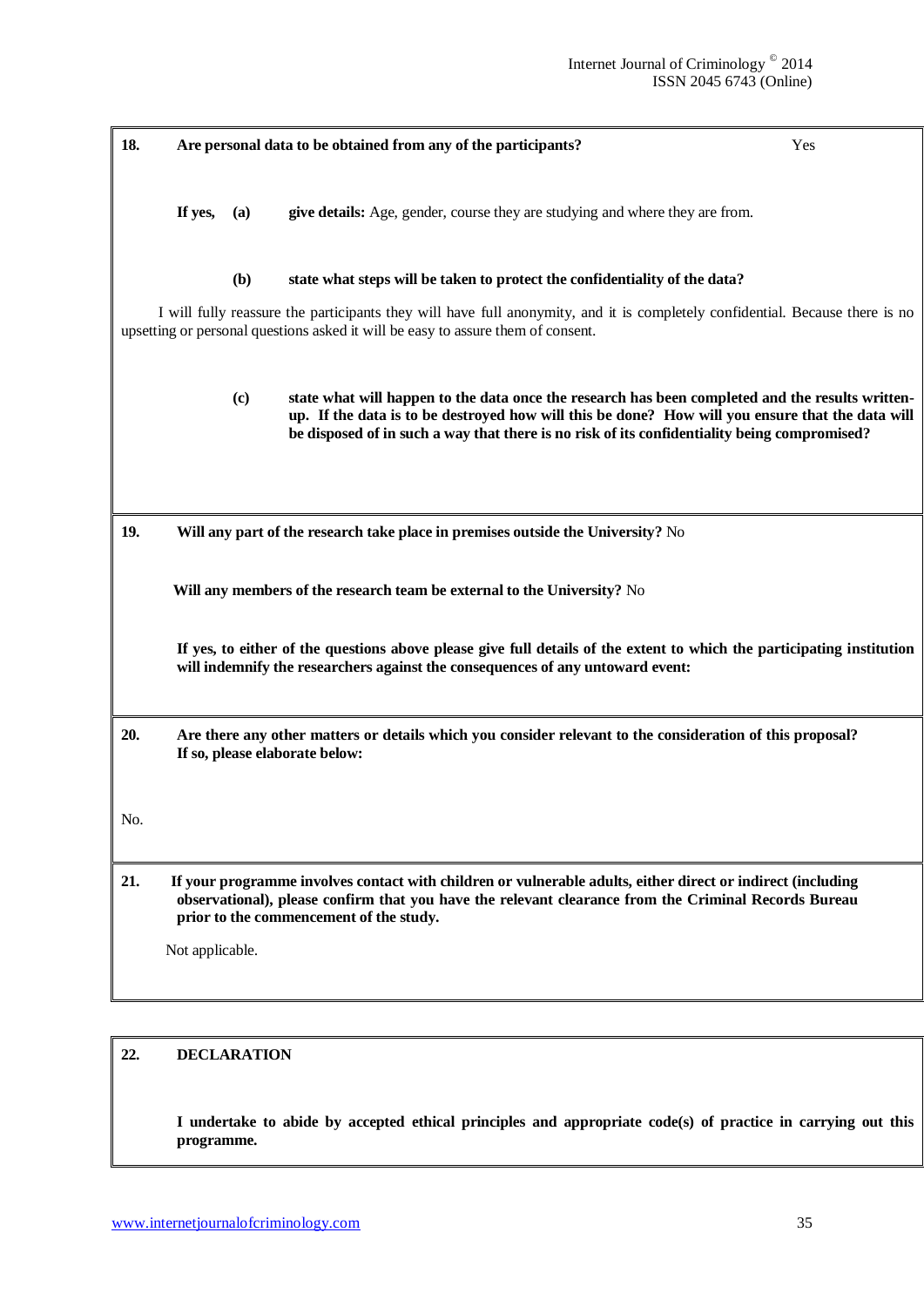| the subject.                                      |                                           | Personal data will be treated in the strictest confidence and not passed on to others without the written consent of                                                             |
|---------------------------------------------------|-------------------------------------------|----------------------------------------------------------------------------------------------------------------------------------------------------------------------------------|
| will be informed that:                            |                                           | The nature of the investigation and any possible risks will be fully explained to intending participants, and they                                                               |
| (a)                                               |                                           | they are in no way obliged to volunteer if there is any personal reason (which they are under no<br>obligation to divulge) why they should not participate in the programme; and |
| (b)                                               | without being obliged to give any reason. | they may withdraw from the programme at any time, without disadvantage to themselves and                                                                                         |
| <b>NAME OF APPLICANT:</b><br>(Person responsible) | <b>Coral Higson</b>                       | Signed:                                                                                                                                                                          |
| Date: 17.12.12                                    |                                           |                                                                                                                                                                                  |
| NAME OF DEAN OF SCHOOL:                           | Signed:                                   |                                                                                                                                                                                  |
|                                                   |                                           | Havea                                                                                                                                                                            |
|                                                   |                                           |                                                                                                                                                                                  |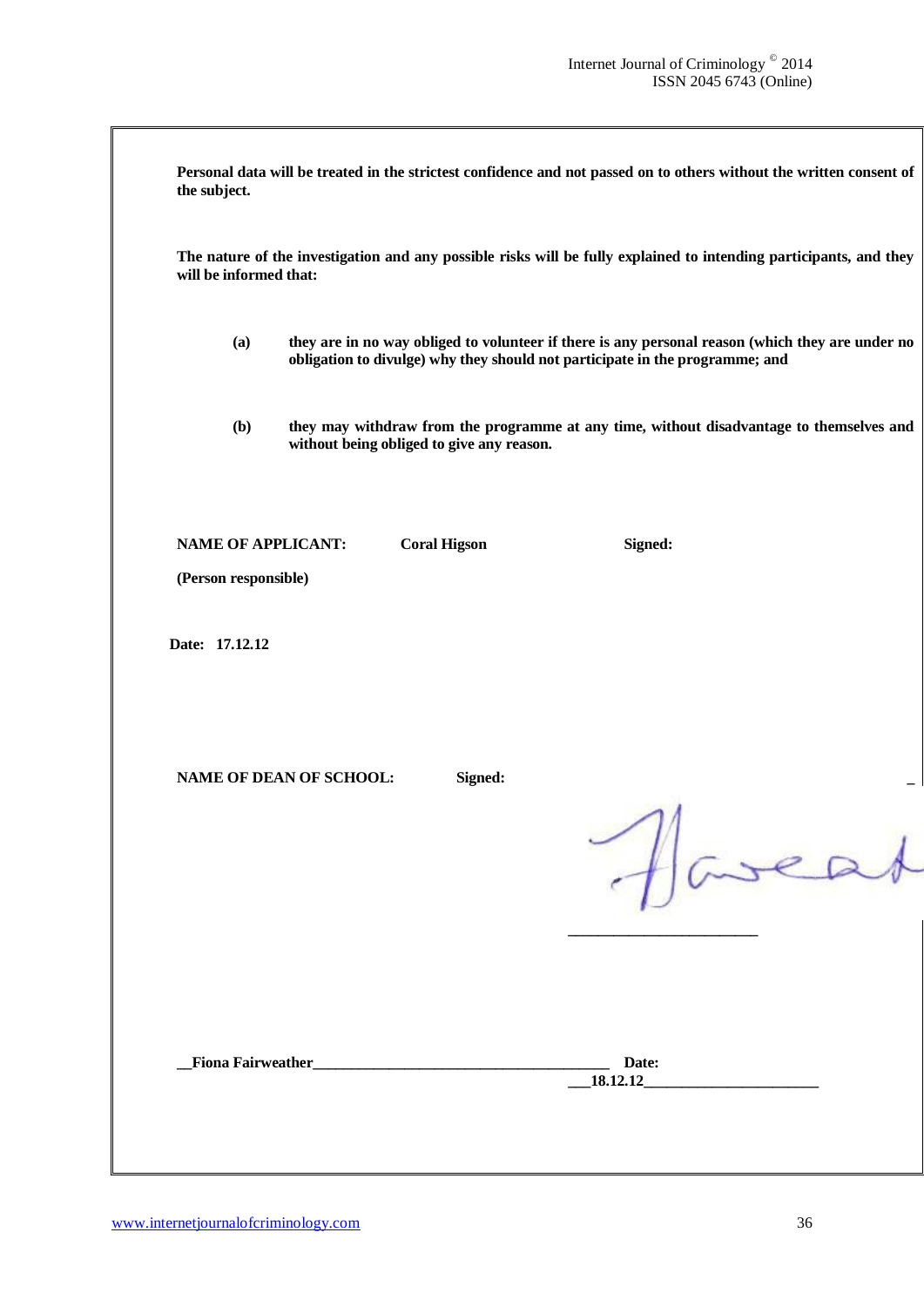#### **References**

Bryman, A. (2008) Social Research Methods. 3<sup>rd</sup> edition. (2008) United States; Oxford University Press.

http://sentencingcouncil.judiciary.gov.uk/docs/Drug\_Offences\_Definitive\_Guideline\_final\_(web).pdf

## **APPENDIX 2**

#### **Questionnaire**

My name is Coral Higson, I am a third year student and I am conducting questionnaires for my research project. The aim of this research is to examine the understanding and knowledge that aged 18- 24 year old students have on the UK drugs policy.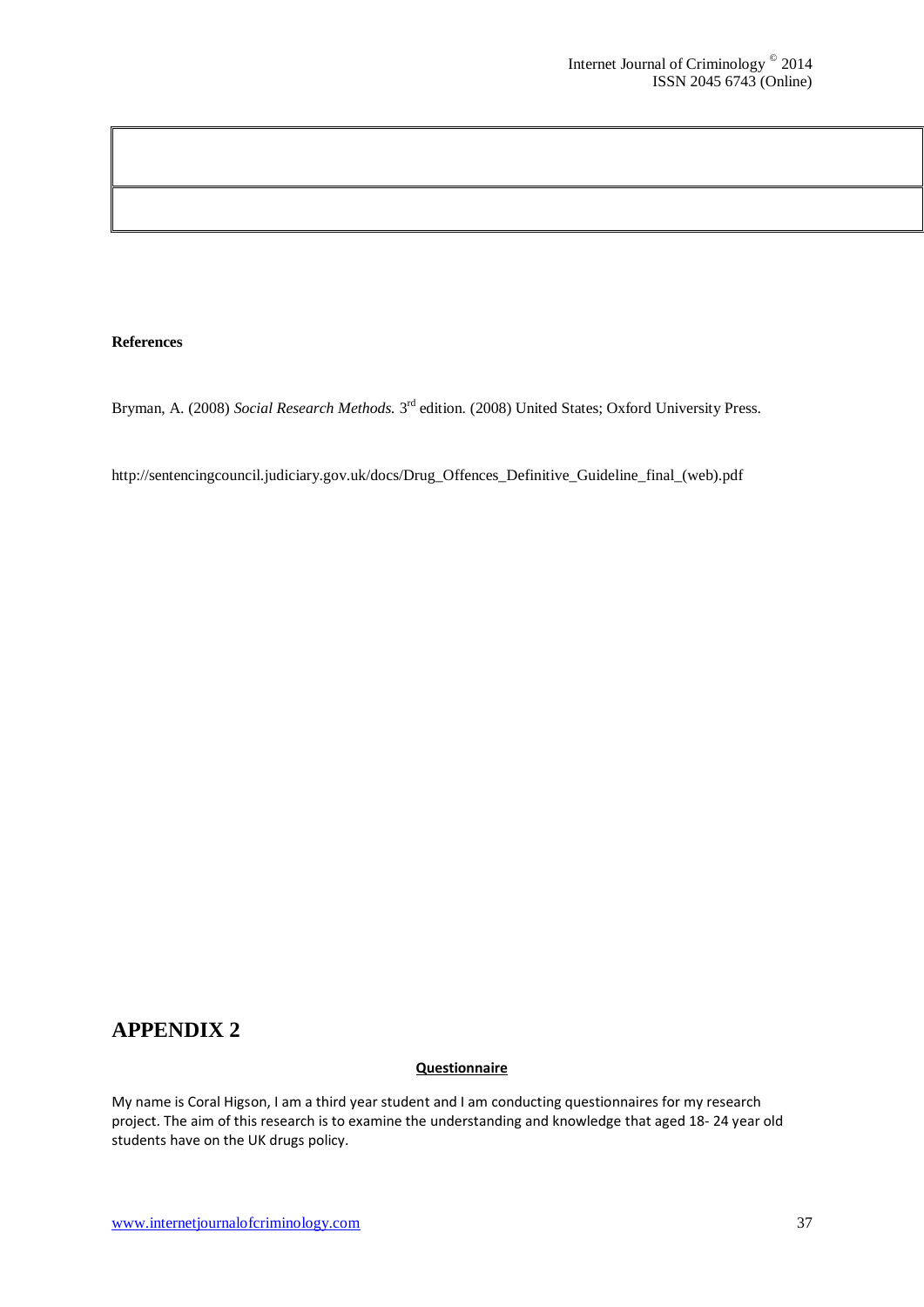You are being asked to complete this voluntary questionnaire, lasting 5-10 minutes. There will be a series of questions asking the possible sentences for drug possession and your view on harmful drugs. This questionnaire is completely anonymous; it will not ask you for your name, address, or email address. You will not be asked about any personal drug use. You have the right to withdraw at any time without having to give reason.

Thank you for taking the time and agreeing to complete this questionnaire. By completing this questionnaire you are confirming your consent to take part in this study.

| Please answer all questions by ticking the appropriate box: |                     |         |  |  |  |  |  |
|-------------------------------------------------------------|---------------------|---------|--|--|--|--|--|
| Your details:<br>Age:<br>Where are you originally from? :   | Gender: Male $\Box$ | Female. |  |  |  |  |  |
| What course are you studying? :                             |                     |         |  |  |  |  |  |
|                                                             |                     |         |  |  |  |  |  |

| What class is cannabis ('weed',                                                                                             | 3) What is the maximum penalty for being                               |
|-----------------------------------------------------------------------------------------------------------------------------|------------------------------------------------------------------------|
| 1)                                                                                                                          | caught in possession of cannabis?                                      |
| 'ganja')?                                                                                                                   | 10 years custody                                                       |
| Class A                                                                                                                     | 6 months custody                                                       |
| Class B                                                                                                                     | 7 years custody                                                        |
| Class C                                                                                                                     | 5 year' custody                                                        |
| 2) What is the minimum penalty for<br>being caught in possession of<br>cannabis?<br>6 months custody<br>Discharge<br>A fine | What class is ecstasy ('MDMA')?<br>4)<br>Class A<br>Class B<br>Class C |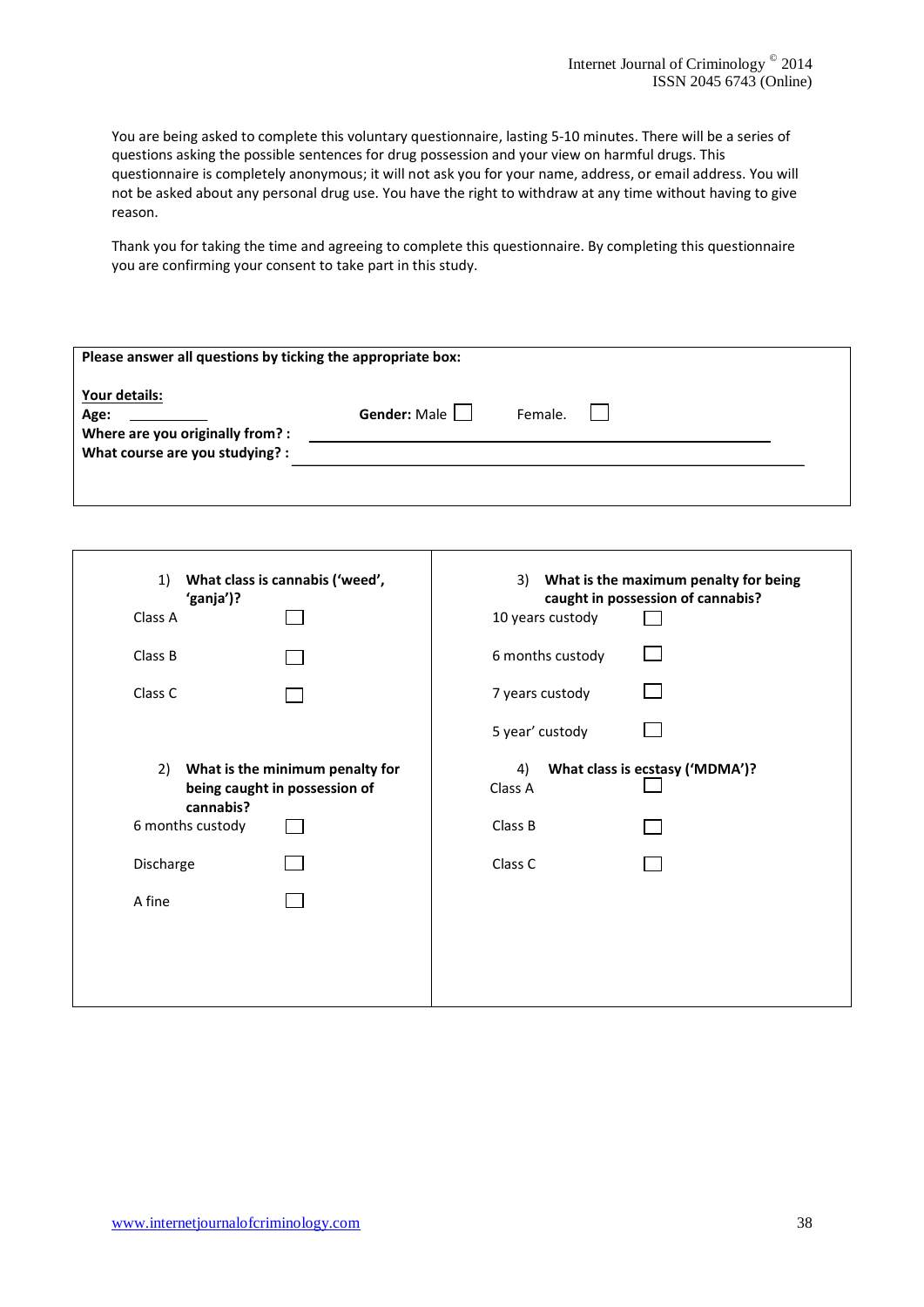| 5)                                                                               | What is the minimum penalty for being                                      |                                                                            | 10) What class is Cocaine ('ching', 'charlie')?                               |  |  |  |  |
|----------------------------------------------------------------------------------|----------------------------------------------------------------------------|----------------------------------------------------------------------------|-------------------------------------------------------------------------------|--|--|--|--|
|                                                                                  | caught in possession of ecstasy?                                           | Class A                                                                    |                                                                               |  |  |  |  |
| Discharge                                                                        |                                                                            | Class B                                                                    |                                                                               |  |  |  |  |
| A fine                                                                           |                                                                            | Class C                                                                    |                                                                               |  |  |  |  |
| 1 years custody                                                                  |                                                                            |                                                                            |                                                                               |  |  |  |  |
| 6)<br>15 years custody                                                           | What is the maximum penalty for being<br>caught in possession of ecstasy?  |                                                                            | 11) What is the minimum penalty for being<br>caught in possession of Cocaine? |  |  |  |  |
| 7 years custody                                                                  |                                                                            | 6 months custody                                                           |                                                                               |  |  |  |  |
| 2 years custody                                                                  |                                                                            | A fine                                                                     |                                                                               |  |  |  |  |
| 10 year' custody                                                                 |                                                                            |                                                                            |                                                                               |  |  |  |  |
| 7)<br>dust')?                                                                    | What class is Ketamine ('K', 'donkey-                                      |                                                                            | 12) What is the maximum penalty for being<br>caught in possession of Cocaine? |  |  |  |  |
| Class A                                                                          |                                                                            | 15 years custody                                                           |                                                                               |  |  |  |  |
| Class B                                                                          |                                                                            | 7 years custody                                                            |                                                                               |  |  |  |  |
| Class C                                                                          |                                                                            | 2 years custody                                                            |                                                                               |  |  |  |  |
| Class D                                                                          |                                                                            | 10 years custody                                                           |                                                                               |  |  |  |  |
| Legal                                                                            |                                                                            |                                                                            |                                                                               |  |  |  |  |
| 8)                                                                               | What is the minimum penalty for being<br>caught in possession of Ketamine? |                                                                            | 13) What class are Magic Mushrooms<br>('shrooms', 'Philosopher's Stone')?     |  |  |  |  |
| Community Order                                                                  |                                                                            | Class A                                                                    |                                                                               |  |  |  |  |
| Discharge                                                                        |                                                                            | Class B                                                                    | ┍                                                                             |  |  |  |  |
| A fine                                                                           |                                                                            | Class C                                                                    |                                                                               |  |  |  |  |
| What is the maximum penalty for being<br>9)<br>caught in possession of Ketamine? |                                                                            | 14) What is the minimum penalty for being<br>caught in possession of Magic |                                                                               |  |  |  |  |
| 2 years custody                                                                  |                                                                            | <b>Mushrooms?</b><br>Discharge                                             |                                                                               |  |  |  |  |
| 5 years custody                                                                  |                                                                            |                                                                            |                                                                               |  |  |  |  |
| 6 months custody                                                                 |                                                                            | A fine                                                                     |                                                                               |  |  |  |  |
|                                                                                  |                                                                            | 2 months custody                                                           |                                                                               |  |  |  |  |
| 7 years custody                                                                  |                                                                            | Community Order                                                            |                                                                               |  |  |  |  |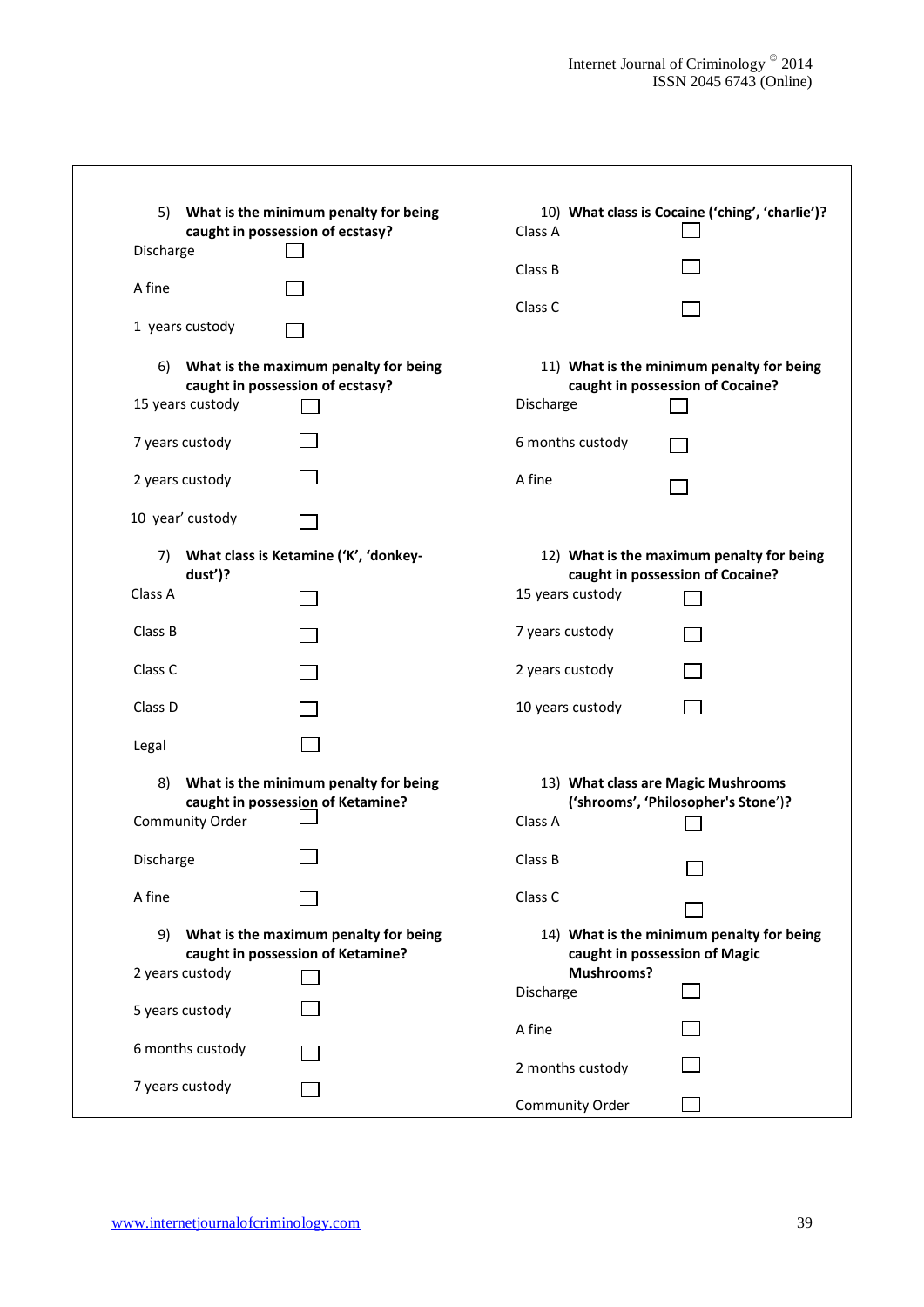| 15) What is the maximum penalty for<br>being caught in possession of Magic<br>Mushrooms? |                                                                      | 20) What is the minimum penalty for being<br>caught in possession of Mephedrone?<br>Discharge |                                                                                  |  |  |  |
|------------------------------------------------------------------------------------------|----------------------------------------------------------------------|-----------------------------------------------------------------------------------------------|----------------------------------------------------------------------------------|--|--|--|
| 15 years custody                                                                         |                                                                      | A fine                                                                                        |                                                                                  |  |  |  |
| 7 years custody                                                                          |                                                                      |                                                                                               |                                                                                  |  |  |  |
| 8 years custody                                                                          |                                                                      | Community Order                                                                               |                                                                                  |  |  |  |
| 2 years custody                                                                          |                                                                      |                                                                                               |                                                                                  |  |  |  |
| 'skag')?                                                                                 | 16) What class is heroin ('brown',                                   |                                                                                               | 21) What is the maximum penalty for being<br>caught in possession of Mephedrone? |  |  |  |
| Class A                                                                                  |                                                                      | 5 years custody                                                                               |                                                                                  |  |  |  |
| Class B                                                                                  |                                                                      | 7 years custody                                                                               |                                                                                  |  |  |  |
| Class C                                                                                  |                                                                      | 15 years custody                                                                              |                                                                                  |  |  |  |
|                                                                                          |                                                                      | 6 months custody                                                                              |                                                                                  |  |  |  |
| heroin?                                                                                  | 17) What is the minimum penalty for<br>being caught in possession of |                                                                                               | 22) What class is Khat ('chat', 'qat')?                                          |  |  |  |
| A fine                                                                                   |                                                                      | Class B                                                                                       |                                                                                  |  |  |  |
| Discharge                                                                                |                                                                      | Class C                                                                                       |                                                                                  |  |  |  |
| Community Order                                                                          |                                                                      | Legal                                                                                         |                                                                                  |  |  |  |
| 6 months custody                                                                         |                                                                      |                                                                                               |                                                                                  |  |  |  |
| heroin?                                                                                  | 18) What is the maximum penalty for<br>being caught in possession of |                                                                                               | 23) What is the minimum penalty for being<br>caught in possession of Khat?       |  |  |  |
| 15 years custody                                                                         |                                                                      | A fine                                                                                        |                                                                                  |  |  |  |
| years custody<br>7<br>2 years custody                                                    |                                                                      | Community Order                                                                               |                                                                                  |  |  |  |
| 5 years custody                                                                          |                                                                      |                                                                                               |                                                                                  |  |  |  |
| 19) What class is Mephedrone ('meow-                                                     |                                                                      | 24) What is the maximum penalty for being                                                     |                                                                                  |  |  |  |
| meow', 'm-kat')?<br>Class A                                                              |                                                                      | 5 years custody                                                                               | caught in possession of Khat?                                                    |  |  |  |
| Class B                                                                                  |                                                                      | 2 years custody                                                                               |                                                                                  |  |  |  |
| Class C                                                                                  |                                                                      | 7 years custody                                                                               |                                                                                  |  |  |  |
| Legal<br>www.internetjournalofcriminology.com                                            |                                                                      | 15 years custody                                                                              | 40                                                                               |  |  |  |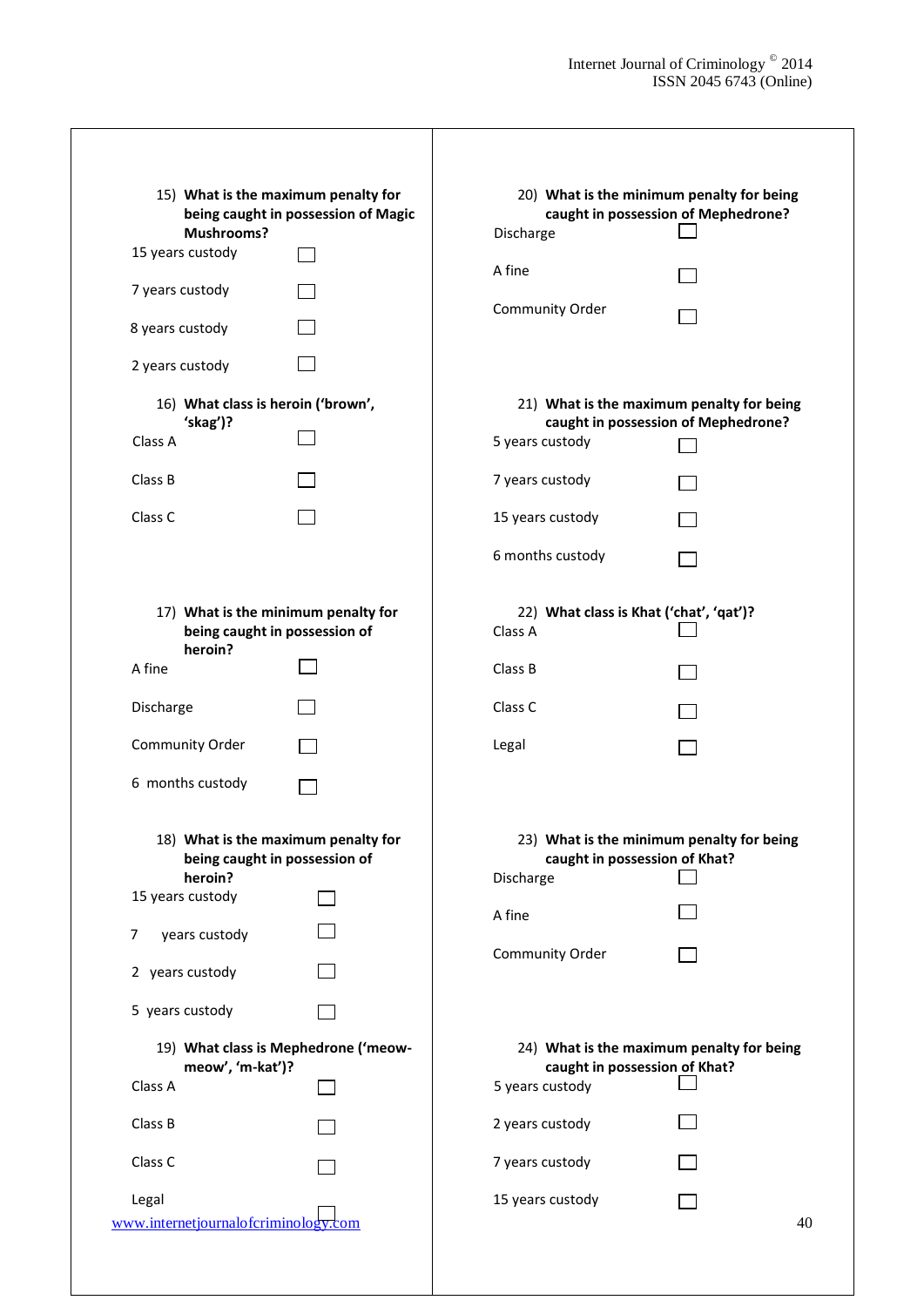| 25) What class is Amphetamine ('speed',<br>'base')? |                                                                                      | 28) In which court would you be dealt with for<br>possession of a controlled substance? |                                                                                                                                                                        |                |                         |                |                |
|-----------------------------------------------------|--------------------------------------------------------------------------------------|-----------------------------------------------------------------------------------------|------------------------------------------------------------------------------------------------------------------------------------------------------------------------|----------------|-------------------------|----------------|----------------|
| Class A                                             |                                                                                      | Crown Court                                                                             |                                                                                                                                                                        |                |                         |                |                |
| Class B                                             |                                                                                      | <b>Magistrates Court</b>                                                                |                                                                                                                                                                        |                |                         |                |                |
| Class C                                             |                                                                                      | <b>Both</b>                                                                             |                                                                                                                                                                        |                |                         |                |                |
| Class D                                             |                                                                                      | <b>Neither</b>                                                                          |                                                                                                                                                                        |                |                         |                |                |
|                                                     | 26) What is the minimum penalty for<br>being caught in possession of<br>Amphetamine? |                                                                                         | 29) What drug do you think is the most<br>'harmful' to a person?<br>(Please circle the number which you think suits<br>best; 1 being the least harmful and 5 being the |                |                         |                |                |
| Discharge                                           |                                                                                      | most harmful)<br>a) Cannabis                                                            | $\mathbf{1}$                                                                                                                                                           | $\overline{2}$ | 3                       | 4              | 5              |
| 6 months custody                                    |                                                                                      | b) MDMA                                                                                 | $\mathbf{1}$                                                                                                                                                           | $\overline{2}$ | $\mathbf{3}$            |                | 4 <sub>5</sub> |
| A fine                                              |                                                                                      | c) Ketamine                                                                             | 1                                                                                                                                                                      | $2^{\circ}$    | $\mathbf{3}$            | 4              | 5              |
| Amphetamine?                                        | 27) What is the maximum penalty for<br>being caught in possession of                 | d) Cocaine                                                                              | $\mathbf{1}$                                                                                                                                                           | $\overline{2}$ | $\mathbf{3}$            | 4              | 5              |
| 6 years custody                                     |                                                                                      | e) Mushrooms                                                                            | $\mathbf{1}$                                                                                                                                                           | $\overline{2}$ | $\overline{\mathbf{3}}$ | $\overline{4}$ | -5             |
| 5 years custody                                     |                                                                                      | f) Mephedrone                                                                           | $\mathbf{1}$                                                                                                                                                           | $\mathbf{2}$   | 3                       | 4              | 5              |
| 16 years custody                                    |                                                                                      | g) Khat                                                                                 | 1                                                                                                                                                                      | $\overline{2}$ | $\mathbf{3}$            |                | 4 <sub>5</sub> |
| 3 years custody                                     |                                                                                      | h) Heroin                                                                               | $\mathbf{1}$                                                                                                                                                           | $\overline{2}$ | $\mathbf{3}$            | $\overline{4}$ | - 5            |
|                                                     |                                                                                      | i) Amphetamine                                                                          | $\mathbf{1}$                                                                                                                                                           | $\overline{2}$ | 3                       | 4 <sub>5</sub> |                |
|                                                     |                                                                                      |                                                                                         |                                                                                                                                                                        |                |                         |                |                |

If you could not answer any of the questions or have any feedback on this questionnaire, please feel free to write below.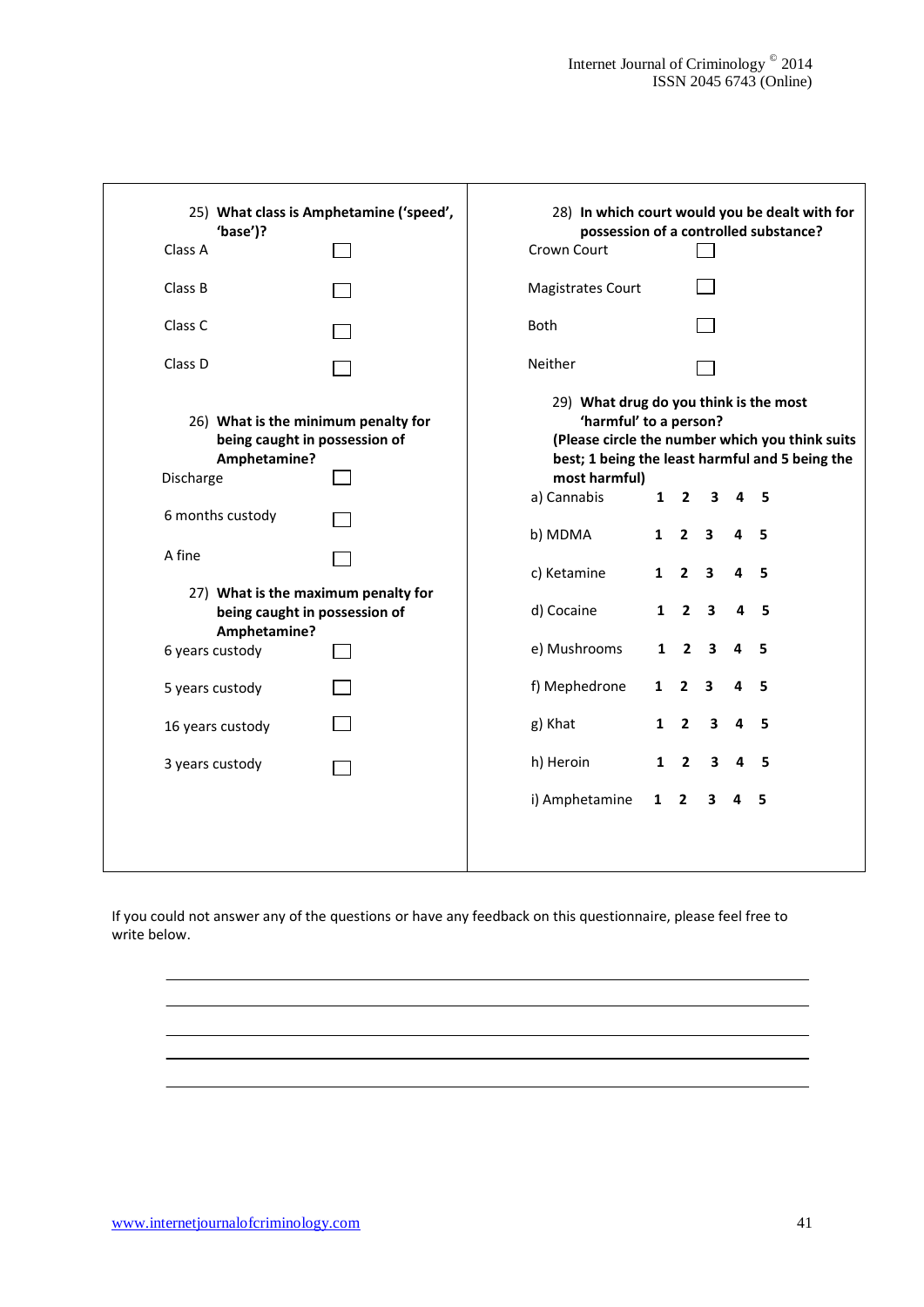## **APPENDIX 3**

## **Consent Form**



## **Title: Is it time for the United Kingdom to revaluate its drugs policy for possession?**

### **University of East London**

The aims of the research are to:

- 1. Measure participants factual knowledge of the UK drugs policy.
- 2. Measure which drugs participants think are the most harmful to the user.
- 3. Measure the participants understanding of criminal procedures associated with drug possession in the UK.
- 4. Assess the extent to which 18-24 year olds understand UK drug policy.

If you choose to take part in this study, you will be asked to complete a questionnaire.

The nature and purpose of the research has been explained to me, and I have had an opportunity to discuss the details and ask questions.

I understand that my involvement in this study will be confidential.

I will remain anonymous, my name and any other personal information that might lead to my identity will not be used. I will be given a code ID.

It has been explained to me what will happen once the research has been completed. I therefore:

- Consent to the questionnaire being used for research purposes;
- Understand that I do not have to answer all the questions. I do not have to answer any question that makes me feel uncomfortable or relates to matters that I do not wish to talk about.
- Understand that I have the right to withdraw from the interview at any time without disadvantage to myself and without being obliged to give any reason;
- If you find you would like to withdraw from the study after the questionnaire has been completed, please contact Coral Higson (C.Higson@uel.ac.uk) or Dr James Windle (J.Windle@uel.ac.uk / 0208 223 7457) and all information you provided will be removed from the study and destroyed.

I hereby freely and fully consent to participate in the study which has been fully explained to me.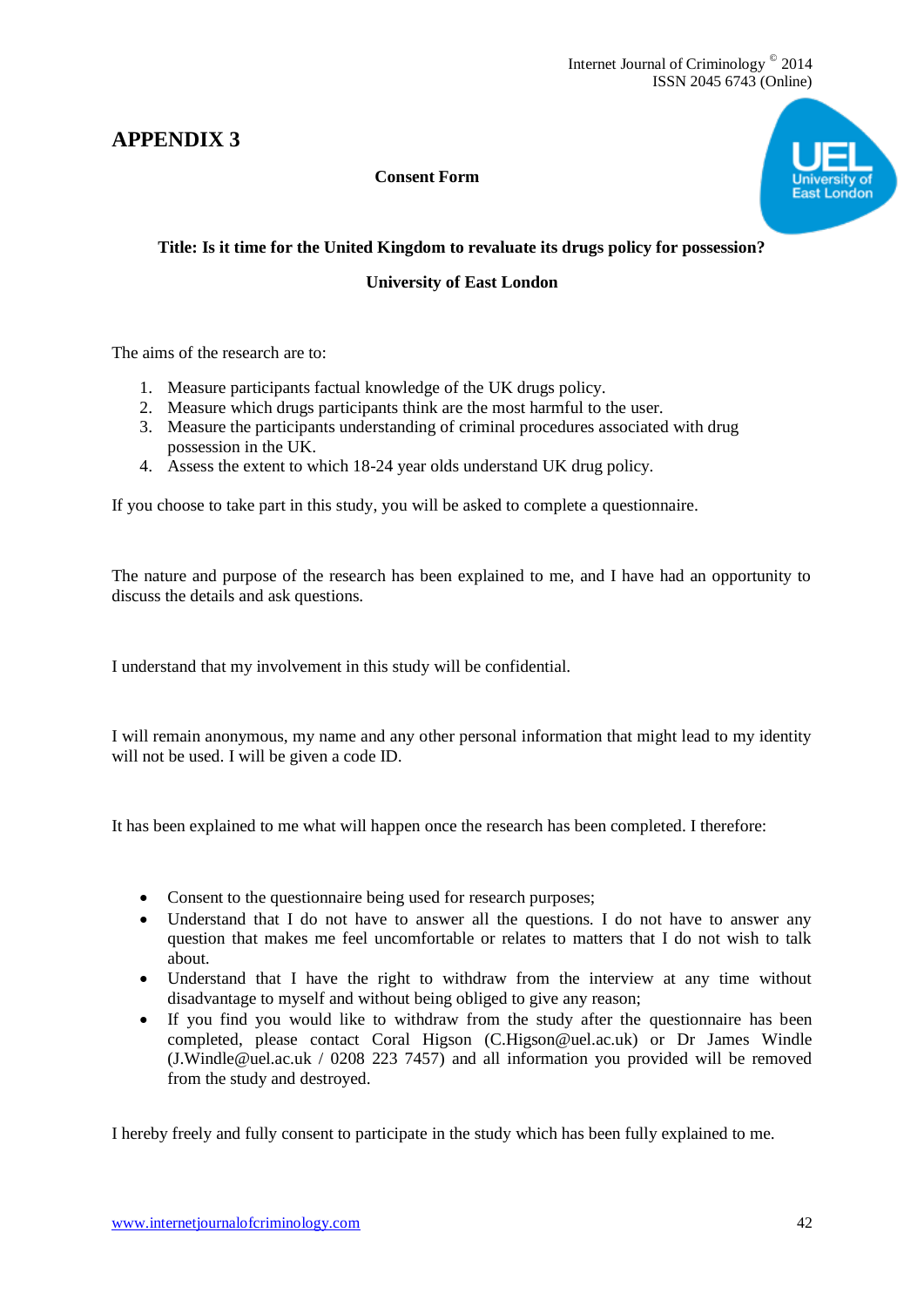Participant Signature…………………………………………………………………….

Investigator's Signature………………………………………………………………….

Date: ………………………….

## **APPENDIX 4**

Below are some useful websites and contact numbers if you have been adversely affected by anything in this study or would like some further information on the topic itself.

## **Health/ Advice:**